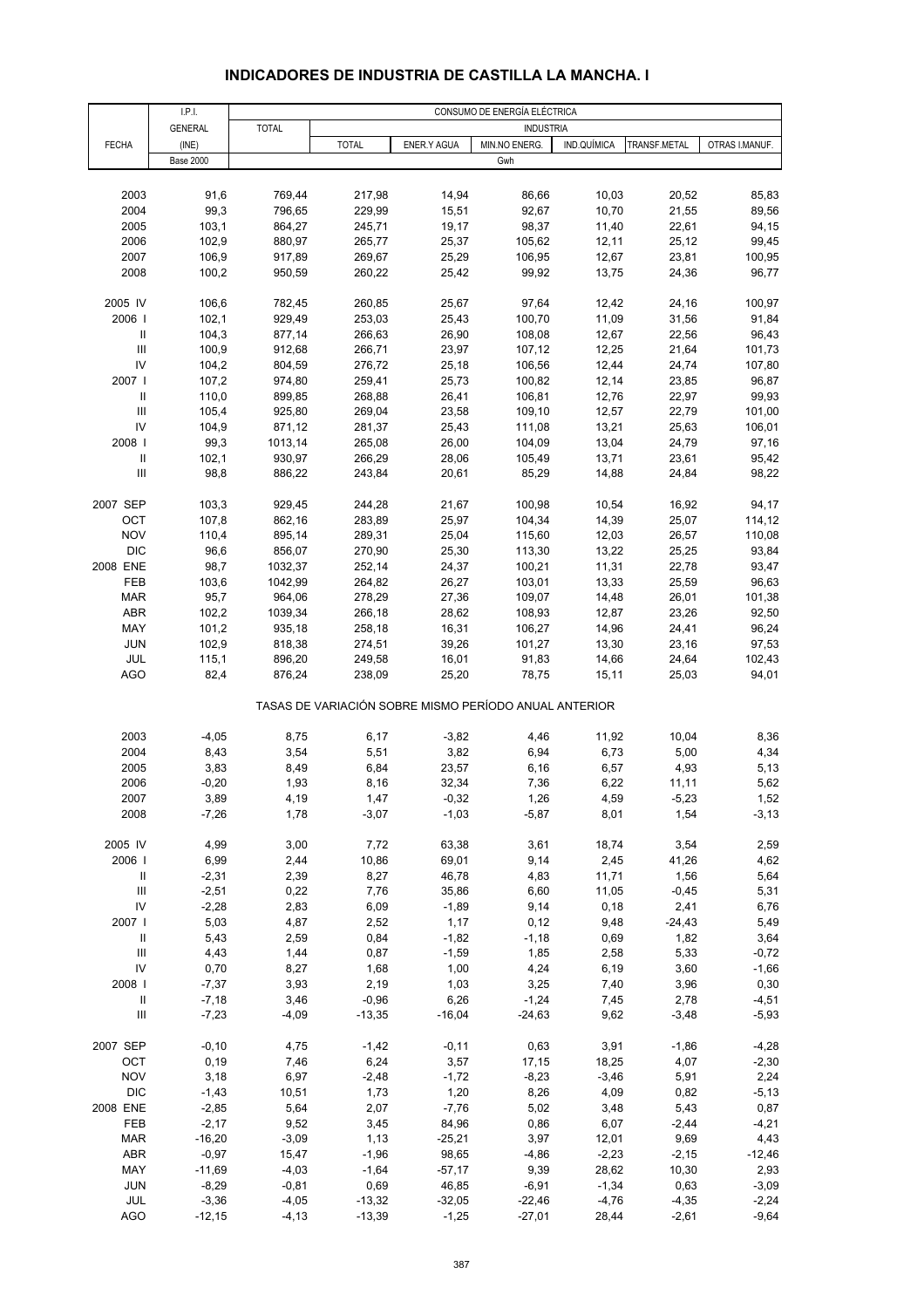# **INDICADORES DE INDUSTRIA DE CASTILLA LA MANCHA. II**

| <b>Medias</b>                      |               | ENCUESTA DE COYUNTURA INDUSTRIAL: TOTAL INDUSTRIA (1) |                   |                  |                |
|------------------------------------|---------------|-------------------------------------------------------|-------------------|------------------|----------------|
| anuales y                          | INDICADOR DE  | NIVEL CARTERA                                         | <b>TENDENCIA</b>  | <b>NIVEL</b>     | UTILIZACIÓN    |
| trimestrales                       | CLIMA INDUST. | <b>PEDIDOS</b>                                        | <b>PRODUCCIÓN</b> | <b>STOCKS</b>    | CAPACIDAD      |
|                                    |               | Saldo de respuestas                                   |                   |                  | $\%$           |
|                                    |               |                                                       |                   |                  |                |
| 2003                               | $-12,6$       | $-33$                                                 | 4                 | 6                | 66,4           |
| 2004                               | $-10,5$       | $-27$                                                 | 2                 | 6                | 65,4           |
| 2005                               | $-7,3$        | $-25$                                                 | 6                 | $\mathbf{1}$     | 67,6           |
| 2006                               | $-7,4$        | $-23$                                                 | $\overline{4}$    | 5                | 69,0           |
| 2007                               | $-10,3$       | $-24$                                                 | $-2$              | 3                |                |
|                                    |               |                                                       |                   |                  | 69,2           |
| 2008                               | $-16,5$       | $-40$                                                 | -9                | 19               | 65,6           |
| 2005 IV                            | $-5,4$        | $-12$                                                 | -4                | 0                | 70,7           |
| 2006                               | $-5,8$        | $-24$                                                 | 11                | 7                | 70,6           |
| Ш                                  | $-7,1$        | $-24$                                                 | 11                | 10               | 66,7           |
|                                    |               | $-17$                                                 | $\mathbf{1}$      | 4                |                |
| Ш                                  | $-8,0$        |                                                       |                   |                  | 72,0           |
| IV                                 | $-8,7$        | $-28$                                                 | -5                | $-2$             | 66,7           |
| 2007                               | $-8,4$        | $-20$                                                 | $-1$              | $\mathbf 5$      | 71,2           |
| $\mathbf{II}$                      | $-9,7$        | $-21$                                                 | $\mathbf{1}$      | 3                | 70,7           |
| Ш                                  | $-11,2$       | $-32$                                                 | -6                | 3                | 71,4           |
| IV                                 | $-12,0$       | $-24$                                                 | -3                | $\boldsymbol{2}$ | 63,6           |
| 2008                               | $-14,5$       | $-34$                                                 | $-11$             | 17               | 66,0           |
| Ш                                  | $-18,5$       | $-37$                                                 | 5                 | 22               | 62,7           |
| $\ensuremath{\mathsf{III}}\xspace$ |               | $-48$                                                 | $-20$             | 17               | 68,0           |
|                                    |               |                                                       |                   |                  |                |
| 2007 OCT                           | $-11,2$       | $-30$                                                 | $-32$             | 4                |                |
| <b>NOV</b>                         | $-12,0$       | $-19$                                                 | 5                 | 0                |                |
| <b>DIC</b>                         | $-12,8$       | $-23$                                                 | 18                | 4                |                |
| 2008 ENE                           | $-13,5$       | $-46$                                                 | $-16$             | 7                |                |
| FEB                                | $-14,5$       | $-21$                                                 | $-15$             | 27               |                |
| <b>MAR</b>                         | $-15,6$       | $-36$                                                 | -2                | 18               |                |
| <b>ABR</b>                         | $-17,1$       | $-37$                                                 | 13                | 15               |                |
| MAY                                | $-18,5$       | $-31$                                                 | 4                 | 34               |                |
|                                    | $-19,9$       | $-42$                                                 | $-1$              |                  |                |
| JUN                                |               |                                                       |                   | 15               |                |
| JUL                                |               | $-50$                                                 | $-26$             | 22               |                |
| AGO                                |               | $-47$                                                 | $-12$             | 18               |                |
| <b>SEP</b>                         |               | $-48$                                                 | $-23$             | 12               |                |
|                                    |               | TASAS DE VARIACIÓN SOBRE MISMO PERÍODO ANUAL ANTERIOR |                   |                  |                |
|                                    |               |                                                       |                   |                  |                |
| 2003                               |               |                                                       | Ĭ.                |                  |                |
| 2004                               |               |                                                       |                   |                  |                |
| 2005                               |               |                                                       | ä,                |                  | $\overline{a}$ |
| 2006                               |               |                                                       | L,                |                  |                |
| 2007                               |               |                                                       |                   |                  |                |
| 2008                               |               |                                                       |                   |                  |                |
|                                    |               |                                                       |                   |                  |                |
| 2005 IV                            |               |                                                       |                   |                  |                |
| 2006                               |               |                                                       |                   |                  |                |
| Ш                                  |               |                                                       |                   |                  |                |
| Ш                                  |               |                                                       |                   |                  |                |
| IV                                 |               |                                                       |                   |                  |                |
| 2007 l                             |               |                                                       |                   |                  |                |
| Ш                                  |               |                                                       |                   |                  |                |
| Ш                                  |               |                                                       |                   |                  |                |
| IV                                 |               |                                                       |                   |                  |                |
| 2008                               |               |                                                       |                   |                  |                |
| Ш                                  |               |                                                       |                   |                  |                |
| $\mathbf{III}$                     |               |                                                       |                   |                  |                |
|                                    |               |                                                       |                   |                  |                |
| 2007 OCT                           |               |                                                       |                   |                  |                |
| <b>NOV</b>                         |               |                                                       |                   |                  |                |
| <b>DIC</b>                         |               |                                                       |                   |                  |                |
|                                    |               |                                                       |                   |                  |                |
| 2008 ENE                           |               |                                                       |                   |                  |                |
| <b>FEB</b>                         |               |                                                       |                   |                  |                |
| <b>MAR</b>                         |               |                                                       |                   |                  |                |
| <b>ABR</b>                         |               |                                                       |                   |                  |                |
| MAY                                |               |                                                       |                   |                  |                |
| <b>JUN</b>                         |               |                                                       |                   |                  |                |
| JUL                                |               |                                                       |                   |                  |                |
| AGO                                |               |                                                       |                   |                  |                |
| <b>SEP</b>                         |               |                                                       |                   |                  |                |
|                                    |               |                                                       |                   |                  |                |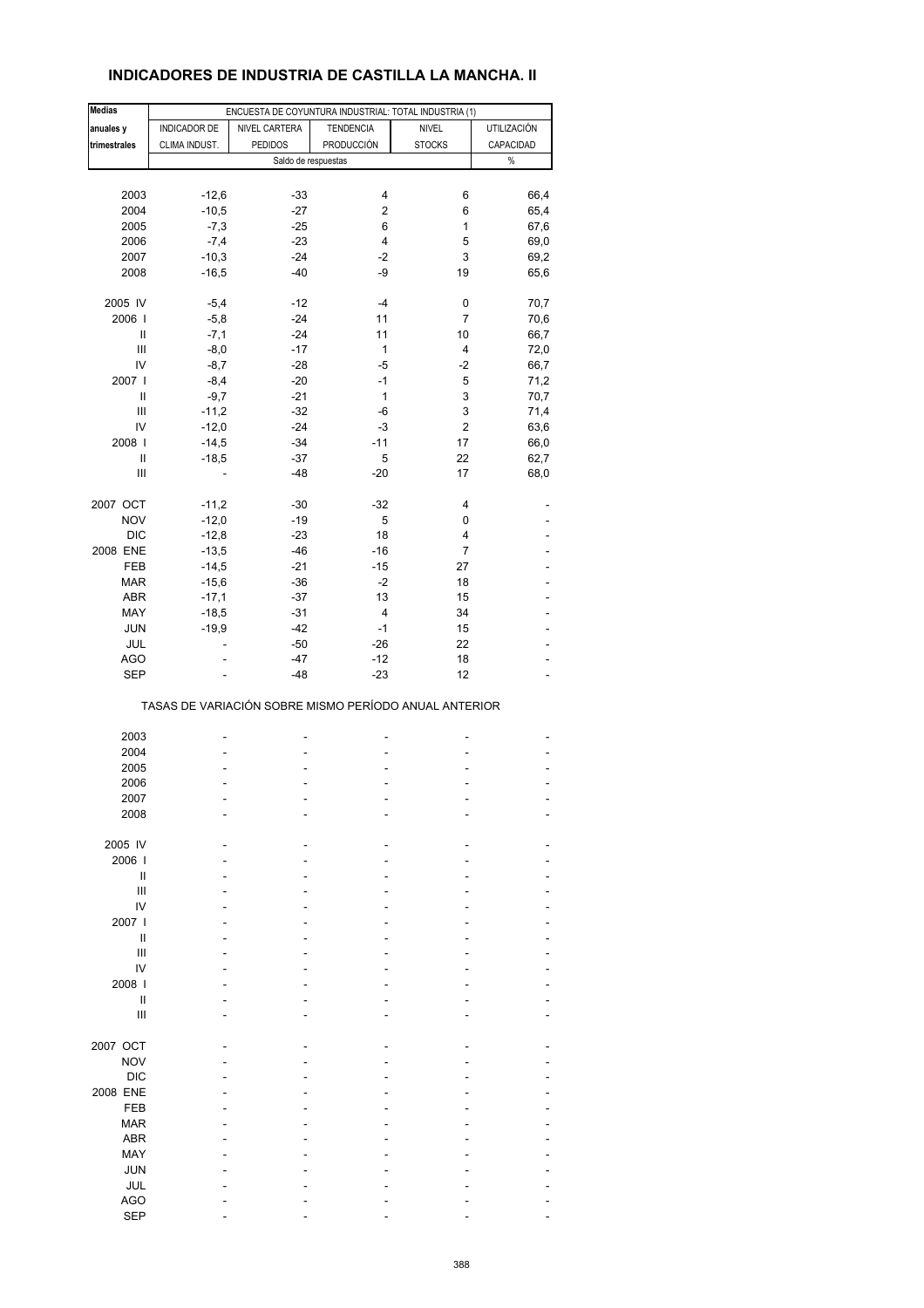# **INDICADORES DE CONSTRUCCIÓN DE CASTILLA LA MANCHA. I**

| <b>Medias</b>                      | VISADOS: SUPERFICIE A CONSTRUIR |                  |                                                       |                 | LICENCIAS: SUPERFICIE A CONSTRUIR |                |                           |                             |                          |
|------------------------------------|---------------------------------|------------------|-------------------------------------------------------|-----------------|-----------------------------------|----------------|---------------------------|-----------------------------|--------------------------|
| anuales y                          | <b>TOTAL</b>                    | <b>EDIFICIOS</b> | <b>SERVICIOS</b>                                      | <b>OTROS</b>    | <b>TOTAL</b>                      |                | <b>RESIDENCIAL</b>        |                             | NO RESID.                |
| trimestrales                       |                                 | <b>VIVIENDAS</b> | <b>COMERCIALES</b>                                    | <b>DESTINOS</b> |                                   | <b>TOTAL</b>   | <b>VIVIENDAS</b>          | COLECTIVOS                  |                          |
|                                    |                                 | Metros cuadrados |                                                       |                 |                                   |                | Miles de metros cuadrados |                             |                          |
|                                    |                                 |                  |                                                       |                 |                                   |                |                           |                             |                          |
| 2003                               | 576.450                         | 483.421          | 26.943                                                | 66.085          | 709                               | 588            | 581                       | 8                           | 121                      |
| 2004                               | 857.541                         | 749.285          | 28.382                                                | 79.874          | 926                               | 771            | 765                       | 6                           | 155                      |
| 2005                               | 964.705                         | 854.149          | 39.737                                                | 70.819          | 1.156                             | 997            | 988                       | 9                           | 160                      |
| 2006                               | 1.067.461                       | 965.720          | 24.472                                                | 77.269          | 1.170                             | 966            | 957                       | 9                           | 204                      |
| 2007                               | 876.580                         | 759.349          | 18.219                                                | 99.012          | 1.150                             | 903            | 901                       | 3                           | 247                      |
| 2008                               | 458.055                         | 374.944          | 9.024                                                 | 74.087          | 703                               | 545            | 545                       | $\mathbf 0$                 | 158                      |
|                                    |                                 |                  |                                                       |                 |                                   |                |                           |                             |                          |
| 2005 IV                            | 1.009.595                       | 903.307          | 13.541                                                | 92.747          | 1.215                             | 1.063          | 1.053                     | 10                          | 152                      |
| 2006                               | 976.345                         | 846.896          | 56.070                                                | 73.379          | 1.061                             | 858            | 851                       | $\overline{7}$              | 203                      |
| Ш                                  | 974.405                         | 896.360          | 12.988                                                | 65.057          | 1.020                             | 841            | 837                       | $\overline{4}$              | 179                      |
| Ш                                  | 1.373.869                       | 1.285.057        | 22.282                                                | 66.531          | 1.128                             | 929            | 918                       | 11                          | 200                      |
| IV                                 | 945.224                         | 834.566          | 6.550                                                 | 104.108         | 1.470                             | 1.235          | 1.221                     | 14                          | 235                      |
| 2007 l                             | 1.184.752                       | 1.039.807        | 25.317                                                | 119.628         | 1.423                             | 1.184          | 1.180                     | $\overline{\mathbf{4}}$     | 238                      |
| Ш                                  | 914.131                         | 807.916          | 12.987                                                | 93.228          | 1.210                             | 980            | 980                       | $\mathbf 1$                 | 229                      |
| Ш                                  | 722.506                         | 602.987          | 21.482                                                | 98.037          | 970                               | 689            | 684                       | 5                           | 281                      |
| IV                                 | 684.930                         | 586.684          | 13.091                                                | 85.155          | 999                               | 759            | 759                       | $\mathbf{1}$                | 240                      |
| 2008                               | 580.375                         | 483.227          | 4.425                                                 | 92.723          | 721                               | 570            | 570                       | 0                           | 151                      |
| Ш                                  | 375.360                         | 308.056          | 14.369                                                | 52.935          | 649                               | 471            | 470                       | $\mathbf{1}$                | 178                      |
| $\ensuremath{\mathsf{III}}\xspace$ | 339.184                         | 250.759          | 6.788                                                 | 81.637          |                                   |                |                           | ÷,                          |                          |
|                                    |                                 |                  |                                                       |                 |                                   |                |                           |                             |                          |
| 2007 AGO                           | 453.387                         | 383.776          | 6.287                                                 | 63.324          | 704                               | 535            | 532                       | 3                           | 169                      |
| <b>SEP</b>                         | 854.823                         | 689.498          | 26.059                                                | 139.266         | 943                               | 647            | 647                       | 0                           | 296                      |
| OCT                                | 813.647                         | 672.686          | 25.285                                                | 115.676         | 1.392                             | 1.044          | 1.043                     | $\mathbf{1}$                | 348                      |
| <b>NOV</b>                         | 731.570                         | 657.030          | 3.896                                                 | 70.644          | 1.016                             | 818            | 818                       | 0                           | 198                      |
| <b>DIC</b>                         | 509.573                         | 430.336          | 10.092                                                | 69.145          | 590                               | 416            | 415                       | $\mathbf{1}$                | 174                      |
| 2008 ENE                           | 623.301                         | 514.791          | 6.131                                                 | 102.379         | 772                               | 598            | 598                       | 0                           | 174                      |
| FEB                                | 599.072                         | 524.108          | 3.926                                                 | 71.038          | 778                               | 654            | 654                       | 0                           | 124                      |
|                                    |                                 |                  |                                                       |                 |                                   |                |                           |                             |                          |
| <b>MAR</b>                         | 518.752                         | 410.782          | 3.219                                                 | 104.751         | 612                               | 457            | 457                       | 0                           | 155                      |
| <b>ABR</b>                         | 469.857                         | 383.354          | 22.318                                                | 64.185          | 649                               | 471            | 470                       | $\mathbf{1}$                | 178                      |
| MAY                                | 322.537                         | 275.923          | 13.291                                                | 33.323          |                                   |                |                           |                             |                          |
| <b>JUN</b>                         | 333.685                         | 264.890          | 7.498                                                 | 61.297          |                                   |                |                           |                             |                          |
| JUL                                | 339.184                         | 250.759          | 6.788                                                 | 81.637          |                                   |                |                           |                             | $\overline{\phantom{a}}$ |
|                                    |                                 |                  | TASAS DE VARIACIÓN SOBRE MISMO PERÍODO ANUAL ANTERIOR |                 |                                   |                |                           |                             |                          |
| 2003                               | 31,12                           |                  | 16,70                                                 |                 |                                   |                |                           |                             |                          |
| 2004                               | 48,76                           | 37,91<br>55,00   | 5,34                                                  | 0,08<br>20,87   | 25,69<br>30,52                    | 32,06<br>30,94 | 33,68<br>31,68            | $-31,58$<br>$-25,27$        | 1,82<br>28,44            |
|                                    |                                 |                  |                                                       |                 |                                   |                |                           |                             |                          |
| 2005                               | 12,50                           | 14,00            | 40,01                                                 | $-11,34$        | 24,89                             | 29,34          | 29,17                     | 52,94                       | 2,79                     |
| 2006                               | 10,65                           | 13,06            | $-38,41$                                              | 9,11            | 1,16                              | $-3,10$        | $-3,17$                   | 4,81                        | 27,75                    |
| 2007                               | $-17,88$                        | $-21,37$         | $-25,55$                                              | 28,14           | $-1,66$                           | -6,47          | $-5,85$                   | $-71,56$                    | 21,11                    |
| 2008                               | $-55,19$                        | $-58,20$         | $-57,03$                                              | -28,97          | -48,95                            | $-52,04$       | $-51,92$                  | -92,31                      | $-34,34$                 |
| 2005 IV                            | 13,83                           | 17,79            | $-36,63$                                              | $-6,02$         | 25,25                             | 29,85          | 30,48                     | $-14,29$                    | 0,44                     |
| 2006                               |                                 | 21,62            | 102,85                                                | 4,80            |                                   |                |                           |                             |                          |
|                                    | 22,96                           |                  |                                                       |                 | 1,11                              | $-2,50$        | $-2,56$                   | 4,76                        | 19,92                    |
| Ш                                  | 1,76                            | 2,66             | $-49,89$                                              | 11,06           | $-27,65$                          | $-31,08$       | $-30,76$                  | $-63,89$                    | $-5,47$                  |
| Ш                                  | 25,17                           | 36,15            | $-75,74$                                              | 7,42            | 18,56                             | 12,84          | 12,28                     | 94,12                       | 55,18                    |
| IV                                 | $-6,38$                         | $-7,61$          | $-51,63$                                              | 12,25           | 20,98                             | 16,18          | 15,99                     | 36,67                       | 54,49                    |
| 2007 l                             | 21,35                           | 22,78            | $-54,85$                                              | 63,03           | 34,13                             | 38,03          | 38,71                     | $-40,91$                    | 17,60                    |
| Ш                                  | $-6,19$                         | $-9,87$          | $-0,01$                                               | 43,30           | 18,63                             | 16,57          | 17,09                     | $-84,62$                    | 28,36                    |
| $\ensuremath{\mathsf{III}}\xspace$ | $-47,41$                        | $-53,08$         | $-3,59$                                               | 47,35           | $-14,06$                          | $-25,84$       | $-25,46$                  | $-57,58$                    | 40,73                    |
| IV                                 | $-27,54$                        | $-29,70$         | 99,87                                                 | $-18,21$        | $-32,03$                          | $-38,52$       | $-37,88$                  | $-95, 12$                   | 1,98                     |
| 2008                               | $-51,01$                        | $-53,53$         | $-82,52$                                              | $-22,49$        | $-49,34$                          | $-51,90$       | $-51,72$                  | $\mathcal{L}_{\mathcal{A}}$ | $-36,64$                 |
| $\, \parallel$                     | $-58,94$                        | $-61,87$         | 10,64                                                 | $-43,22$        | $-47,58$                          | $-52,52$       | $-52,62$                  | $\overline{\phantom{a}}$    | $-27,64$                 |
| Ш                                  | $-60,53$                        | $-65,92$         | $-78,85$                                              | $-10,80$        |                                   |                |                           |                             |                          |
| 2007 AGO                           | $-45,24$                        | $-50,06$         | $-66,17$                                              | 54,54           | $-30,91$                          | $-33,95$       | $-32,91$                  | $-82,35$                    | $-19,14$                 |
| SEP                                | $-55,29$                        | $-62,96$         | 105,09                                                | 270,34          | $-14,74$                          | $-33,84$       | $-33,84$                  | $\overline{\phantom{a}}$    | 131,25                   |
| OCT                                | $-31,18$                        | $-35,17$         | 585,79                                                | $-17,92$        | $-21,36$                          | $-32,60$       | $-30,84$                  | $-97,56$                    | 57,47                    |
| <b>NOV</b>                         | $-21,33$                        | $-18,56$         | $-53,20$                                              | $-38,48$        | $-19,43$                          | $-11,76$       | $-11,76$                  | $\blacksquare$              | $-40,72$                 |
|                                    |                                 |                  |                                                       |                 |                                   |                |                           |                             |                          |
| <b>DIC</b>                         | $-29,56$                        | $-34,72$         | 32,15                                                 | 22,24           | $-57,25$                          | $-66, 15$      | $-66,23$                  | $\overline{\phantom{a}}$    | 15,23                    |
| 2008 ENE                           | $-38,36$                        | $-43,61$         | $-72,08$                                              | 33,92           | $-48,46$                          | $-52,91$       | $-52,54$                  | $\overline{\phantom{a}}$    | $-23,68$                 |
| FEB                                | $-49,99$                        | $-49,17$         | $-86,11$                                              | $-48,71$        | $-27,43$                          | $-29,14$       | $-28,91$                  | $\Box$                      | $-16,78$                 |
| <b>MAR</b>                         | $-61,43$                        | $-65,05$         | $-87,49$                                              | $-27,23$        | $-63,96$                          | $-66,40$       | $-66,40$                  | ÷,                          | $-54,14$                 |
| ABR                                | $-51,75$                        | $-56,66$         | $-6,33$                                               | $-1,90$         | $-47,58$                          | $-52,52$       | $-52,62$                  | $\overline{\phantom{a}}$    | $-27,64$                 |
| MAY                                | $-66,40$                        | $-66,57$         | 129,87                                                | $-74, 13$       |                                   |                |                           |                             |                          |
| <b>JUN</b>                         | $-58,74$                        | $-62,90$         | $-19,84$                                              | $-28,24$        |                                   |                |                           |                             |                          |
| <b>JUL</b>                         | $-60,53$                        | $-65,92$         | $-78,85$                                              | $-10,80$        |                                   |                |                           |                             |                          |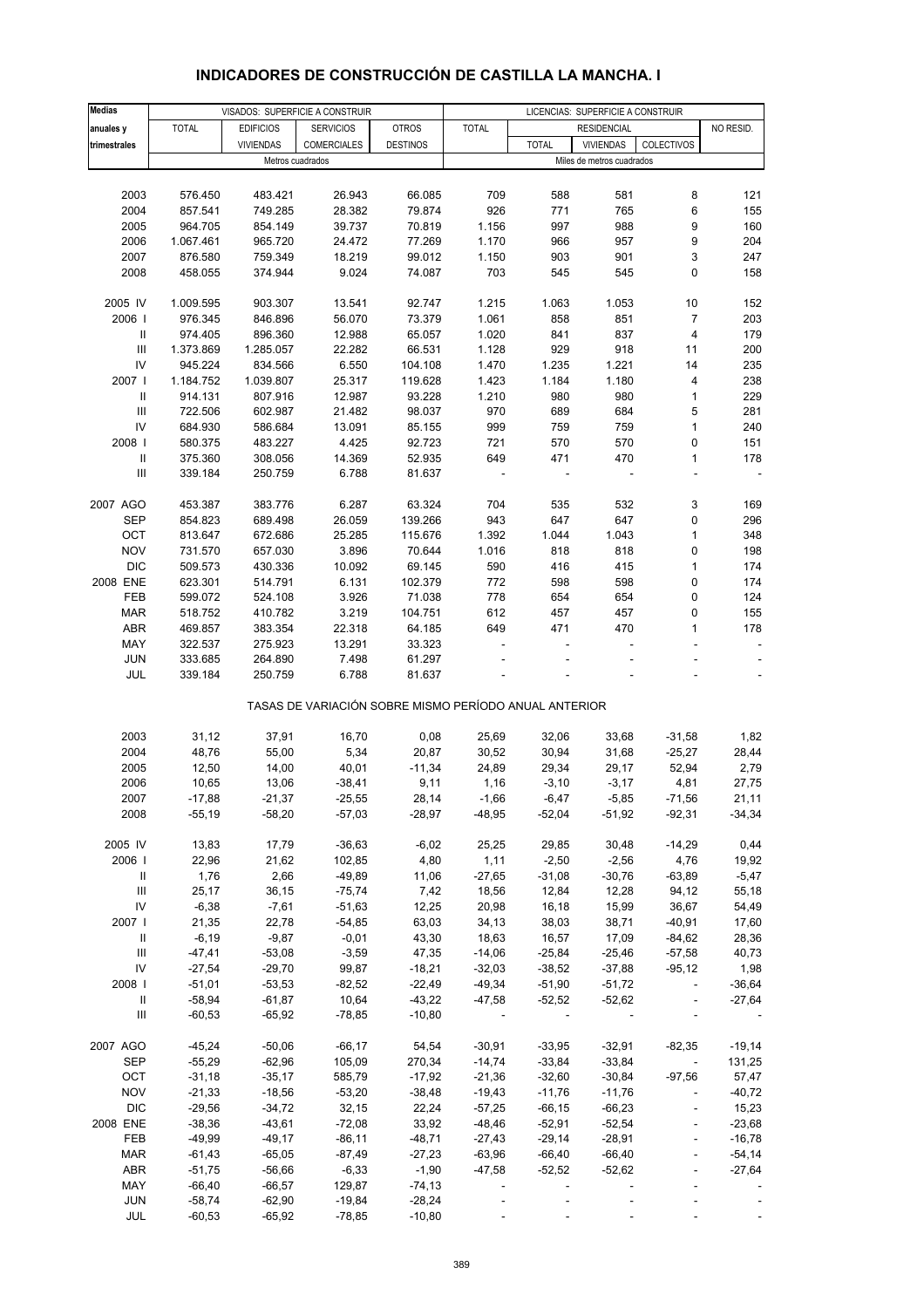| <b>Medias</b>                      |                      |                      | VIVIENDAS VISADAS COLEGIO ARQUITECTOS TÉCNICOS |                                                       | LICENCIAS MUNIC.: Nº DE VIVIENDAS |                     |                |                  |                          |
|------------------------------------|----------------------|----------------------|------------------------------------------------|-------------------------------------------------------|-----------------------------------|---------------------|----------------|------------------|--------------------------|
| anuales y                          | <b>TOTAL</b>         |                      | OBRA NUEVA                                     |                                                       | Α                                 | A                   | <b>OBRA</b>    | REHABI-          | DEMO-                    |
| trimestrales                       |                      | <b>TOTAL</b>         | EDIF.VIV.                                      | OTROS EDIF.                                           | AMPLIAR                           | <b>REFORMAR</b>     | <b>NUEVA</b>   | LITACIÓN         | <b>LICIÓN</b>            |
|                                    |                      |                      |                                                |                                                       | Unidades                          |                     |                |                  |                          |
|                                    |                      |                      |                                                |                                                       |                                   |                     |                |                  |                          |
| 2003                               | 2.794                | 2.652                | 2.634                                          | 18                                                    | 31                                | 111                 | 3.125          | 41               | 120                      |
| 2004                               | 4.209                | 4.087                | 4.032                                          | 68                                                    | 38                                | 84                  | 4.272          | 46               | 137                      |
| 2005                               | 5.124                | 5.009                | 5.000                                          | 8                                                     | 43                                | 73                  | 5.470          | 44               | 154                      |
| 2006                               | 6.038                | 5.925                | 5.920                                          | 6                                                     | 43                                | 70                  | 5.822          | 70               | 228                      |
| 2007                               | 4.770                | 4.677                | 4.676                                          | 0                                                     | 34                                | 60                  | 5.625          | 38               | 184                      |
| 2008                               | 2.353                | 2.252                | 2.252                                          | 0                                                     | 34                                | 66                  | 3.301          | 36               | 124                      |
| 2005 IV                            |                      |                      | 5.270                                          |                                                       |                                   |                     |                |                  |                          |
| 2006                               | 5.387<br>5.460       | 5.272<br>5.351       | 5.351                                          | 3<br>$\mathbf{1}$                                     | 40<br>47                          | 75<br>62            | 6.354<br>4.911 | 50<br>150        | 157<br>171               |
| $\ensuremath{\mathsf{II}}$         | 5.701                | 5.577                | 5.576                                          | 1                                                     | 44                                | 80                  | 5.061          | 43               | 192                      |
| $\ensuremath{\mathsf{III}}\xspace$ | 7.711                | 7.593                | 7.593                                          | 0                                                     | 41                                | 77                  | 5.569          | 44               | 332                      |
| IV                                 | 5.281                | 5.180                | 5.159                                          | 21                                                    | 39                                | 62                  | 7.749          | 43               | 217                      |
| 2007 l                             | 6.451                | 6.362                | 6.361                                          | 0                                                     | 32                                | 58                  | 7.241          | 39               | 208                      |
| $\ensuremath{\mathsf{II}}$         | 5.275                | 5.176                | 5.176                                          | 0                                                     | 39                                | 59                  | 6.409          | 47               | 222                      |
| $\ensuremath{\mathsf{III}}\xspace$ | 3.718                | 3.629                | 3.629                                          | 0                                                     | 34                                | 55                  | 4.209          | 31               | 154                      |
| IV                                 | 3.637                | 3.539                | 3.539                                          | 0                                                     | 29                                | 69                  | 4.641          | 36               | 152                      |
| 2008                               | 3.077                | 2.981                | 2.981                                          | 0                                                     | 34                                | 62                  | 3.436          | 38               | 126                      |
| $\sf II$                           | 1.928                | 1.826                | 1.826                                          | 0                                                     | 34                                | 68                  | 2.893          | 30               | 118                      |
| $\ensuremath{\mathsf{III}}\xspace$ | 1.457                | 1.345                | 1.345                                          | 0                                                     | 38                                | 74                  |                |                  |                          |
|                                    |                      |                      |                                                |                                                       |                                   |                     |                |                  |                          |
| 2007 AGO                           | 2.497                | 2.430                | 2.430                                          | 0                                                     | 29                                | 38                  | 3.252          | 34               | 162                      |
| <b>SEP</b>                         | 4.154                | 4.085                | 4.085                                          | 0                                                     | 27                                | 42                  | 3.631          | 34               | 152                      |
| OCT<br><b>NOV</b>                  | 4.294<br>3.984       | 4.186<br>3.888       | 4.186<br>3.888                                 | 0<br>0                                                | 28<br>28                          | 80<br>68            | 6.110<br>4.968 | 49<br>32         | 167<br>191               |
| <b>DIC</b>                         | 2.634                | 2.543                | 2.543                                          | 0                                                     | 32                                | 59                  | 2.845          | 27               | 99                       |
| 2008 ENE                           | 3.291                | 3.213                | 3.213                                          | 0                                                     | 27                                | 51                  | 3.421          | 38               | 82                       |
| FEB                                | 3.287                | 3.166                | 3.165                                          | 1                                                     | 40                                | 81                  | 4.141          | 32               | 144                      |
| <b>MAR</b>                         | 2.652                | 2.564                | 2.564                                          | 0                                                     | 34                                | 54                  | 2.747          | 43               | 152                      |
| <b>ABR</b>                         | 2.475                | 2.370                | 2.370                                          | 0                                                     | 35                                | 70                  | 2.893          | 30               | 118                      |
| MAY                                | 1.703                | 1.597                | 1.597                                          | 0                                                     | 30                                | 76                  | L,             | ÷                | $\overline{\phantom{a}}$ |
| <b>JUN</b>                         | 1.607                | 1.511                | 1.511                                          | 0                                                     | 37                                | 59                  |                |                  |                          |
| JUL                                | 1.457                | 1.345                | 1.345                                          | 0                                                     | 38                                | 74                  |                |                  |                          |
|                                    |                      |                      |                                                | TASAS DE VARIACIÓN SOBRE MISMO PERÍODO ANUAL ANTERIOR |                                   |                     |                |                  |                          |
| 2003                               | 40,53                | 40,12                | 40,45                                          | 3,83                                                  | 9,59                              | 65,63               | 38,33          | 30,75            | $-14, 13$                |
| 2004                               | 50,64                | 54,12                | 53,10                                          | 276,50                                                | 22,02                             | $-24,51$            | 36,67          | 12,68            | 13,82                    |
| 2005                               | 21,76                | 22,56                | 24,02                                          | $-87,88$                                              | 11,96                             | $-12,95$            | 28,06          | $-4,17$          | 12,87                    |
| 2006                               | 17,83                | 18,30                | 18,38                                          | $-30,30$                                              | $-0,58$                           | $-3,55$             | 6,44           | 59,47            | 48,00                    |
| 2007                               | $-21,00$             | -21,08               | $-21,00$                                       | -97,10                                                | -21,48                            | -14,23              | $-3,39$        | -45,61           | -19,32                   |
| 2008                               | $-58,49$             | $-59,56$             | $-59,56$                                       | $-50,00$                                              | $-6,59$                           | 6,65                | $-54,29$       | $-22,28$         | $-43,38$                 |
|                                    |                      |                      |                                                |                                                       |                                   |                     |                |                  |                          |
| 2005 IV                            | 23,58                | 24,61                | 23,01                                          | 300,00                                                | 12,04                             | $-19,13$            | 31,08          | $-43,02$         | $-12,45$                 |
| 2006                               | 34,83                | 35,65                | 35,82                                          | $-87,50$                                              | 7,63                              | 1,64                | 0,75           | 542,86           | 17,89                    |
| Ш                                  | 5,57                 | 5,89                 | 6,30                                           | $-95,24$                                              | $-20,12$                          | 2,12                | $-9,42$        | $-40,09$         | 22,51                    |
| $\ensuremath{\mathsf{III}}\xspace$ | 36,21                | 36,79                | 36,89                                          | $\overline{\phantom{a}}$                              | 23,23                             | 0,00                | 9,94           | 46,67            | 111,02                   |
| IV<br>2007 l                       | $-1,97$              | $-1,75$              | $-2,11$                                        | 700,00                                                | $-2,48$                           | $-17,41$            | 21,96          | $-13,91$         | 38,22                    |
| Ш                                  | 18,15<br>$-7,47$     | 18,88<br>$-7,18$     | 18,89<br>$-7,17$                               | $-50,00$<br>$\blacksquare$                            | $-32,62$<br>$-9,92$               | $-6,45$<br>$-26,14$ | 47,44<br>26,64 | $-74,00$<br>7,69 | 21,21<br>15,42           |
| $\ensuremath{\mathsf{III}}\xspace$ | $-51,79$             | $-52,20$             | $-52,21$                                       |                                                       | $-17,21$                          | $-29,00$            | $-24,41$       | $-29,55$         | $-53,51$                 |
| IV                                 | $-31,12$             | $-31,68$             | $-31,40$                                       | $\blacksquare$                                        | $-25,42$                          | 11,89               | $-40,11$       | $-16,92$         | $-29,80$                 |
| 2008                               | $-52,31$             | $-53,14$             | $-53,14$                                       | 0,00                                                  | 6,32                              | 6,90                | $-52,54$       | $-3,42$          | $-39,33$                 |
| Ш                                  | $-63,44$             | $-64,72$             | $-64,72$                                       | $\blacksquare$                                        | $-13,56$                          | 15,17               | $-59,61$       | $-55,22$         | $-53,36$                 |
| Ш                                  | $-67,64$             | $-69,24$             | $-69,24$                                       | $\Box$                                                | $-15,56$                          | $-11,90$            |                |                  |                          |
|                                    |                      |                      |                                                |                                                       |                                   |                     |                |                  |                          |
| 2007 AGO                           | $-44, 41$            | $-45,11$             | $-45,11$                                       |                                                       | 38,10                             | $-13,64$            | $-34,99$       | $-24,44$         | $-31,06$                 |
| SEP                                | $-63,24$             | $-63,43$             | $-63,43$                                       | ÷,                                                    | $-30,77$                          | $-54,35$            | $-36,07$       | $-37,04$         | $-73,52$                 |
| OCT                                | $-32,93$             | $-33,41$             | $-33,41$                                       |                                                       | $-20,00$                          | $-1,23$             | $-36,22$       | 48,48            | $-18,14$                 |
| <b>NOV</b>                         | $-23,53$             | $-23,78$             | $-22,81$                                       | $\overline{\phantom{a}}$                              | $-31,71$                          | 0,00                | $-12,86$       | $-50,77$         | $-19,75$                 |
| <b>DIC</b>                         | $-37,75$             | $-38,77$             | $-38,77$                                       | $\blacksquare$                                        | $-23,81$                          | 63,89               | $-64,28$       | $-15,63$         | $-52,63$                 |
| 2008 ENE                           | $-42,65$             | $-43,11$             | $-43,11$                                       | $\blacksquare$                                        | 8,00                              | $-21,54$            | $-51,52$       | 35,71            | $-29,91$                 |
| FEB                                | $-46,42$             | $-47,70$             | $-47,70$                                       | 0,00                                                  | 17,65                             | 68,75               | $-29,13$       | $-8,57$          | $-47,06$                 |
| <b>MAR</b>                         | $-64,55$             | $-65,28$             | $-65,28$                                       | $\overline{\phantom{a}}$                              | $-5,56$                           | $-11,48$            | $-68,86$       | $-20,37$         | $-35,04$                 |
| ABR<br>MAY                         | $-56,18$<br>$-69,19$ | $-57,40$<br>$-70,58$ | $-57,40$<br>$-70,58$                           | ÷,<br>$\blacksquare$                                  | 2,94<br>$-25,00$                  | 40,00<br>28,81      | $-59,61$<br>÷, | $-55,22$         | $-53,36$                 |
| <b>JUN</b>                         | $-65,43$             | $-66,68$             | $-66,68$                                       | $\blacksquare$                                        | $-15,91$                          | $-14,49$            |                |                  |                          |
| JUL                                | $-67,64$             | $-69,24$             | $-69,24$                                       |                                                       | $-15,56$                          | $-11,90$            |                |                  |                          |
|                                    |                      |                      |                                                |                                                       |                                   |                     |                |                  |                          |

## **INDICADORES DE CONSTRUCCIÓN DE CASTILLA LA MANCHA. II**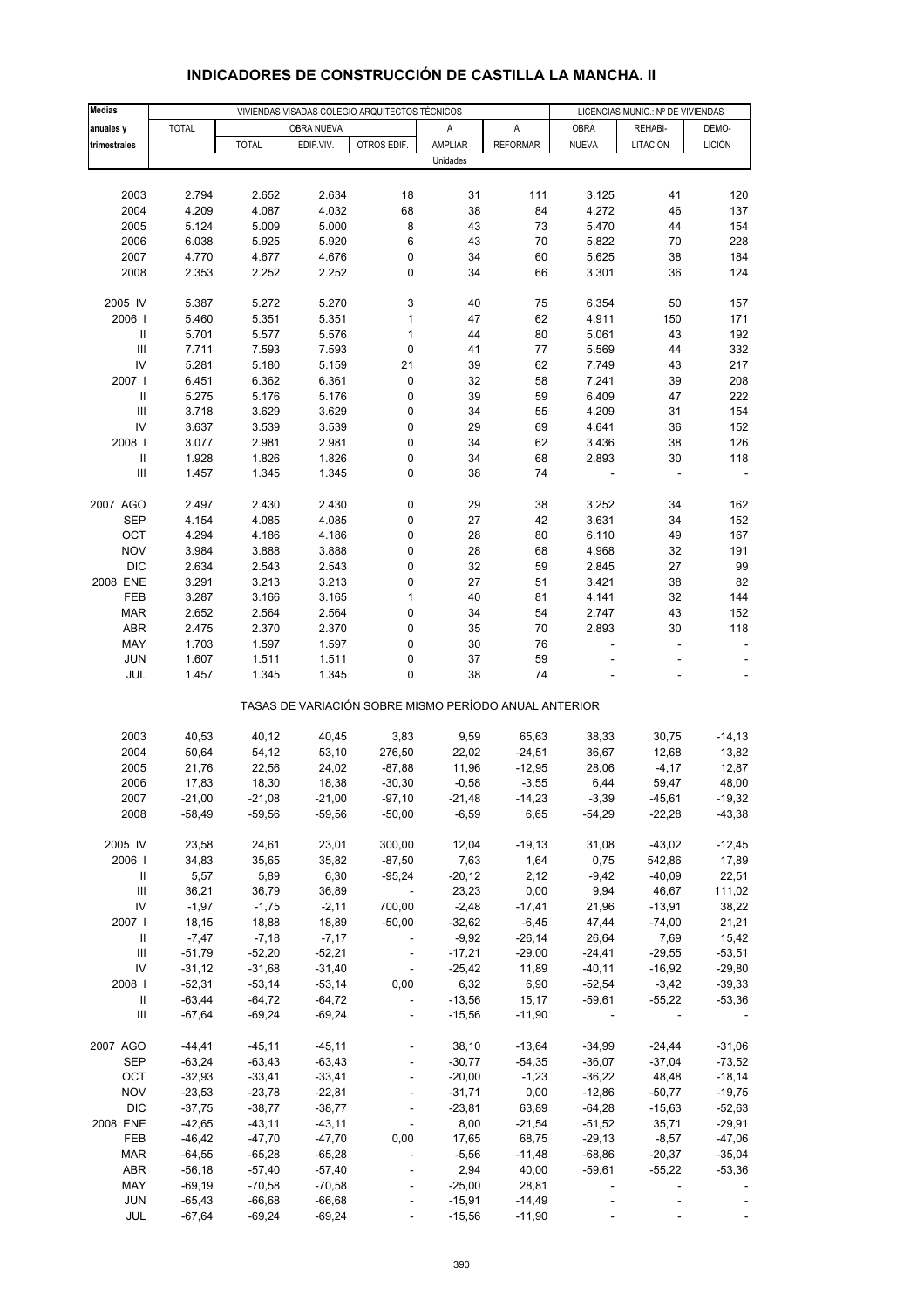| <b>Medias</b>                      |              |                          | VIVIENDAS (2)  |              |                          |                |                          | PROYECTOS VISADOS                                     |                          | CERTIFICAC.  | LIQUIDACIÓN      |
|------------------------------------|--------------|--------------------------|----------------|--------------|--------------------------|----------------|--------------------------|-------------------------------------------------------|--------------------------|--------------|------------------|
| anuales y                          |              | <b>INICIADAS</b>         |                |              | <b>TERMINADAS</b>        |                |                          | POR EL COLEGIO DE ARQUITECTOS                         |                          | FIN DE OBRA  | <b>EJECUCIÓN</b> |
| trimestrales                       | <b>TOTAL</b> | <b>PROTEGIDAS</b>        | <b>LIBRES</b>  | <b>TOTAL</b> | <b>PROTEGIDAS</b>        | <b>LIBRES</b>  | <b>TOTAL</b>             | <b>PROTEGIDOS</b>                                     | <b>LIBRES</b>            | Nº VIVIENDAS | MAT. OBRA        |
|                                    |              |                          |                |              | Unidades                 |                |                          |                                                       |                          | Unidades     | Miles $\epsilon$ |
|                                    |              |                          |                |              |                          |                |                          |                                                       |                          |              |                  |
| 2003                               | 2.353        | 253                      | 2.100          | 1.453        | 0                        | 1.453          | 2.513                    | 156                                                   | 2.357                    | 1.867        | 106.412          |
| 2004                               | 3.157        | 337                      | 2.820          | 1.941        | 76                       | 1.865          | 3.668                    | 272                                                   | 3.397                    | 2.077        | 134.180          |
| 2005                               | 3.989        | 353                      | 3.636          | 2.572        | 215                      | 2.357          | 5.020                    | 416                                                   | 4.604                    | 2.572        | 169.210          |
| 2006                               | 5.117        | 569                      | 4.548          | 3.335        | 328                      | 3.007          | 5.771                    | 358                                                   | 5.413                    | 3.119        | 198.480          |
| 2007                               | 4.561        | 462                      | 4.099          | 4.610        | 386                      | 4.224          | 4.983                    | 245                                                   | 2.776                    | 3.952        | 254.926          |
| 2008                               | 3.096        | 386                      | 2.711          | 5.034        | 281                      | 4.753          | 3.029                    | 324                                                   | 2.705                    | 4.491        | 292.937          |
|                                    |              |                          |                |              |                          |                |                          |                                                       |                          |              |                  |
| 2005 IV                            | 4.129        | 217                      | 3.913          | 2.464        | 217                      | 2.247          | 5.340                    | 258                                                   | 5.082                    | 2.527        | 174.159          |
| 2006                               | 4.538        | 43                       | 4.495          | 3.280        | 202                      | 3.078          | 5.683                    | 172                                                   | 5.510                    | 2.660        | 170.498          |
| $\, \parallel$                     | 5.551        | 991                      | 4.560          | 3.272        | 303                      | 2.969          | 6.461                    | 567                                                   | 5.894                    | 3.308        | 198.085          |
| $\ensuremath{\mathsf{III}}\xspace$ | 5.276        | 749                      | 4.527          | 3.409        | 301                      | 3.108          | 7.005                    | 583                                                   | 6.421                    | 2.961        | 187.058          |
| ${\sf IV}$                         | 5.101        | 493                      | 4.609          | 3.381        | 507                      | 2.874          | 3.936                    | 110                                                   | 3.826                    | 3.547        | 238.280          |
| 2007                               | 4.745        | 435                      | 4.310          | 3.322        | 205                      | 3.117          | 6.819                    | 334                                                   | 6.485                    | 3.024        | 193.612          |
| $\, \parallel$                     | 5.406        | 541                      | 4.865          | 4.610        | 317                      | 4.293          | 4.825                    | 204                                                   | 4.621                    | 4.744        | 290.246          |
| $\ensuremath{\mathsf{III}}\xspace$ | 4.547        | 353                      | 4.194          | 5.191        | 392                      | 4.799          | 4.613                    | 197                                                   | 0                        | 3.585        | 220.534          |
| ${\sf IV}$                         | 3.548        | 521                      | 3.027          | 5.319        | 632                      | 4.687          | 3.677                    | 244                                                   | $\pmb{0}$                | 4.457        | 315.312          |
| 2008                               | 3.205        | 291                      | 2.914          | 5.090        | 296                      | 4.794          | 3.286                    | 426                                                   | 2.860                    | 4.116        | 251.033          |
| $\, \parallel$                     | 2.988        | 480                      | 2.507          | 4.979        | 266                      | 4.712          | 2.771                    | 221                                                   | 2.550                    | 4.604        | 318.798          |
| Ш                                  | ÷            | $\overline{\phantom{a}}$ | $\blacksquare$ |              | $\overline{\phantom{m}}$ | $\blacksquare$ | $\overline{\phantom{a}}$ | $\overline{\phantom{a}}$                              | $\overline{\phantom{a}}$ | 5.275        | 341.063          |
|                                    |              |                          |                |              |                          |                |                          |                                                       |                          |              |                  |
| 2007 AGO                           | 4.530        | 254                      | 4.276          | 5.572        | 368                      | 5.204          | 4.769                    | 53                                                    | 0                        | 2.303        | 142.310          |
| <b>SEP</b>                         | 4.370        | 532                      | 3.838          | 4.625        | 234                      | 4.391          | 4.132                    | 396                                                   | 0                        | 3.409        | 221.675          |
| OCT                                | 3.675        | 283                      | 3.392          | 6.175        | 944                      | 5.231          | 3.892                    | 236                                                   | 0                        | 4.040        | 254.978          |
| <b>NOV</b>                         | 3.212        | 853                      | 2.359          | 5.218        | 629                      | 4.589          | 4.089                    | 289                                                   | 0                        | 5.062        | 387.546          |
| <b>DIC</b>                         | 3.757        | 426                      | 3.331          | 4.563        | 323                      | 4.240          | 3.050                    | 209                                                   | 0                        | 4.268        | 303.412          |
| 2008 ENE                           | 3.781        | 161                      | 3.620          | 4.184        | 218                      | 3.966          | 3.474                    | 186                                                   | 3.288                    | 3.612        | 224.114          |
| FEB                                | 3.401        | 330                      | 3.071          | 4.555        | 347                      | 4.208          | 3.856                    | 686                                                   | 3.170                    | 4.334        | 267.043          |
| <b>MAR</b>                         | 2.433        | 382                      | 2.051          | 6.530        | 323                      | 6.207          | 2.527                    | 406                                                   | 2.121                    | 4.402        | 261.941          |
| ABR                                | 3.393        | 646                      | 2.747          | 4.276        | 452                      | 3.824          | 4.040                    | 396                                                   | 3.644                    | 5.794        | 415.211          |
| MAY                                | 3.111        | 439                      | 2.672          | 4.395        | 220                      | 4.175          | 2.214                    | 134                                                   | 2.080                    | 3.848        | 249.683          |
| JUN                                | 2.459        | 356                      | 2.103          | 6.265        | 127                      | 6.138          | 2.060                    | 134                                                   | 1.927                    | 4.171        | 291.501          |
| JUL                                |              |                          |                |              |                          |                |                          |                                                       |                          | 5.275        | 341.063          |
|                                    |              |                          |                |              |                          |                |                          |                                                       |                          |              |                  |
|                                    |              |                          |                |              |                          |                |                          | TASAS DE VARIACIÓN SOBRE MISMO PERÍODO ANUAL ANTERIOR |                          |              |                  |
|                                    |              |                          |                |              |                          |                |                          |                                                       |                          |              |                  |
| 2003                               | 25,38        | 171,31                   | 17,75          | $-3,47$      |                          | $-2,05$        | 14,09                    | 257,85                                                | 9,18                     | 20,14        | $-4,93$          |
| 2004                               | 34,16        | 33,10                    | 34,29          | 33,59        | $\frac{1}{2}$            | 28,38          | 45,98                    | 74,46                                                 | 44,10                    | 11,26        | 26,10            |
| 2005                               | 26,36        | 4,68                     | 28,95          | 32,53        | 184,12                   | 26,38          | 36,85                    | 53,08                                                 | 35,55                    | 23,85        | 26,11            |
| 2006                               | 28,28        | 61,39                    | 25,06          | 29,69        | 52,77                    | 27,58          | 14,96                    | $-13,85$                                              | 17,56                    | 21,26        | 17,30            |
| 2007                               | $-10,85$     | $-18,75$                 | $-9,86$        | 38,22        | 17,75                    | 40,46          | $-13,65$                 | $-31,65$                                              | $-48,71$                 | 26,72        | 28,44            |
| 2008                               | $-38,99$     | $-20,92$                 | $-40,91$       | 26,93        | 7,80                     | 28,28          | $-47,98$                 | 20,31                                                 | $-51,29$                 | 10,90        | 17,23            |
|                                    |              |                          |                |              |                          |                |                          |                                                       |                          |              |                  |
| 2005 IV                            | 15,37        | $-48,58$                 | 23,90          | 22,15        | $-4,27$                  | 25,48          | 53,48                    | 5,02                                                  | 57,16                    | 24,20        | 22,60            |
| 2006                               | 33,79        | $-91,07$                 | 54,43          | 31,92        | $-23,00$                 | 38,40          | 15,60                    | $-75,57$                                              | 30,88                    | 30,42        | 28,28            |
| Ш                                  | 31,94        | 99,66                    | 22,88          | 34,19        | 64,79                    | 31,70          | 25,62                    | 25,61                                                 | 25,62                    | 5,35         | $-0,69$          |
| Ш                                  | 24,83        | 247,30                   | 12,87          | 17,58        | 53,31                    | 14,98          | 49,62                    | 135,22                                                | 44,83                    | 14,66        | 9,83             |
| ${\sf IV}$                         | 23,54        | 127,38                   | 17,79          | 37,22        | 133,85                   | 27,90          | $-26,29$                 | $-57,49$                                              | $-24,70$                 | 40,40        | 36,82            |
| 2007                               | 4,55         | 910,85                   | $-4, 12$       | 1,28         | 1,49                     | 1,27           | 19,99                    | 93,81                                                 | 17,68                    | 13,71        | 13,56            |
| Ш                                  | $-2,61$      | $-45,44$                 | 6,70           | 40,89        | 4,63                     | 44,59          | $-25,33$                 | $-64,04$                                              | $-21,60$                 | 43,41        | 46,53            |
| Ш                                  | $-13,82$     | $-52,87$                 | $-7,36$        | 52,26        | 30, 12                   | 54,41          | $-34,14$                 | $-66,27$                                              | $\overline{\phantom{a}}$ | 21,05        | 17,90            |
| ${\sf IV}$                         | $-30,45$     | 5,68                     | $-34,31$       | 57,33        | 24,74                    | 63,07          | $-6,59$                  | 122,89                                                | $\sim$                   | 25,63        | 32,33            |
| 2008                               | $-32,45$     | $-33,05$                 | $-32,39$       | 53,21        | 44,39                    | 53,79          | $-51,81$                 | 27,56                                                 | $-55,90$                 | 36, 10       | 29,66            |
| Ш                                  | $-44,73$     | $-11,16$                 | $-48,46$       | 8,00         | $-15,89$                 | 9,76           | $-42,56$                 | 8,43                                                  | $-44,81$                 | $-2,94$      | 9,84             |
| $\mathop{\mathrm{III}}\nolimits$   |              |                          |                |              |                          |                |                          |                                                       | $\overline{\phantom{a}}$ | 4,62         | 14,60            |
|                                    |              |                          |                |              |                          |                |                          |                                                       |                          |              |                  |
| 2007 AGO                           | 3,99         | $-1,17$                  | 4,32           | 104,10       | 50,20                    | 109,42         | $-12,04$                 | $-84,08$                                              |                          | 18,47        | 22,03            |
| <b>SEP</b>                         | $-36,45$     | $-35,59$                 | $-36,57$       | 64,65        | 0,00                     | 70,52          | $-52,46$                 | $-55,58$                                              | $\omega$                 | 25,19        | 16,63            |
| OCT                                | $-35,24$     | 10,55                    | $-37,41$       | 102,72       | 594,12                   | 79,76          | $-13,49$                 | 69,78                                                 | $\overline{\phantom{a}}$ | 9,28         | 11,88            |
| <b>NOV</b>                         | $-31,28$     | $-7,48$                  | $-37,13$       | 54,79        | 18,68                    | 61,53          | 12,88                    | 134,63                                                | $\overline{\phantom{a}}$ | 29,20        | 42,26            |
| <b>DIC</b>                         | $-24,18$     | 42,00                    | $-28,44$       | 22,50        | $-62,18$                 | 47,68          | $-17,29$                 | 211,49                                                | $\overline{\phantom{a}}$ | 41,00        | 41,44            |
| 2008 ENE                           | $-29,43$     | $-61,94$                 | $-26,65$       | 32,15        | $-24,57$                 | 37,85          | $-37,88$                 | $-54,35$                                              | $-36,59$                 | 38,28        | 43,83            |
| FEB                                | $-26,61$     | $-26,83$                 | $-26,58$       | 22,84        | 177,60                   | 17,44          | $-40,44$                 | 136,55                                                | $-48,74$                 | 20,79        | 17,92            |
| <b>MAR</b>                         | $-42,64$     | $-11,16$                 | $-46,20$       | 111,19       | 60,70                    | 114,70         | $-69,88$                 | 33,25                                                 | $-73,77$                 | 53,22        | 31,92            |
| ABR                                | $-33,35$     | 8,03                     | $-38,86$       | 7,22         | 14,72                    | 6,40           | $-6,19$                  | 247,72                                                | $-13,10$                 | 56,26        | 69,87            |
| MAY                                | $-43,84$     | $-39,11$                 | $-44,55$       | $-3,60$      | 32,53                    | $-4,96$        | $-61,15$                 | $-27,73$                                              | $-62,27$                 | $-5,57$      | 5,18             |
| JUN                                | $-55,98$     | 17,49                    | $-60,19$       | 18,59        | $-67,44$                 | 25,44          | $-53,90$                 | $-57,35$                                              | $-53,64$                 | $-35,32$     | $-25,05$         |
| JUL                                |              |                          |                |              |                          |                |                          |                                                       |                          | 4,62         | 14,60            |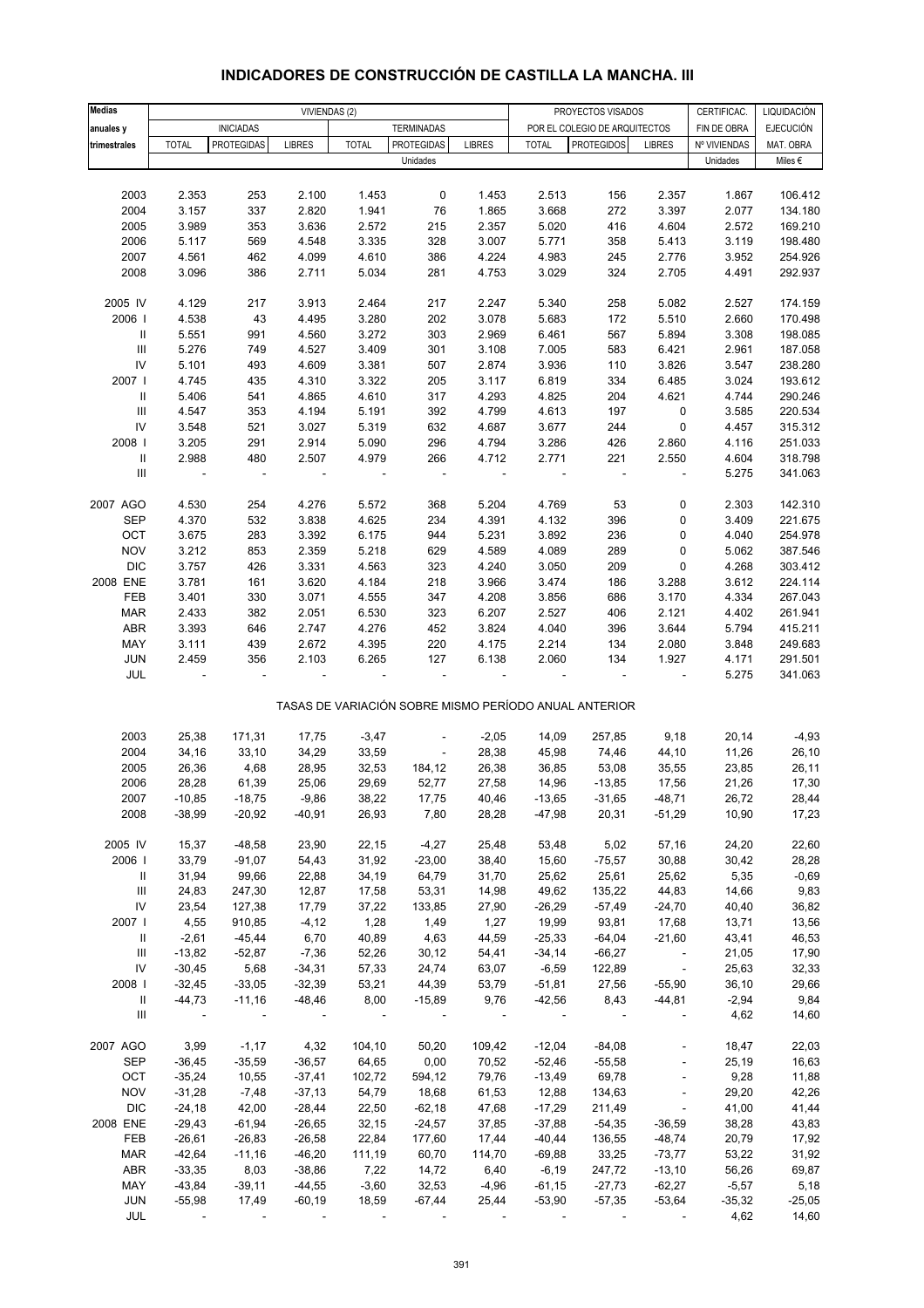# **INDICADORES DE CONSTRUCCIÓN DE CASTILLA LA MANCHA. IV**

| <b>Medias</b>              |              | LICITACIÓN OFICIAL (SEOPAN) |            | LICITACIÓN OFICIAL (FOMENTO) |                                                       |                    |
|----------------------------|--------------|-----------------------------|------------|------------------------------|-------------------------------------------------------|--------------------|
| anuales y                  | <b>TOTAL</b> | <b>EDIFICACIÓN</b>          | OBRA CIVIL | <b>TOTAL</b>                 | <b>EDIFICACIÓN</b>                                    | INGENIERÍA         |
| trimestrales               |              |                             |            |                              |                                                       | <b>CIVIL</b>       |
|                            |              |                             |            | Miles €                      |                                                       |                    |
|                            |              |                             |            |                              |                                                       |                    |
| 2003                       | 88.171,5     | 30.765,0                    | 57.406,6   | 67.194                       | 19.402                                                | 47.792             |
| 2004                       | 114.780,2    | 28.494,1                    | 86.286,1   | 103.465                      | 24.890                                                | 78.575             |
| 2005                       | 133.272,9    | 52.402,2                    | 80.870,8   | 125.952                      | 45.067                                                | 80.885             |
| 2006                       | 301.477,5    | 84.145,3                    | 217.332,2  | 256.552                      | 79.557                                                | 176.995            |
| 2007                       | 168.147,3    | 44.800,8                    | 123.346,5  | 156.273                      | 47.770                                                | 108.503            |
|                            |              |                             |            |                              |                                                       |                    |
| 2008                       | 197.372,1    | 56.486,8                    | 140.885,4  | 148.349                      | 52.175                                                | 96.174             |
| 2005 IV                    | 115.432,0    | 57.728,7                    | 57.703,3   | 106.819                      | 47.984                                                | 58.835             |
| 2006                       | 259.523,3    | 165.751,7                   | 93.771,7   | 241.295                      | 163.461                                               | 77.834             |
| Ш                          | 347.251,0    | 48.775,0                    | 298.476,0  | 377.481                      | 55.691                                                | 321.790            |
| Ш                          | 185.429,0    | 46.799,7                    | 138.629,3  | 188.914                      | 30.767                                                | 158.147            |
| IV                         | 413.706,7    | 75.255,0                    | 338.451,7  | 218.519                      | 68.310                                                | 150.209            |
| 2007                       | 196.830,0    | 74.748,0                    | 122.082,0  | 211.626                      | 85.392                                                | 126.234            |
| Ш                          |              |                             |            |                              |                                                       |                    |
|                            | 260.374,7    | 40.949,0                    | 219.425,7  | 174.697                      | 44.403                                                | 130.295            |
| Ш                          | 63.152,0     | 29.615,3                    | 33.536,7   | 61.268                       | 30.505                                                | 30.763             |
| IV                         | 152.232,7    | 33.891,0                    | 118.341,7  | 177.500                      | 30.780                                                | 146.720            |
| 2008                       | 270.146,0    | 66.113,3                    | 204.032,7  | 148.940                      | 48.683                                                | 100.256            |
| $\ensuremath{\mathsf{II}}$ | 105.504,7    | 45.394,0                    | 60.110,7   | 105.380                      | 48.710                                                | 56.669             |
| Ш                          | 226.012,5    | 58.686,0                    | 167.326,5  | 275.483                      | 73.044                                                | 202.439            |
| 2007 SEP                   | 33.625,0     | 25.340,0                    | 8.285,0    | 34.024                       | 24.349                                                | 9.675              |
| ОСТ                        | 131.938,0    | 36.600,0                    | 95.338,0   | 183.880                      | 37.937                                                | 145.943            |
|                            |              |                             |            |                              |                                                       |                    |
| <b>NOV</b>                 | 165.032,0    | 46.417,0                    | 118.615,0  | 221.242                      | 40.194                                                | 181.048            |
| <b>DIC</b>                 | 159.728,0    | 18.656,0                    | 141.072,0  | 127.377                      | 14.209                                                | 113.168            |
| 2008 ENE                   | 168.429,0    | 103.881,0                   | 64.548,0   | 110.455                      | 57.676                                                | 52.778             |
| FEB                        | 129.738,0    | 27.685,0                    | 102.053,0  | 89.018                       | 31.316                                                | 57.702             |
| <b>MAR</b>                 | 512.271,0    | 66.774,0                    | 445.497,0  | 247.347                      | 57.058                                                | 190.288            |
| ABR                        | 218.766,0    | 93.145,0                    | 125.621,0  | 255.433                      | 99.410                                                | 156.023            |
| MAY                        | 69.119,0     | 22.813,0                    | 46.306,0   | 32.389                       | 27.081                                                | 5.308              |
| <b>JUN</b>                 | 28.629,0     | 20.224,0                    | 8.405,0    | 28.318                       | 19.640                                                | 8.677              |
| JUL                        | 329.470,0    | 48.409,0                    | 281.061,0  | 275.483                      | 73.044                                                | 202.439            |
| <b>AGO</b>                 | 122.555,0    | 68.963,0                    | 53.592,0   |                              |                                                       |                    |
|                            |              |                             |            |                              | TASAS DE VARIACIÓN SOBRE MISMO PERÍODO ANUAL ANTERIOR |                    |
| 2003                       | $-0,20$      | 4,91                        | $-2,74$    | $-31,05$                     | 5,46                                                  | $-39,55$           |
| 2004                       | 30,18        | $-7,38$                     | 50,31      | 53,98                        | 28,28                                                 | 64,41              |
| 2005                       | 16,11        | 83,91                       | $-6,28$    | 21,73                        | 81,07                                                 | 2,94               |
| 2006                       | 126,21       | 60,58                       | 168,74     | 103,69                       | 76,53                                                 |                    |
|                            | $-44,23$     | $-46,76$                    | $-43,25$   |                              |                                                       | 118,82<br>$-38,70$ |
| 2007<br>2008               | 3,37         | 10,06                       | 0,92       | $-39,09$<br>$-15,91$         | $-39,96$<br>$-16, 15$                                 | $-15,78$           |
|                            |              |                             |            |                              |                                                       |                    |
| 2005 IV                    | 25,80        | 68,12                       | 0,50       | 34,56                        | 28,43                                                 | 40,01              |
| 2006                       | 121,27       | 227,43                      | 40,66      | 162,95                       | 262,43                                                | 66,80              |
| Ш                          | 143,19       | 9,68                        | 203,56     | 148,38                       | 62,03                                                 | 173,61             |
| Ш                          | 17,67        | $-17,59$                    | 37,54      | 23,28                        | $-41,74$                                              | 57,46              |
| IV                         | 258,40       | 30,36                       | 486,54     | 104,57                       | 42,36                                                 | 155,31             |
| 2007 l                     | $-24,16$     | $-54,90$                    | 30,19      | $-12,30$                     | -47,76                                                | 62,18              |
| Ш                          | $-25,02$     | $-16,05$                    | $-26,48$   | $-53,72$                     | $-20,27$                                              | $-59,51$           |
| Ш                          | $-65,94$     | $-36,72$                    | $-75,81$   | $-67,57$                     | $-0,85$                                               | $-80,55$           |
| IV                         | $-63,20$     | $-54,97$                    | $-65,03$   | $-18,77$                     | $-54,94$                                              | $-2,32$            |
| 2008                       | 37,25        | $-11,55$                    | 67,13      | $-29,62$                     | $-42,99$                                              | $-20,58$           |
| Ш                          | $-59,48$     | 10,85                       | $-72,61$   | $-39,68$                     | 9,70                                                  | $-56,51$           |
| Ш                          | 190,07       | 84,82                       | 262,47     | 262,74                       | 58,18                                                 | 580,03             |
|                            |              |                             |            |                              |                                                       |                    |
| 2007 SEP                   | $-76,46$     | $-40,24$                    | $-91,75$   | $-75,66$                     | $-33,31$                                              | $-90,63$           |
| OCT                        | $-20,67$     | $-58,51$                    | 22,07      | 55,18                        | $-22,78$                                              | 110,39             |
| <b>NOV</b>                 | $-43,88$     | $-53,52$                    | $-38,91$   | $-28,46$                     | $-60,94$                                              | $-12,27$           |
| <b>DIC</b>                 | $-79,54$     | $-50,50$                    | $-81,02$   | $-44,08$                     | $-73,14$                                              | $-35,29$           |
| 2008 ENE                   | $-3,65$      | 74,06                       | -43,93     | $-51,53$                     | $-42,11$                                              | $-58,85$           |
| FEB                        | $-43,67$     | $-72,60$                    | $-21,05$   | $-60,94$                     | $-68,57$                                              | $-55,01$           |
| MAR                        | 176,35       | 5,13                        | 265,60     | 38,11                        | 0,28                                                  | 55,72              |
| ABR                        | 3,74         | 251,73                      | $-31,87$   | 23,60                        | 165,79                                                | $-7,82$            |
| MAY                        | $-74,89$     | $-50,89$                    | $-79,77$   | $-80,68$                     | $-30,37$                                              | $-95,88$           |
| <b>JUN</b>                 | $-90,29$     | $-59,48$                    | $-96,57$   | $-81,10$                     | $-65,49$                                              | $-90,66$           |
| JUL                        | 315,87       | 13,10                       | 671,66     | 262,74                       | 58,18                                                 | 580,03             |
| AGO                        | 59,98        | 233,09                      | $-4, 13$   |                              |                                                       |                    |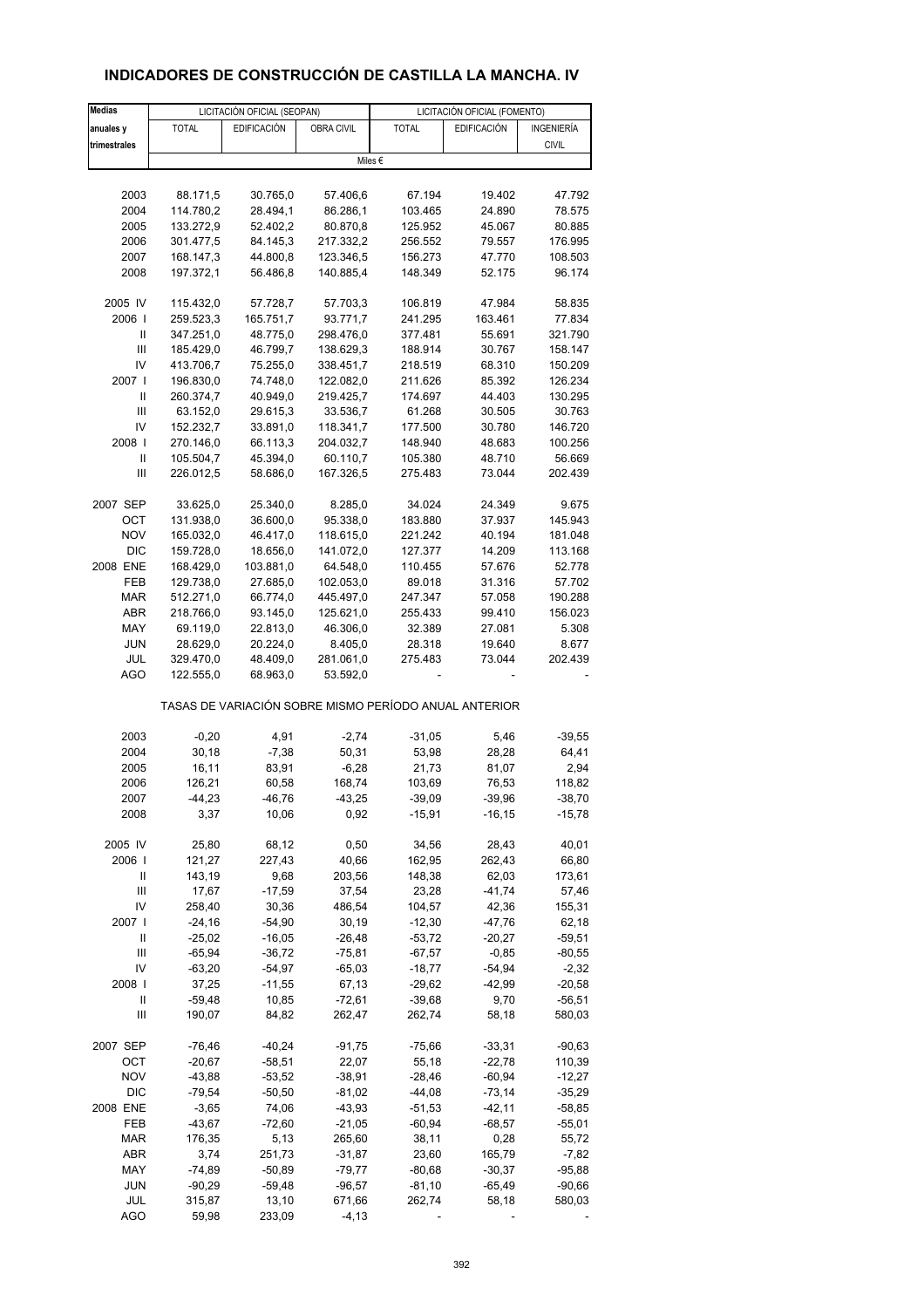| <b>Medias</b>                            | ESTABLECIMIENTOS HOTELEROS |                    |                                                       |                    |                          |                    |                  |  |
|------------------------------------------|----------------------------|--------------------|-------------------------------------------------------|--------------------|--------------------------|--------------------|------------------|--|
| anuales y                                |                            | NÚMERO DE VIAJEROS |                                                       |                    | NÚMERO DE PERNOCTACIONES |                    | <b>GRADO DE</b>  |  |
| trimestrales                             | <b>TOTAL</b>               | <b>ESPAÑOLES</b>   | <b>EXTRANJEROS</b>                                    | <b>TOTAL</b>       | <b>ESPAÑOLES</b>         | <b>EXTRANJEROS</b> | <b>OCUPACIÓN</b> |  |
|                                          |                            |                    | Unidades                                              |                    |                          |                    | %                |  |
|                                          |                            |                    |                                                       |                    |                          |                    |                  |  |
| 2003                                     | 152.003                    | 125.893            | 26.124                                                | 256.931            | 216.567                  | 40.388             | 31,25            |  |
| 2004                                     | 161.394                    | 135.948            | 25.453                                                | 273.589            | 232.440                  | 41.172             | 31,96            |  |
| 2005                                     | 168.433                    | 144.638            | 23.795                                                | 292.962            | 254.140                  | 38.822             | 33,91            |  |
| 2006<br>2007                             | 173.682<br>182.583         | 148.334<br>155.727 | 25.348<br>26.856                                      | 301.535<br>321.397 | 258.518<br>274.476       | 43.018<br>46.921   | 34,04<br>34,37   |  |
| 2008                                     | 179.723                    | 151.202            | 28.522                                                | 325.409            | 275.022                  | 50.387             | 33,26            |  |
|                                          |                            |                    |                                                       |                    |                          |                    |                  |  |
| 2005 IV                                  | 164.781                    | 144.602            | 20.179                                                | 287.055            | 252.414                  | 34.640             | 32,77            |  |
| 2006                                     | 139.104                    | 121.874            | 17.230                                                | 236.630            | 205.834                  | 30.796             | 28,72            |  |
| Ш                                        | 185.085                    | 154.320            | 30.765                                                | 316.639            | 268.366                  | 48.273             | 36,13            |  |
| $\ensuremath{\mathsf{III}}\xspace$<br>IV | 198.848                    | 166.975            | 31.873                                                | 354.267            | 301.152                  | 53.116             | 39,16<br>32,13   |  |
| 2007 l                                   | 171.690<br>151.339         | 150.168<br>131.530 | 21.522<br>19.809                                      | 298.606<br>260.279 | 258.720<br>221.201       | 39.886<br>39.079   | 29,30            |  |
| Ш                                        | 196.726                    | 162.848            | 33.878                                                | 343.290            | 288.569                  | 54.720             | 36,38            |  |
| Ш                                        | 203.159                    | 171.599            | 31.560                                                | 366.264            | 311.648                  | 54.616             | 38,23            |  |
| IV                                       | 179.107                    | 156.931            | 22.176                                                | 315.754            | 276.485                  | 39.269             | 33,57            |  |
| 2008                                     | 154.504                    | 133.691            | 20.813                                                | 279.324            | 239.965                  | 39.359             | 30,05            |  |
| $\mathbf{I}$                             | 190.346                    | 157.304            | 33.043                                                | 340.986            | 284.364                  | 56.623             | 34,45            |  |
| Ш                                        | 201.618                    | 168.314            | 33.304                                                | 371.168            | 313.595                  | 57.574             | 36,28            |  |
| 2007 SEP                                 | 207.401                    | 171.914            | 35.487                                                | 367.195            | 305.588                  | 61.607             | 39,86            |  |
| OCT                                      | 207.704                    | 176.669            | 31.035                                                | 365.962            | 315.315                  | 50.647             | 38,06            |  |
| <b>NOV</b>                               | 181.392                    | 161.015            | 20.377                                                | 327.093            | 289.796                  | 37.297             | 35,31            |  |
| <b>DIC</b>                               | 148.224                    | 133.108            | 15.116                                                | 254.207            | 224.343                  | 29.864             | 27,33            |  |
| 2008 ENE                                 | 127.219                    | 107.584            | 19.635                                                | 219.061            | 181.098                  | 37.963             | 24,21            |  |
| FEB                                      | 151.892                    | 134.738            | 17.154                                                | 270.229            | 235.343                  | 34.886             | 30,86            |  |
| <b>MAR</b>                               | 184.401                    | 158.751            | 25.650                                                | 348.683            | 303.455                  | 45.228             | 35,09            |  |
| <b>ABR</b>                               | 177.733                    | 148.119            | 29.614                                                | 317.643            | 266.017                  | 51.626             | 32,81            |  |
| MAY                                      | 202.027                    | 164.063            | 37.964                                                | 365.515            | 301.854                  | 63.661             | 36,23            |  |
| <b>JUN</b>                               | 191.279                    | 159.729            | 31.550                                                | 339.801            | 285.220                  | 54.581             | 34,30            |  |
| JUL                                      | 194.628                    | 164.544            | 30.084                                                | 349.998            | 298.831                  | 51.167             | 34,33            |  |
| <b>AGO</b>                               | 208.607                    | 172.084            | 36.523                                                | 392.338            | 328.358                  | 63.980             | 38,22            |  |
|                                          |                            |                    | TASAS DE VARIACIÓN SOBRE MISMO PERÍODO ANUAL ANTERIOR |                    |                          |                    |                  |  |
| 2003                                     | $-1,56$                    | $-0,67$            | $-5,66$                                               | $-0,56$            | $-0,30$                  | $-1,99$            | $-3,08$          |  |
| 2004                                     | 6, 18                      | 7,99               | $-2,57$                                               | 6,48               | 7,33                     | 1,94               | 2,25             |  |
| 2005                                     | 4,36                       | 6,39               | $-6,51$                                               | 7,08               | 9,34                     | $-5,71$            | 6,12             |  |
| 2006                                     | 3,12                       | 2,56               | 6,52                                                  | 2,93               | 1,72                     | 10,81              | 0,37             |  |
| 2007                                     | 5,12                       | 4,98               | 5,95                                                  | 6,59               | 6,17                     | 9,07               | 0,98             |  |
| 2008                                     | $-0,59$                    | $-1,34$            | 3,59                                                  | 2,40               | 1,92                     | 5,07               | $-2,14$          |  |
| 2005 IV                                  | 5,38                       | 7,37               | $-7,08$                                               | 7,05               | 9,03                     | $-5,55$            | 5,29             |  |
| 2006                                     | 2,00                       | 0,84               | 11,06                                                 | 1,54               | 0,02                     | 13,01              | 0, 19            |  |
| Ш                                        | 3,54                       | 3,44               | 4,04                                                  | 3,24               | 3,08                     | 4,13               | 2,03             |  |
| Ш                                        | 2,59                       | 1,87               | 6,53                                                  | 2,67               | 1,05                     | 12,92              | 0,94             |  |
| IV                                       | 4,19                       | 3,85               | 6,66                                                  | 4,02               | 2,50                     | 15,14              | $-1,95$          |  |
| 2007                                     | 8,80                       | 7,92               | 14,97                                                 | 9,99               | 7,47                     | 26,90              | 2,00             |  |
| Ш<br>Ш                                   | 6,29<br>2,17               | 5,53<br>2,77       | 10,12<br>$-0,98$                                      | 8,42<br>3,39       | 7,53<br>3,49             | 13,36<br>2,82      | 0,69<br>$-2,37$  |  |
| IV                                       | 4,32                       | 4,50               | 3,04                                                  | 5,74               | 6,87                     | $-1,55$            | 4,48             |  |
| 2008                                     | 2,09                       | 1,64               | 5,07                                                  | 7,32               | 8,48                     | 0,72               | 2,58             |  |
| Ш                                        | $-3,24$                    | $-3,40$            | $-2,47$                                               | $-0,67$            | $-1,46$                  | 3,48               | $-5,32$          |  |
| $\ensuremath{\mathsf{III}}\xspace$       | 0,29                       | $-1,82$            | 12,52                                                 | 1,47               | $-0,34$                  | 12,62              | $-3,06$          |  |
| 2007 SEP                                 | 5,86                       | 5,65               | 6,88                                                  | 3,90               | 3,90                     | 3,94               | $-2,23$          |  |
| OCT                                      | 6,33                       | 5,96               | 8,50                                                  | 4,30               | 5,12                     | $-0,57$            | 3,09             |  |
| <b>NOV</b>                               | 10,40                      | 12,46              | $-3,56$                                               | 16,01              | 19,93                    | $-7,49$            | 13,83            |  |
| <b>DIC</b>                               | $-4,63$                    | $-5,32$            | 1,91                                                  | $-3,33$            | $-4,36$                  | 5,14               | $-3,90$          |  |
| 2008 ENE                                 | $-1,41$                    | $-4,50$            | 19,81                                                 | $-3,04$            | $-3,19$                  | $-2,33$            | $-4,53$          |  |
| FEB                                      | 2,49                       | 2,92               | $-0,79$                                               | 8,22               | 8,96                     | 3,50               | 2,63             |  |
| <b>MAR</b>                               | 4,32                       | 5,12               | $-0,39$                                               | 14,24              | 16,47                    | 1,27               | 8,10             |  |
| ABR                                      | $-14,92$                   | $-16,35$           | $-6,92$                                               | $-12,73$           | $-15,00$                 | 1,20               | $-16,30$         |  |
| MAY                                      | 7,18                       | 8,28               | 2,68                                                  | 10,74              | 12,30                    | 3,93               | 5,84             |  |
| JUN                                      | $-0,79$                    | $-0,14$            | $-3,94$                                               | 1,18               | 0,45                     | 5,18               | $-3,98$          |  |
| JUL                                      | 3,91                       | 3,16               | 8,24                                                  | 2,83               | 2,43                     | 5,23               | $-1,89$          |  |
| <b>AGO</b>                               | $-2,87$                    | $-6,16$            | 16,32                                                 | 0,28               | $-2,74$                  | 19,33              | $-4,09$          |  |

#### **INDICADORES DE SERVICIOS DE CASTILLA LA MANCHA. I**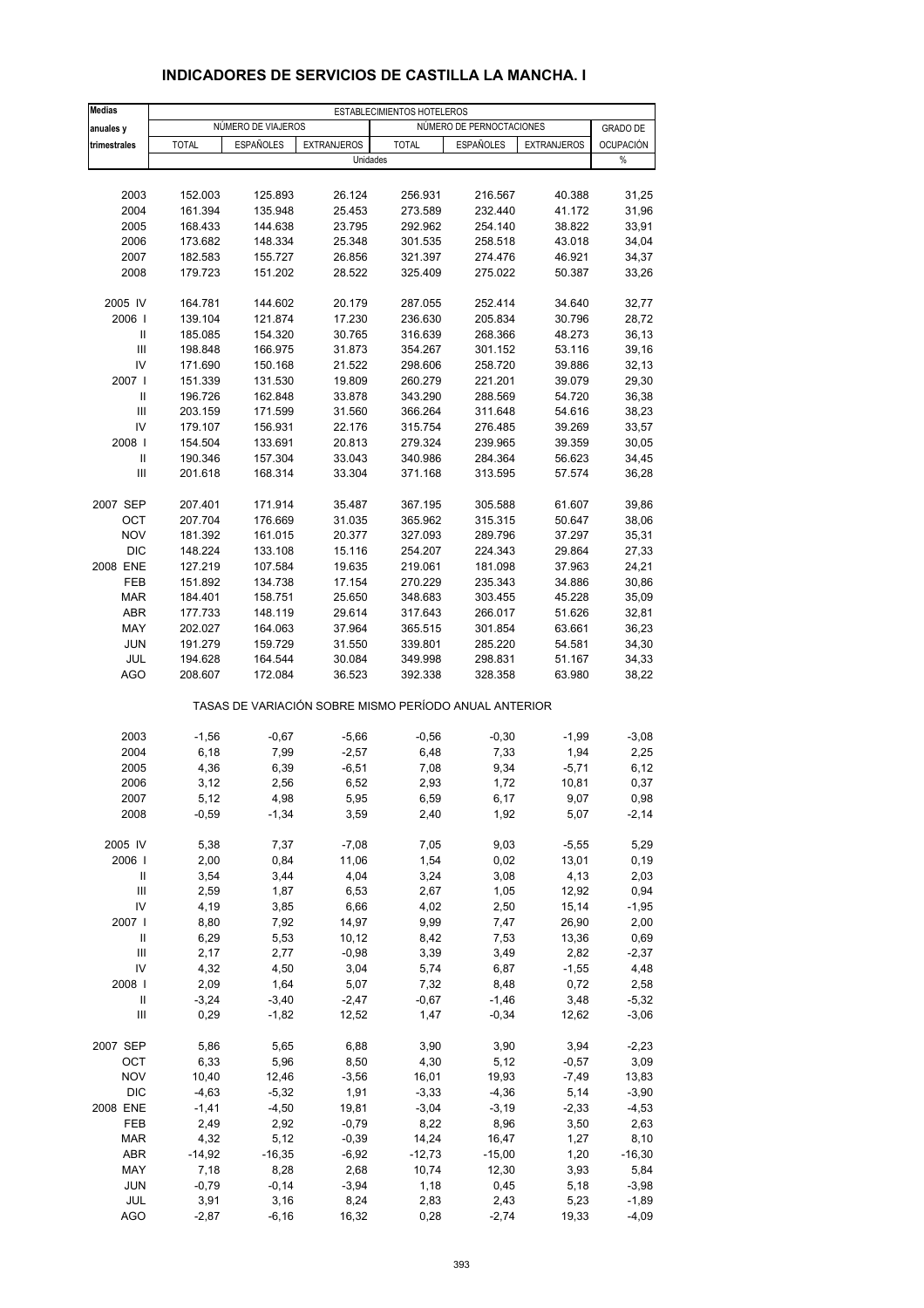| <b>Medias</b>                      | <b>ACAMPAMENTOS TURÍSTICOS (5)</b> |                    |                    |                                                       |                          |                      |                  |
|------------------------------------|------------------------------------|--------------------|--------------------|-------------------------------------------------------|--------------------------|----------------------|------------------|
| anuales y                          |                                    | NÚMERO DE VIAJEROS |                    |                                                       | NÚMERO DE PERNOCTACIONES |                      | <b>GRADO DE</b>  |
| trimestrales                       | <b>TOTAL</b>                       | <b>ESPAÑOLES</b>   | <b>EXTRANJEROS</b> | <b>TOTAL</b>                                          | ESPAÑOLES                | <b>EXTRANJEROS</b>   | OCUPACIÓN        |
|                                    |                                    |                    |                    | Unidades                                              |                          |                      | $\%$             |
|                                    |                                    |                    |                    |                                                       |                          |                      |                  |
| 2003                               | 8.307                              | 6.512              | 1.795              | 21.969                                                | 18.484                   | 3.485                | 15,48            |
| 2004                               | 7.103                              | 5.291              | 1.812              | 17.902                                                | 14.334                   | 3.568                | 21,28            |
| 2005                               | 8.131                              | 6.034              | 2.096              | 20.184                                                | 16.438                   | 3.746                | 26,75            |
| 2006                               | 8.236                              | 6.174              | 2.062              | 22.714                                                | 18.698                   | 4.017                | 27,40            |
| 2007                               | 7.271<br>9.199                     | 5.534              | 1.737              | 18.857<br>24.891                                      | 15.573                   | 3.284                | 23,67            |
| 2008                               |                                    | 7.057              | 2.142              |                                                       | 20.758                   | 4.133                | 26,20            |
| 2005 IV                            | 1.427                              | 896                | 531                | 3.032                                                 | 2.109                    | 923                  | 27,18            |
| 2006                               | 713                                | 375                | 338                | 1.349                                                 | 797                      | 552                  | 29,61            |
| Ш                                  | 9.017                              | 5.992              | 3.025              | 21.555                                                | 15.622                   | 5.934                | 24,53            |
| Ш                                  | 21.148                             | 16.806             | 4.342              | 63.199                                                | 54.730                   | 8.468                | 30,49            |
| IV                                 | 2.066                              | 1.522              | 544                | 4.755                                                 | 3.642                    | 1.113                | 24,97            |
| 2007 l                             | 1.425                              | 1.025              | 400                | 4.175                                                 | 3.346                    | 830                  | 24,66            |
| Ш                                  | 7.710                              | 5.582              | 2.128              | 18.428                                                | 14.042                   | 4.386                | 23,33            |
| Ш                                  | 17.959                             | 13.977             | 3.982              | 48.703                                                | 41.554                   | 7.149                | 24,28            |
| IV                                 | 1.990                              | 1.551              | 439                | 4.121                                                 | 3.349                    | 771                  | 22,43            |
| 2008                               | 2.435                              | 2.065              | 370                | 6.419                                                 | 5.784                    | 635                  | 26,09            |
| Ш                                  | 5.895                              | 3.608              | 2.287              | 11.770                                                | 7.127                    | 4.643                | 21,26            |
| $\mathbf{III}$                     | 24.301                             | 19.718             | 4.583              | 72.282                                                | 63.667                   | 8.615                | 33,80            |
| 2007 SEP                           | 5.422                              | 3.589              | 1.833              | 9.828                                                 | 6.880                    | 2.948                | 19,05            |
| OCT                                | 3.911                              | 2.916              | 995                | 7.391                                                 | 5.634                    | 1.757                | 19,84            |
| <b>NOV</b>                         | 1.222                              | 1.049              | 173                | 2.891                                                 | 2.581                    | 310                  | 24,42            |
| <b>DIC</b>                         | 838                                | 688                | 150                | 2.080                                                 | 1.833                    | 247                  | 23,02            |
| 2008 ENE                           | 636                                | 467                | 169                | 1.149                                                 | 883                      | 266                  | 26,23            |
| FEB                                | 657                                | 468                | 189                | 1.454                                                 | 1.103                    | 351                  | 25,86            |
| <b>MAR</b>                         | 6.012                              | 5.259              | 753                | 16.654                                                | 15.366                   | 1.288                | 26,17            |
| ABR                                | 3.619                              | 1.766              | 1.853              | 6.301                                                 | 3.031                    | 3.270                | 22,24            |
| MAY                                | 5.888                              | 3.151              | 2.737              | 14.126                                                | 8.051                    | 6.075                | 22,38            |
| <b>JUN</b>                         | 8.177                              | 5.907              | 2.270              | 14.884                                                | 10.300                   | 4.584                | 19,16            |
| JUL                                | 16.472                             | 12.845             | 3.627              | 42.334                                                | 35.786                   | 6.548                | 25,49            |
| <b>AGO</b>                         | 32.129                             | 26.591             | 5.538              | 102.229                                               | 91.547                   | 10.682               | 42,10            |
|                                    |                                    |                    |                    | TASAS DE VARIACIÓN SOBRE MISMO PERÍODO ANUAL ANTERIOR |                          |                      |                  |
| 2003                               | 16,28                              | 27,75              | $-12,29$           | 29,35                                                 | 38,27                    | $-3,60$              | 46,74            |
| 2004                               | $-14,49$                           | $-18,75$           | 0,95               | $-18,51$                                              | $-22,45$                 | 2,39                 | 37,48            |
| 2005                               | 14,47                              | 14,05              | 15,67              | 12,75                                                 | 14,68                    | 4,99                 | 25,71            |
| 2006                               | 1,30                               | 2,31               | $-1,63$            | 12,54                                                 | 13,75                    | 7,21                 | 2,45             |
| 2007                               | $-11,71$                           | $-10,37$           | $-15,75$           | $-16,98$                                              | $-16,71$                 | $-18,24$             | $-13,60$         |
| 2008                               | $-2,99$                            | $-2,94$            | $-3,18$            | $-2,43$                                               | $-2,28$                  | $-3,17$              | 6,00             |
|                                    |                                    |                    |                    |                                                       |                          |                      |                  |
| 2005 IV                            | $-10,85$                           | $-11,05$           | $-10,51$           | $-15,07$                                              | $-21,29$                 | 3,67                 | 31,39            |
| 2006                               | $-63,96$                           | $-76,48$           | $-12,12$           | $-72,00$                                              | $-80,65$                 | $-20,93$             | 14,94            |
| Ш<br>Ш                             | 50,56<br>$-8,56$                   | 72,09<br>$-7,48$   | 20,65<br>$-12,51$  | 79,57<br>3,81                                         | 118,34<br>4,52           | 22,37<br>$-0,56$     | 14,70<br>$-6,63$ |
| IV                                 | 44,76                              | 69,87              | 2,39               | 56,82                                                 | 72,66                    | 20,59                | $-8,12$          |
| 2007                               | 99,81                              | 173,33             | 18,33              | 209,51                                                | 319,61                   | 50,39                | $-16,73$         |
| Ш                                  | $-14,50$                           | $-6,85$            | $-29,65$           | $-14,51$                                              | $-10,11$                 | $-26,09$             | $-4,87$          |
| $\ensuremath{\mathsf{III}}\xspace$ | $-15,08$                           | $-16,83$           | $-8,28$            | $-22,94$                                              | $-24,08$                 | $-15,58$             | $-20,38$         |
| IV                                 | $-3,65$                            | 1,91               | $-19,19$           | $-13,33$                                              | $-8,04$                  | $-30,68$             | $-10,20$         |
| 2008                               | 70,84                              | 101,43             | $-7,49$            | 53,74                                                 | 72,88                    | $-23,46$             | 5,79             |
| Ш                                  | $-23,55$                           | $-35,36$           | 7,46               | $-36, 13$                                             | $-49,24$                 | 5,87                 | $-8,89$          |
| Ш                                  | 0,30                               | 2,85               | $-9,37$            | 6,08                                                  | 8,11                     | $-6,86$              | 25,68            |
|                                    |                                    |                    |                    |                                                       |                          |                      |                  |
| 2007 SEP                           | -26,42                             | $-28,25$           | $-22,56$           | $-38,83$                                              | $-40,93$                 | $-33,29$             | $-9,07$          |
| OCT                                | 16,85                              | 28,74              | $-8,04$            | 2,31                                                  | 7,52                     | $-11,44$             | $-21,30$         |
| <b>NOV</b>                         | 6,91                               | 21,13              | $-37,55$           | 27,92                                                 | 54,55                    | $-47,46$             | 12,53            |
| <b>DIC</b>                         | $-50,91$                           | $-52,06$           | $-44,85$           | $-56,49$                                              | $-54,36$                 | $-67,67$             | $-17,82$         |
| 2008 ENE                           | $-4,79$                            | 5,90               | $-25,55$           | 20,31                                                 | 50,68                    | $-27,91$             | 15,55            |
| FEB<br><b>MAR</b>                  | $-33,37$<br>129,29                 | $-37,35$<br>178,70 | $-20,92$<br>2,45   | $-65,53$<br>126,49                                    | $-69,75$<br>164,70       | $-38,64$<br>$-16,80$ | 11,23<br>$-6,64$ |
| ABR                                | $-53,02$                           | $-72,58$           | 46,71              | $-67,31$                                              | $-82,22$                 | 47,10                | $-21,13$         |
| MAY                                | 10,68                              | 15,63              | 5,47               | 3,31                                                  | $-5,20$                  | 17,28                | 7,34             |
| JUN                                | $-19,10$                           | $-22,08$           | $-10,13$           | $-33,36$                                              | $-37,88$                 | $-20,33$             | $-8,54$          |
| JUL                                | $-24,94$                           | $-24,79$           | $-25,49$           | $-15,89$                                              | $-13,63$                 | $-26,41$             | 14,72            |
| <b>AGO</b>                         | 21,20                              | 25,05              | 5,59               | 18,94                                                 | 19,91                    | 11,26                | 33,40            |

## **INDICADORES DE SERVICIOS DE CASTILLA LA MANCHA. II**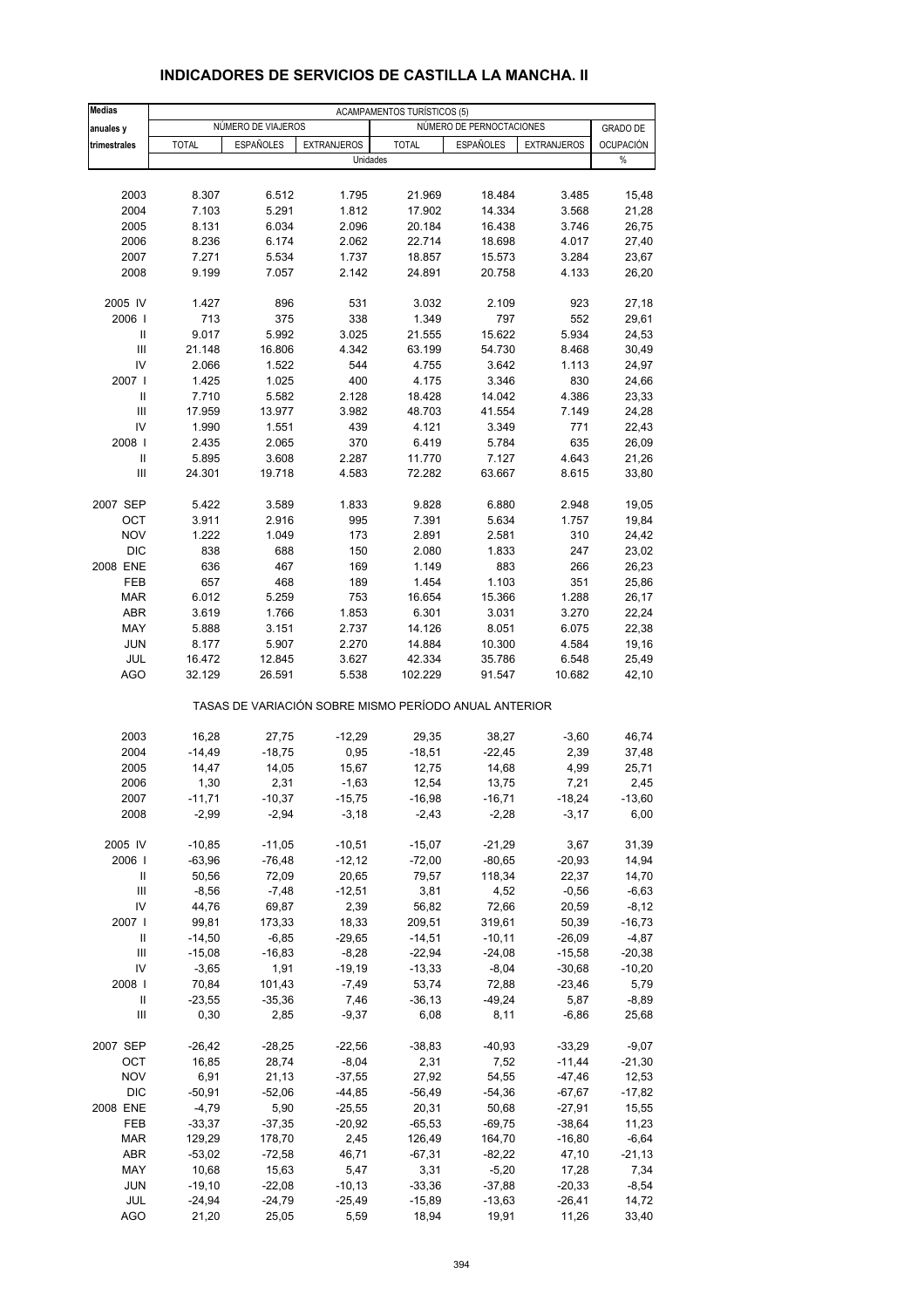| <b>Medias</b>          | APARTAMENTOS TURÍSTICOS (5) |                    |                      |                   |                                                       |                     |                   |  |
|------------------------|-----------------------------|--------------------|----------------------|-------------------|-------------------------------------------------------|---------------------|-------------------|--|
| anuales y              |                             | NÚMERO DE VIAJEROS |                      |                   | NÚMERO DE PERNOCTACIONES                              |                     | <b>GRADO DE</b>   |  |
| trimestrales           | <b>TOTAL</b>                | ESPAÑOLES          | <b>EXTRANJEROS</b>   | <b>TOTAL</b>      | <b>ESPAÑOLES</b>                                      | <b>EXTRANJEROS</b>  | <b>OCUPACIÓN</b>  |  |
|                        |                             |                    | Unidades             |                   |                                                       |                     | $\%$              |  |
|                        |                             |                    |                      |                   |                                                       |                     |                   |  |
| 2003                   | 1.412                       | 1.383              | 29                   | 3.730             | 3.599                                                 | 131                 | 18,42             |  |
| 2004                   | 1.738                       | 1.700              | 39                   | 4.915             | 4.570                                                 | 345                 | 18,86             |  |
| 2005                   | 1.717                       | 1.692              | 25                   | 5.113             | 4.714                                                 | 399                 | 20,03             |  |
| 2006                   | 2.097                       | 2.072              | 25                   | 7.299             | 6.845                                                 | 454                 | 22,99             |  |
| 2007                   | 3.474                       | 3.398              | 76                   | 11.829            | 11.154                                                | 675                 | 18,35             |  |
| 2008                   | 3.775                       | 3.716              | 59                   | 11.340            | 10.821                                                | 519                 | 15,40             |  |
| 2005 IV                | 1.684                       | 1.658              | 26                   | 4.409             | 3.951                                                 | 458                 | 19,27             |  |
| 2006                   | 1.527                       | 1.516              | 11                   | 4.007             | 3.652                                                 | 355                 | 16,75             |  |
| Ш                      | 1.854                       | 1.837              | 17                   | 4.695             | 4.301                                                 | 393                 | 17,18             |  |
| Ш                      | 2.608                       | 2.566              | 41                   | 12.231            | 11.724                                                | 507                 | 34,67             |  |
| IV                     | 2.400                       | 2.370              | 30                   | 8.265             | 7.703                                                 | 562                 | 23,34             |  |
| 2007 l                 | 2.375                       | 2.311              | 64                   | 6.299             | 5.511                                                 | 788                 | 10,77             |  |
| Ш                      | 3.890                       | 3.813              | 77                   | 11.732            | 10.854                                                | 879                 | 19,21             |  |
| Ш                      | 3.721                       | 3.602              | 119                  | 17.148            | 16.376                                                | 772                 | 24,86             |  |
| IV                     | 3.908                       | 3.865              | 43                   | 12.137            | 11.876                                                | 262                 | 18,58             |  |
| 2008  <br>$\mathbf{I}$ | 2.710<br>4.326              | 2.663<br>4.281     | 46<br>44             | 8.022<br>11.133   | 7.674<br>10.458                                       | 348<br>675          | 12,58<br>15,32    |  |
| Ш                      | 4.548                       | 4.447              | 101                  | 16.627            | 16.085                                                | 542                 | 19,74             |  |
|                        |                             |                    |                      |                   |                                                       |                     |                   |  |
| 2007 SEP               | 3.159                       | 3.030              | 129                  | 12.816            | 12.194                                                | 622                 | 19,76             |  |
| OCT                    | 4.407                       | 4.346              | 61                   | 13.640            | 13.402                                                | 238                 | 19,94             |  |
| <b>NOV</b>             | 3.615                       | 3.571              | 44                   | 10.937            | 10.633                                                | 304                 | 17,94             |  |
| <b>DIC</b>             | 3.703                       | 3.679              | 24                   | 11.835            | 11.592                                                | 243                 | 17,85             |  |
| 2008 ENE               | 1.558                       | 1.532              | 26                   | 4.779             | 4.576                                                 | 203                 | 7,39              |  |
| FEB                    | 2.397                       | 2.367              | 30                   | 6.215             | 6.061                                                 | 154                 | 9,80              |  |
| <b>MAR</b>             | 4.174                       | 4.091              | 83                   | 13.073            | 12.386                                                | 687                 | 20,56             |  |
| <b>ABR</b>             | 3.826                       | 3.800              | 26                   | 8.287             | 7.897                                                 | 390                 | 12,24             |  |
| MAY<br><b>JUN</b>      | 5.240<br>3.911              | 5.176<br>3.868     | 64<br>43             | 13.616<br>11.496  | 12.727<br>10.751                                      | 889<br>745          | 17,67<br>16,04    |  |
| JUL                    | 3.475                       | 3.347              | 128                  | 13.301            | 12.466                                                | 835                 | 16,48             |  |
| <b>AGO</b>             | 5.621                       | 5.547              | 74                   | 19.952            | 19.704                                                | 248                 | 22,99             |  |
|                        |                             |                    |                      |                   | TASAS DE VARIACIÓN SOBRE MISMO PERÍODO ANUAL ANTERIOR |                     |                   |  |
|                        |                             |                    |                      |                   |                                                       |                     |                   |  |
| 2003                   | 31,41                       | 32,80              | $-12,34$             | 43,60             | 41,73                                                 | 125,11              | 4,77              |  |
| 2004                   | 23,12                       | 22,91              | 33,33                | 31,79             | 26,99                                                 | 163,86              | 2,38              |  |
| 2005                   | $-1,21$                     | $-0,42$            | $-35,99$             | 4,03              | 3,15                                                  | 15,68               | 6,20              |  |
| 2006<br>2007           | 22,13<br>65,64              | 22,44<br>63,97     | 1,01<br>203,67       | 42,75<br>62,06    | 45,20<br>62,95                                        | 13,84<br>48,59      | 14,78<br>$-20,16$ |  |
| 2008                   | 12,69                       | 13,70              | $-27,41$             | $-2,16$           | 0,63                                                  | $-37,99$            | $-14,91$          |  |
|                        |                             |                    |                      |                   |                                                       |                     |                   |  |
| 2005 IV                | $-5,32$                     | $-5,53$            | 9,86                 | $-4,37$           | $-7,48$                                               | 34,57               | 7,53              |  |
| 2006                   | 5,94                        | 6,49               | $-37,04$             | 3,47              | 4,41                                                  | $-5,34$             | 5,04              |  |
| Ш                      | 0,87                        | 1,55               | $-40,91$             | 8,41              | 9,29                                                  | $-0,34$             | 1,70              |  |
| $\mathsf{III}$<br>IV   | 36,84                       | 36,51              | 61,04                | 55,98             | 56,90                                                 | 37,40               | 23,86             |  |
| 2007                   | 42,55<br>55,53              | 42,97<br>52,45     | 15,38<br>467,65      | 87,47<br>57,20    | 94,97                                                 | 22,78<br>122,18     | 21,12<br>$-35,73$ |  |
| Ш                      | 109,82                      | 107,60             | 344,23               | 149,91            | 50,89<br>152,33                                       | 123,39              | 11,82             |  |
| Ш                      | 42,71                       | 40,36              | 188,71               | 40,20             | 39,68                                                 | 52,27               | $-28,29$          |  |
| IV                     | 62,85                       | 63,09              | 43,33                | 46,85             | 54,18                                                 | $-53,47$            | $-20,42$          |  |
| 2008                   | 14,09                       | 15,26              | $-27,98$             | 27,36             | 39,25                                                 | $-55,84$            | 16,87             |  |
| Ш                      | 11,20                       | 12,28              | $-42,42$             | $-5,11$           | $-3,64$                                               | $-23,22$            | -20,25            |  |
| $\mathsf{III}$         | 13,63                       | 14,38              | $-11,79$             | $-13,91$          | $-12,90$                                              | $-36,07$            | -28,01            |  |
| 2007 SEP               | 33,52                       | 29,60              | 360,71               | 34,79             | 36,54                                                 | 7,80                | $-23,82$          |  |
| OCT                    | 74,81                       | 74,82              | 74,29                | 60,89             | 68,73                                                 | $-55,51$            | $-18,65$          |  |
| <b>NOV</b>             | 71,82                       | 71,85              | 69,23                | 67,44             | 78,47                                                 | $-47,04$            | $-3,29$           |  |
| <b>DIC</b>             | 43,81                       | 44,50              | $-17,24$             | 20,95             | 25,90                                                 | $-57,96$            | $-33,82$          |  |
| 2008 ENE               | $-0,32$                     | $-0,07$            | $-13,33$             | $-7,46$           | 1,80                                                  | $-69,66$            | $-14, 17$         |  |
| FEB                    | $-8,93$                     | $-7,76$            | $-54,55$             | $-0,59$           | 10,00                                                 | $-79,25$            | -14,11            |  |
| <b>MAR</b>             | 42,46                       | 44,41              | $-14,43$             | 74,75             | 89,74                                                 | $-27,91$            | 67,43             |  |
| ABR<br>MAY             | $-20,14$<br>66,09           | $-19,54$<br>68,27  | $-61,76$<br>$-18,99$ | $-44,95$<br>61,42 | $-44,84$<br>69,72                                     | $-47,15$<br>$-5,02$ | $-51,77$<br>28,04 |  |
| <b>JUN</b>             | 5,02                        | 6,26               | -48,81               | $-1,81$           | 0,05                                                  | $-22,56$            | -13,02            |  |
| JUL                    | $-2,50$                     | $-3,77$            | 48,84                | $-20,36$          | $-21,51$                                              | 2,08                | $-29,06$          |  |
| <b>AGO</b>             | 26,57                       | 29,06              | $-48,25$             | $-9,01$           | $-6,40$                                               | $-71,69$            | $-27,25$          |  |

#### **INDICADORES DE SERVICIOS DE CASTILLA LA MANCHA. III**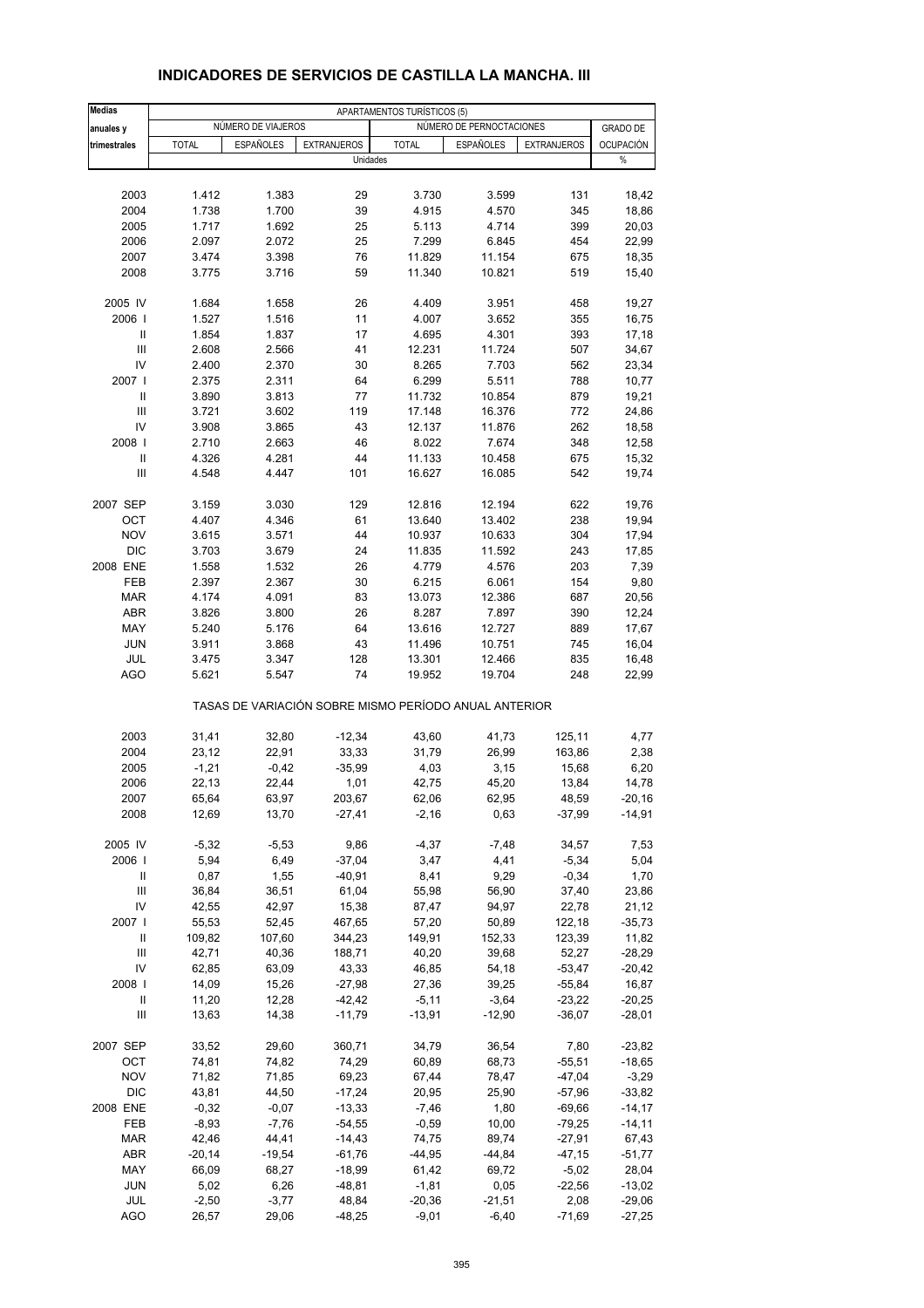|                                    | TRANSPORTE AÉREO DE PASAJEROS |                                                       |                 |                              |              |                |            |  |  |
|------------------------------------|-------------------------------|-------------------------------------------------------|-----------------|------------------------------|--------------|----------------|------------|--|--|
|                                    | <b>TOTAL</b>                  |                                                       | <b>INTERIOR</b> |                              |              | INTERNACIONAL  |            |  |  |
| <b>FECHA</b>                       |                               | <b>TOTAL</b>                                          | <b>REGULAR</b>  | NO REGULAR                   | <b>TOTAL</b> | <b>REGULAR</b> | NO REGULAR |  |  |
|                                    |                               |                                                       |                 | Unidades                     |              |                |            |  |  |
|                                    |                               |                                                       |                 |                              |              |                |            |  |  |
| 2003                               |                               |                                                       |                 |                              |              |                |            |  |  |
| 2004                               | 1.152                         | 1.128                                                 | 797             | 331                          | 24           | 0              | 24         |  |  |
| 2005                               | 1.240                         | 1.164                                                 | 1.033           | 131                          | 75           | 0              | 75         |  |  |
| 2006                               | 1.356                         | 1.305                                                 | 1.178           | 126                          | 51           | 0              | 51         |  |  |
| 2007                               | 1.485                         | 1.407                                                 | 1.355           | 52                           | 78           | 0              | 78         |  |  |
| 2008                               | 1.477                         | 1.180                                                 | 1.147           | 33                           | 296          | 257            | 39         |  |  |
| 2005 IV                            | 1.035                         | 964                                                   | 915             | 48                           | 72           | 0              | 72         |  |  |
| 2006                               | 911                           | 855                                                   | 828             | 27                           | 56           | 0              | 56         |  |  |
| Ш                                  | 935                           | 931                                                   | 851             | 80                           | 4            | 0              | 4          |  |  |
| Ш                                  | 2.428                         | 2.419                                                 | 2.081           | 337                          | 9            | 0              | 9          |  |  |
| IV                                 | 1.149                         | 1.013                                                 | 953             | 60                           | 135          | 0              | 135        |  |  |
| 2007                               | 1.147                         | 1.002                                                 | 974             | 28                           | 146          | 0              | 146        |  |  |
| Ш                                  | 1.232                         | 1.212                                                 | 1.189           | 23                           | 19           | 0              | 19         |  |  |
| Ш                                  | 2.340                         | 2.331                                                 | 2.226           | 105                          | 9            | 0              | 9          |  |  |
| IV                                 | 1.220                         | 1.082                                                 | 1.030           | 52                           | 138          | 0              | 138        |  |  |
| 2008                               | 1.128                         | 850                                                   | 802             | 48                           | 277          | 189            | 88         |  |  |
| Ш                                  | 1.135                         | 822                                                   | 785             | 38                           | 312          | 303            | 9          |  |  |
| Ш                                  | 2.513                         | 2.213                                                 | 2.210           | 3                            | 300          | 289            | 12         |  |  |
|                                    |                               |                                                       |                 |                              |              |                |            |  |  |
| 2007 SEP                           | 1.987                         | 1.974                                                 | 1.953           | 21                           | 13           | 0              | 13         |  |  |
| OCT                                | 1.579                         | 1.420                                                 | 1.318           | 102                          | 159          | 0              | 159        |  |  |
| <b>NOV</b>                         | 1.365                         | 1.226                                                 | 1.192           | 34                           | 139          | 0              | 139        |  |  |
| <b>DIC</b>                         | 716                           | 600                                                   | 581             | 19                           | 116          | 0              | 116        |  |  |
| 2008 ENE                           | 949                           | 662                                                   | 623             | 39                           | 287          | 87             | 200        |  |  |
| FEB                                | 1.433                         | 1.131                                                 | 1.097           | 34                           | 302          | 256            | 46         |  |  |
| <b>MAR</b>                         | 1.001                         | 758                                                   | 686             | 72                           | 243          | 225            | 18         |  |  |
| <b>ABR</b>                         | 1.330                         | 977                                                   | 928             | 49                           | 353          | 353            | 0          |  |  |
| MAY                                | 1.054                         | 755                                                   | 732             | 23                           | 299          | 279            | 20         |  |  |
| <b>JUN</b>                         | 1.020                         | 735                                                   | 694             | 41                           | 285          | 277            | 8          |  |  |
| JUL                                | 2.118                         | 1.792                                                 | 1.786           | 6                            | 326          | 322            | 4          |  |  |
| AGO                                | 2.907                         | 2.633                                                 | 2.633           | 0                            | 274          | 255            | 19         |  |  |
|                                    |                               | TASAS DE VARIACIÓN SOBRE MISMO PERÍODO ANUAL ANTERIOR |                 |                              |              |                |            |  |  |
| 2003                               |                               |                                                       |                 |                              |              |                |            |  |  |
| 2004                               |                               |                                                       |                 |                              |              |                |            |  |  |
| 2005                               | 7,61                          | 3,23                                                  | 29,62           | $-60,35$                     | 215,03       |                | 215,03     |  |  |
| 2006                               | 9,37                          | 12,03                                                 | 14,04           | $-3,81$                      | $-31,96$     |                | $-31,96$   |  |  |
| 2007                               | 9,53                          | 7,84                                                  | 14,96           | $-58,72$                     | 52,69        |                | 52,69      |  |  |
| 2008                               | $-2,94$                       | $-19,02$                                              | $-18,13$        | $-41,20$                     | 365,42       |                | $-38,11$   |  |  |
|                                    |                               |                                                       |                 |                              |              |                |            |  |  |
| 2005 IV                            | 32,62                         | 32,31                                                 | 85,54           | $-79,43$                     | 36,94        |                | 36,94      |  |  |
| 2006                               | 13,31                         | 44,21                                                 | 251,84          | $-92,54$                     | $-73,34$     |                | $-73,34$   |  |  |
| Ш                                  | $-9,43$                       | $-9,02$                                               | $-8,17$         | $-17,18$                     | $-57,69$     |                | -57,69     |  |  |
| $\ensuremath{\mathsf{III}}\xspace$ | 16,36                         | 16,41                                                 | 1,25            | $\qquad \qquad \blacksquare$ | 3,85         |                | 3,85       |  |  |
| IV                                 | 10,95                         | 5,15                                                  | 4,12            | 24,83                        | 88,84        |                | 88,84      |  |  |
| 2007                               | 25,94                         | 17,20                                                 | 17,59           | 5,00                         | 158,58       |                | 158,58     |  |  |
| Ш                                  | 31,73                         | 30,17                                                 | 39,72           | $-70,95$                     | 427,27       |                | 427,27     |  |  |
| $\ensuremath{\mathsf{III}}\xspace$ | $-3,61$                       | $-3,62$                                               | 6,93            | $-68,77$                     | 0,00         |                | 0,00       |  |  |
| IV                                 | 6,21                          | 6,78                                                  | 8,11            | $-14,36$                     | 1,97         |                | 1,97       |  |  |
| 2008                               | $-1,71$                       | $-15,11$                                              | $-17,63$        | 72,62                        | 90,39        |                | $-39,59$   |  |  |
| $\ensuremath{\mathsf{II}}$         | $-7,88$                       | $-32,17$                                              | $-34,01$        | 61,43                        |              |                | $-51,72$   |  |  |
| Ш                                  | $-0,16$                       | $-11,84$                                              | $-6,46$         | $-97,97$                     |              |                | 64,29      |  |  |
| 2007 SEP                           | $-4,61$                       | $-4,87$                                               | 2,84            | $-88,07$                     | 62,50        |                | 62,50      |  |  |
| ОСТ                                | 5,41                          | 2,82                                                  | $-3,87$         | 920,00                       | 35,90        |                | 35,90      |  |  |
| <b>NOV</b>                         | $-2,08$                       | $-6,05$                                               | 0,93            | $-72,58$                     | 56,18        |                | 56,18      |  |  |
| DIC                                | 29,24                         | 69,49                                                 | 89,25           | $-59,57$                     | $-42,00$     |                | $-42,00$   |  |  |
| 2008 ENE                           | $-5,29$                       | $-9,07$                                               | $-13,83$        | 680,00                       | 4,74         |                | $-27,01$   |  |  |
| FEB                                | 18,23                         | 5,80                                                  | 4,18            | 112,50                       | 111,19       |                | $-67,83$   |  |  |
| <b>MAR</b>                         | $-18,49$                      | $-37,25$                                              | $-40,09$        | 14,29                        |              |                | $-10,00$   |  |  |
| ABR                                | 27,88                         | $-5,88$                                               | $-7,29$         | 32,43                        |              |                |            |  |  |
| MAY                                | $-20,21$                      | $-41,70$                                              | $-43, 12$       | 187,50                       |              |                | $-23,08$   |  |  |
| <b>JUN</b>                         | $-23,54$                      | $-43,63$                                              | $-45,74$        | 64,00                        | 850,00       |                | $-73,33$   |  |  |
| JUL                                | $-13,97$                      | $-26,80$                                              | $-17,81$        | $-97,82$                     |              |                | $-71,43$   |  |  |
| <b>AGO</b>                         | 13,07                         | 2,41                                                  | 3,21            |                              |              |                |            |  |  |

## **INDICADORES DE SERVICIOS DE CASTILLA LA MANCHA. IV**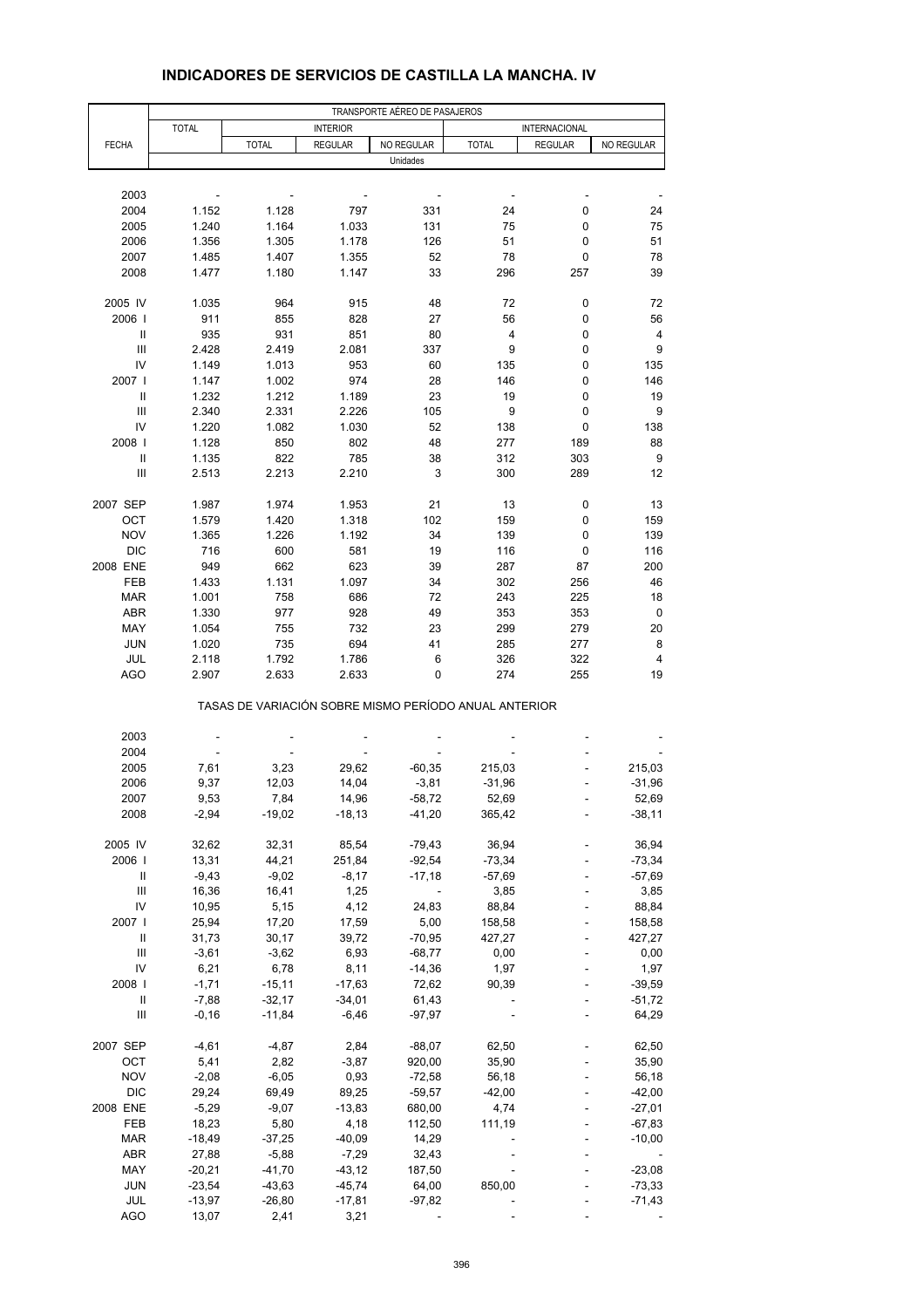| <b>Medias</b> |                  |                 | CONSUMO         |                                                       |                  |
|---------------|------------------|-----------------|-----------------|-------------------------------------------------------|------------------|
| anuales y     | IPI. INE         | <b>GASOLINA</b> | MATRICULACIÓN   | E. ELÉCTRICA                                          | <b>ÍNDICE</b>    |
| trimestrales  | <b>B.CONSUMO</b> | <b>AUTO</b>     | <b>TURISMOS</b> | USOS DOMEST.                                          | COMERC. MENOR    |
|               | <b>Base 2000</b> | Toneladas       | Unidades        | Gwh                                                   | <b>Base 2005</b> |
|               |                  |                 |                 |                                                       |                  |
| 2003          | 95,7             | 31.228          | 3.602           | 214,953                                               | 86,98            |
| 2004          | 101,8            | 29.986          | 4.268           | 233,235                                               | 91,84            |
| 2005          | 100,6            | 27.821          | 4.499           | 247,184                                               | 100,01           |
| 2006          | 98,5             | 25.736          | 4.737           | 256,787                                               | 106,47           |
| 2007          | 103,9            | 24.333          | 4.782           |                                                       |                  |
|               |                  |                 |                 | 272,897                                               | 113,84           |
| 2008          | 91,4             | 21.898          | 3.585           | 301,656                                               | 115,02           |
| 2005 IV       | 101,0            | 25.844          | 4.741           | 208,887                                               | 111,17           |
| 2006          | 90,0             |                 | 4.540           |                                                       |                  |
|               |                  | 23.035          |                 | 355,807                                               | 98,78            |
| Ш             | 103,0            | 26.718          | 4.683           | 246,398                                               | 103,82           |
| Ш             | 98,9             | 28.406          | 4.630           | 211,464                                               | 106,10           |
| IV            | 102,3            | 24.786          | 5.097           | 213,478                                               | 117,18           |
| 2007          | 98,5             | 22.425          | 4.744           | 373,120                                               | 107,24           |
| Ш             | 110,7            | 24.978          | 4.841           | 266,217                                               | 110,49           |
| Ш             | 104,0            | 26.774          | 4.471           | 211,220                                               | 112,61           |
| IV            | 102,2            | 23.155          | 5.074           | 241,033                                               | 125,02           |
| 2008          | 84,8             | 21.092          | 4.074           | 380,902                                               | 113,94           |
| Ш             | 96,6             | 21.727          | 3.707           | 282,052                                               | 115,44           |
| Ш             | 93,7             | 24.831          | 2.973           | 212,192                                               | 116,00           |
|               |                  |                 |                 |                                                       |                  |
| 2007 OCT      | 115,5            | 24.822          | 5.074           | 214,031                                               | 121,25           |
| <b>NOV</b>    | 107,5            | 21.745          | 4.696           | 271,050                                               | 115,55           |
| <b>DIC</b>    | 83,7             | 22.897          | 5.451           | 238,017                                               | 138,26           |
|               |                  |                 |                 |                                                       |                  |
| 2008 ENE      | 87,1             | 19.951          | 4.153           | 416,445                                               | 119,96           |
| FEB           | 86,5             | 19.864          | 4.424           | 380,639                                               | 108,12           |
| MAR           | 80,8             | 23.461          | 3.645           | 345,621                                               | 113,75           |
| <b>ABR</b>    | 97,9             | 21.760          | 4.091           | 336,744                                               | 115,68           |
| MAY           | 95,5             | 22.408          | 3.507           | 303,396                                               | 116,33           |
| <b>JUN</b>    | 96,3             | 21.013          | 3.524           | 206,017                                               | 114,30           |
| JUL           | 110,5            | 24.831          | 3.884           | 232,868                                               | 120,84           |
| AGO           | 76,8             |                 | 2.452           | 191,516                                               | 111,17           |
| <b>SEP</b>    |                  |                 | 2.582           |                                                       |                  |
|               |                  |                 |                 | TASAS DE VARIACIÓN SOBRE MISMO PERÍODO ANUAL ANTERIOR |                  |
|               |                  |                 |                 |                                                       |                  |
| 2003          | $-1,48$          | $-0,62$         | 10,25           | 7,07                                                  | 6,69             |
| 2004          | 6,37             | $-3,98$         | 18,49           | 8,50                                                  | 5,60             |
| 2005          | $-1,20$          | $-7,22$         | 5,42            | 5,98                                                  | 8,89             |
| 2006          | $-2,02$          | $-7,49$         | 5,29            | 3,88                                                  | 6,46             |
| 2007          | 5,42             | $-5,45$         | 0,95            | 6,27                                                  | 6,92             |
| 2008          | $-12,99$         | $-9,60$         | $-23,49$        | 3,03                                                  | 4,70             |
|               |                  |                 |                 |                                                       |                  |
| 2005 IV       | $-9,52$          | $-9,49$         | 10,62           | 3,53                                                  | 8,49             |
| 2006          | 1,20             | $-8,38$         | 10,73           | 1,27                                                  | 2,29             |
| Ш             | $-6, 14$         | $-4, 13$        | 1,97            | 8,97                                                  | 7,29             |
| Ш             | $-3,64$          | $-12,40$        | 1,45            | 4,47                                                  | 11,06            |
| IV            | 1,25             | $-4,09$         | 7,49            | 2,20                                                  | 5,41             |
| 2007          | 9,44             | $-2,65$         | 4,49            | 4,87                                                  | 8,56             |
| Ш             | 7,54             | $-6,51$         | 3,37            | 8,04                                                  | 6,43             |
| Ш             | 5,23             | $-5,74$         | $-3,44$         | $-0,12$                                               | 6,14             |
| IV            | $-0,07$          | $-6,58$         | $-0,45$         | 12,91                                                 | 6,69             |
|               |                  | $-5,94$         |                 |                                                       |                  |
| 2008          | $-13,91$         |                 | $-14,12$        | 2,09                                                  | 6,25             |
| Ш             | $-12,79$         | $-13,02$        | $-23,42$        | 5,95                                                  | 4,47             |
| Ш             | $-12,02$         | $-9,23$         | $-33,51$        | 0,05                                                  | 2,81             |
| 2007 OCT      | 4,90             | $-3,60$         | 1,06            | 7,74                                                  | 8,76             |
| <b>NOV</b>    | 0,94             | $-3,63$         | $-5,40$         | 16,36                                                 | 6,77             |
|               |                  |                 |                 |                                                       |                  |
| <b>DIC</b>    | $-7,31$          | $-12,09$        | 2,75            | 13,98                                                 | 4,88             |
| 2008 ENE      | $-5,63$          | $-7,07$         | $-11,92$        | 7,64                                                  | 7,45             |
| FEB           | $-9,14$          | $-2,08$         | 1,79            | 10, 11                                                | 10,22            |
| <b>MAR</b>    | $-25,19$         | $-8,06$         | $-29,50$        | $-10,64$                                              | 1,58             |
| ABR           | $-0,20$          | $-14,06$        | $-0,85$         | 15,30                                                 | 9,03             |
| MAY           | $-17,60$         | $-8,77$         | $-26,25$        | $-1,64$                                               | 4,80             |
| <b>JUN</b>    | $-18,53$         | $-16, 12$       | $-37,54$        | 3,98                                                  | $-0,07$          |
| JUL           | $-8,75$          |                 |                 |                                                       |                  |
|               |                  | $-9,23$         | $-29,45$        | 2,59                                                  | 4,35             |
| <b>AGO</b>    | $-16,34$         |                 | $-40,38$        | $-2,87$                                               | 1,18             |
| <b>SEP</b>    |                  |                 | $-31,95$        |                                                       |                  |

#### **INDICADORES DE DEMANDA DE CASTILLA LA MANCHA. I**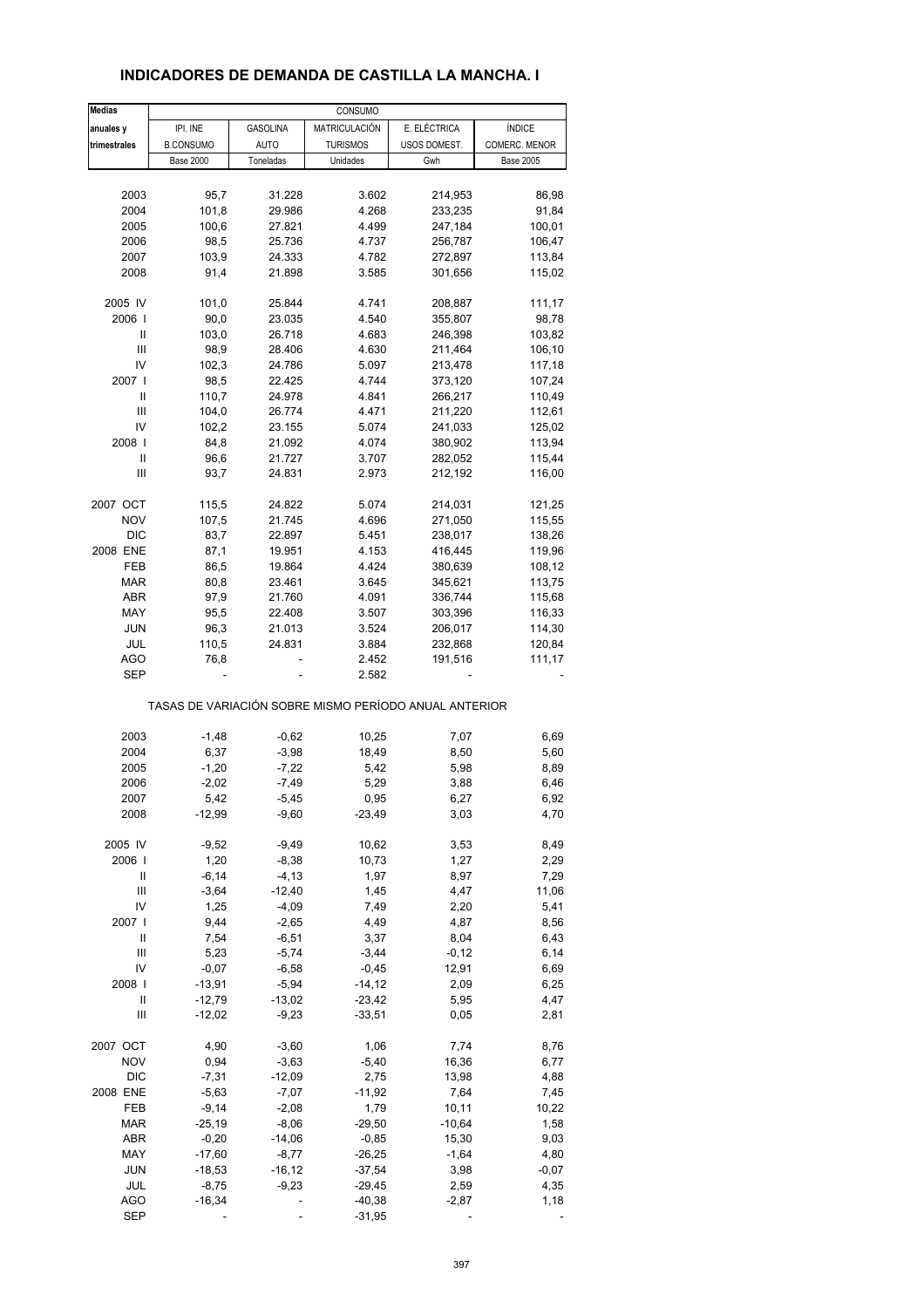| <b>Medias</b>                      | <b>INVERSIÓN</b> |                       |                |                                                       |                     |  |
|------------------------------------|------------------|-----------------------|----------------|-------------------------------------------------------|---------------------|--|
| anuales y                          |                  | IPI. INE              |                | MATRICULACIÓN                                         | <b>INSCRIPCIÓN</b>  |  |
| trimestrales                       | <b>B. EQUIPO</b> | <b>B. INTERMEDIOS</b> | <b>ENERGÍA</b> | <b>VEHÍCULOS CARGA</b>                                | MAQUINARIA AGRICOLA |  |
|                                    |                  | <b>Base 2000</b>      |                |                                                       | Unidades            |  |
|                                    |                  |                       |                |                                                       |                     |  |
| 2003                               | 107,5            | 93,1                  | 79,2           | 1.132                                                 | 234                 |  |
| 2004                               | 111,0            | 96,7                  | 94,9           | 1.296                                                 | 254                 |  |
| 2005                               | 129,7            | 97,3                  | 103,0          | 1.479                                                 | 192                 |  |
|                                    |                  |                       |                |                                                       |                     |  |
| 2006                               | 136,2            | 100,5                 | 98,8           | 1.506                                                 | 177                 |  |
| 2007                               | 150,7            | 103,0                 | 99,1           | 1.555                                                 | 186                 |  |
| 2008                               | 150,8            | 93,6                  | 100,0          | 853                                                   | 158                 |  |
| 2005 IV                            | 139,9            | 97,3                  | 111,9          | 1.604                                                 | 219                 |  |
| 2006                               | 116,6            | 100,2                 | 113,7          | 1.503                                                 | 155                 |  |
| Ш                                  | 141,9            | 104,4                 | 92,3           | 1.563                                                 | 192                 |  |
| Ш                                  | 137,5            | 97,1                  | 94,4           | 1.363                                                 | 175                 |  |
| IV                                 | 148,8            | 100,1                 | 94,9           | 1.594                                                 | 188                 |  |
| 2007                               | 148,7            | 106,9                 | 103,3          | 1.608                                                 | 127                 |  |
| Ш                                  | 156,6            | 107,0                 | 95,6           | 1.556                                                 | 169                 |  |
| Ш                                  | 144,8            | 96,4                  | 102,9          | 1.416                                                 | 183                 |  |
| IV                                 |                  |                       |                | 1.638                                                 |                     |  |
|                                    | 152,8            | 101,8                 | 94,4           |                                                       | 264                 |  |
| 2008                               | 139,8            | 96,1                  | 106,0          | 1.054                                                 | 150                 |  |
| Ш                                  | 167,8            | 96,9                  | 90,9           | 933                                                   | 181                 |  |
| Ш                                  | 141,9            | 84,9                  | 104,8          | 572                                                   | 138                 |  |
| 2007 OCT                           | 168,2            | 109,7                 | 74,5           | 1.569                                                 | 294                 |  |
| <b>NOV</b>                         | 158,6            | 106,1                 | 101,4          | 1.564                                                 | 204                 |  |
| <b>DIC</b>                         | 131,6            | 89,6                  | 107,4          | 1.782                                                 | 293                 |  |
| 2008 ENE                           | 124,6            | 96,1                  | 106,5          | 1.110                                                 | 146                 |  |
| FEB                                | 160,1            | 102,7                 | 105,1          | 1.120                                                 | 126                 |  |
| MAR                                | 134,8            |                       | 106,5          |                                                       | 178                 |  |
|                                    |                  | 89,6                  |                | 931                                                   |                     |  |
| ABR                                | 170,1            | 101,5                 | 83,5           | 1.069                                                 | 188                 |  |
| MAY                                | 156,7            | 94,2                  | 95,9           | 895                                                   | 146                 |  |
| <b>JUN</b>                         | 176,5            | 95,1                  | 93,2           | 834                                                   | 208                 |  |
| JUL                                | 182,3            | 107,7                 | 104,5          | 825                                                   | 169                 |  |
| <b>AGO</b>                         | 101,5            | 62,1                  | 105,1          | 428                                                   | 106                 |  |
| <b>SEP</b>                         |                  |                       |                | 463                                                   |                     |  |
|                                    |                  |                       |                | TASAS DE VARIACIÓN SOBRE MISMO PERÍODO ANUAL ANTERIOR |                     |  |
| 2003                               | 7,01             | 0,40                  | $-16,35$       | 11,66                                                 | 12,33               |  |
| 2004                               | 3,23             | 3,94                  | 19,83          | 14,45                                                 | 8,66                |  |
| 2005                               | 16,82            | 0,59                  | 8,62           | 14,18                                                 | $-24,48$            |  |
| 2006                               |                  |                       |                |                                                       |                     |  |
|                                    | 5,01             | 3,26                  | $-4,09$        | 1,79                                                  | $-7,56$             |  |
| 2007                               | 10,69            | 2,55                  | 0,24           | 3,24                                                  | 4,70                |  |
| 2008                               | 0,69             | $-10,11$              | $-1,00$        | $-44, 14$                                             | 3,18                |  |
| 2005 IV                            | 20,77            | 4,03                  | 20,37          | 17,45                                                 | $-20,68$            |  |
| 2006                               | 0,98             | 7,66                  | 15,11          | 5,50                                                  | $-18,02$            |  |
| Ш                                  | 2,68             | 0,03                  | $-2,40$        | 1,65                                                  | $-3,69$             |  |
| $\ensuremath{\mathsf{III}}\xspace$ | 9,86             | 2,86                  | $-11,69$       | 0,94                                                  | 8,70                |  |
| IV                                 | 6,31             | 2,91                  | $-15,22$       | $-0,64$                                               | $-14,02$            |  |
| 2007                               | 27,54            | 6,65                  | $-9,17$        | 6,99                                                  | $-17,89$            |  |
| Ш                                  | 10,41            | 2,46                  | 3,61           | $-0,43$                                               | $-11,65$            |  |
|                                    |                  |                       |                |                                                       |                     |  |
| Ш                                  | 5,31             | $-0,72$               | 8,97           | 3,84                                                  | 4,38                |  |
| IV                                 | 2,71             | 1,70                  | $-0,46$        | 2,80                                                  | 40,25               |  |
| 2008                               | $-5,94$          | $-10,07$              | 2,65           | $-34,46$                                              | 18,11               |  |
| Ш                                  | 7,11             | $-9,41$               | $-4,95$        | $-40,07$                                              | 6,69                |  |
| Ш                                  | 0,50             | $-11,33$              | $-0,99$        | $-59,60$                                              | $-18,88$            |  |
| 2007 OCT                           | 20,06            | 1,29                  | $-18,93$       | 2,35                                                  | 50,77               |  |
| <b>NOV</b>                         | 3,05             | $-1, 12$              | 12,17          | $-7,73$                                               | 30,77               |  |
| <b>DIC</b>                         | $-13,59$         | 5,79                  | 4,99           | 14,75                                                 | 37,56               |  |
| 2008 ENE                           | 6,95             | $-6,61$               | 0,38           | $-33,29$                                              | 10,61               |  |
|                                    |                  |                       |                |                                                       |                     |  |
| FEB                                | 2,17             | $-0, 10$              | 0,86           | $-20,79$                                              | $-4,55$             |  |
| <b>MAR</b>                         | $-21,99$         | $-22,09$              | 6,93           | $-46,65$                                              | 52,14               |  |
| ABR                                | 21,85            | 4,21                  | $-18,77$       | $-32,43$                                              | 56,67               |  |
| MAY                                | 4,89             | $-15,29$              | $-8,14$        | $-42,85$                                              | $-18,44$            |  |
| <b>JUN</b>                         | $-2,43$          | $-15,39$              | 17,09          | $-45,17$                                              | $-0,48$             |  |
| JUL                                | 5,62             | $-4, 10$              | $-0,29$        | $-54,09$                                              | $-15,92$            |  |
| <b>AGO</b>                         | $-7,56$          | $-21,59$              | $-1,68$        | $-67,08$                                              | $-23,19$            |  |
| <b>SEP</b>                         |                  |                       |                | $-59,74$                                              |                     |  |
|                                    |                  |                       |                |                                                       |                     |  |

#### **INDICADORES DE DEMANDA DE CASTILLA LA MANCHA. II**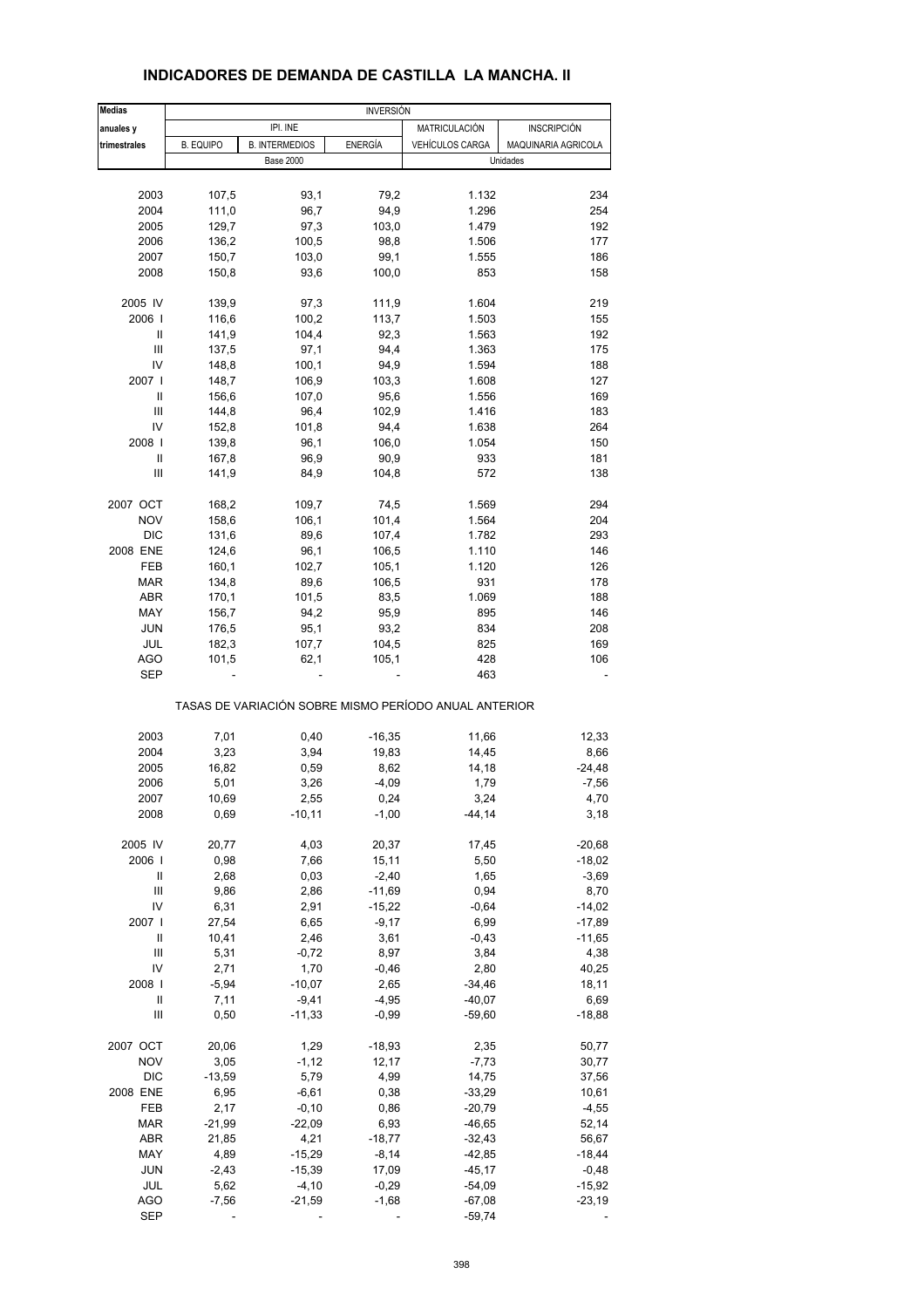# **INDICADORES DEL MERCADO DE TRABAJO DE CASTILLA LA MANCHA. I**

| <b>Medias</b>  |              | POBLACIÓN ACTIVA (9) |                |                                                       |           | POBLACIÓN OCUPADA (9) |           |                  |
|----------------|--------------|----------------------|----------------|-------------------------------------------------------|-----------|-----------------------|-----------|------------------|
| anuales y      |              |                      |                |                                                       |           |                       |           |                  |
| trimestrales   | <b>TOTAL</b> | <b>VARONES</b>       | <b>MUJERES</b> | <b>TOTAL</b>                                          | AGRICULT. | <b>INDUSTRIA</b>      | CONSTRUC. | <b>SERVICIOS</b> |
|                |              |                      |                | Miles de personas                                     |           |                       |           |                  |
|                |              |                      |                |                                                       |           |                       |           |                  |
| 2003           | 764,968      | 486,868              | 278,103        | 688,048                                               | 68,715    | 129,803               | 101,870   | 387,663          |
| 2004           | 792,993      | 504,295              | 288,700        | 717,445                                               | 71,185    | 135,785               | 111,920   | 398,558          |
| 2005           | 840,750      | 529,800              | 310,950        | 763,725                                               | 62,100    | 144,150               | 118,600   | 438,900          |
| 2006           | 875,225      | 548,950              | 326,250        | 798,100                                               | 58,300    | 153,550               | 130,325   | 455,925          |
| 2007           | 912,575      | 563,050              | 349,525        | 843,125                                               | 59,925    | 144,700               | 142,350   | 496,150          |
| 2008           | 945,650      | 571,600              | 374,000        | 850,800                                               | 54,550    | 150,100               | 139,000   | 507,150          |
|                |              |                      |                |                                                       |           |                       |           |                  |
| 2005 III       | 852,500      | 535,000              | 317,500        | 781,300                                               | 62,900    | 148,200               | 119,000   | 451,200          |
| IV             | 861,900      | 539,100              | 322,800        | 781,000                                               | 63,700    | 150,900               | 126,000   | 440,500          |
| 2006           | 861,000      | 541,800              | 319,200        | 779,300                                               | 58,100    | 155,000               | 123,000   | 443,300          |
| $\mathbf{I}$   | 869,400      | 547,400              | 321,900        | 791,500                                               | 57,500    | 148,900               | 134,000   | 451,100          |
| III            | 882,500      | 553,700              | 328,800        | 805,100                                               | 58,300    | 152,300               | 131,800   | 462,600          |
| IV             | 888,000      | 552,900              | 335,100        | 816,500                                               | 59,300    | 158,000               | 132,500   | 466,700          |
| 2007           | 895,900      | 555,900              | 340,000        | 827,100                                               | 63,300    | 151,200               | 134,500   | 478,100          |
| Ш              | 906,100      | 561,100              | 345,000        | 835,100                                               | 53,400    | 143,700               | 145,600   | 492,400          |
| Ш              | 922,900      | 569,800              | 353,100        | 858,500                                               | 58,300    | 138,400               | 151,700   | 510,100          |
| IV             | 925,400      | 565,400              | 360,000        | 851,800                                               | 64,700    | 145,500               | 137,600   | 504,000          |
| 2008           | 936,300      | 567,800              | 368,400        | 846,700                                               | 56,600    | 150,400               | 138,700   | 501,000          |
| $\mathsf{I}$   | 955,000      | 575,400              | 379,600        | 854,900                                               | 52,500    | 149,800               | 139,300   | 513,300          |
|                |              |                      |                |                                                       |           |                       |           |                  |
| 2007 JUL       |              |                      |                |                                                       |           |                       |           |                  |
| <b>AGO</b>     |              |                      |                |                                                       |           |                       |           |                  |
| <b>SEP</b>     |              |                      |                |                                                       |           |                       |           |                  |
| OCT            |              |                      |                |                                                       |           |                       |           |                  |
| <b>NOV</b>     |              |                      |                |                                                       |           |                       |           |                  |
| <b>DIC</b>     |              |                      |                |                                                       |           |                       |           |                  |
| 2008 ENE       |              |                      |                |                                                       |           |                       |           |                  |
| FEB            |              |                      |                |                                                       |           |                       |           |                  |
| <b>MAR</b>     |              |                      |                |                                                       |           |                       |           |                  |
| <b>ABR</b>     |              |                      |                |                                                       |           |                       |           |                  |
| MAY            |              |                      |                |                                                       |           |                       |           |                  |
| <b>JUN</b>     |              |                      |                |                                                       |           |                       |           |                  |
|                |              |                      |                |                                                       |           |                       |           |                  |
|                |              |                      |                | TASAS DE VARIACIÓN SOBRE MISMO PERÍODO ANUAL ANTERIOR |           |                       |           |                  |
|                |              |                      |                |                                                       |           |                       |           |                  |
| 2003           | 4,89         | 3,27                 | 7,86           | 4,27                                                  | 5,59      | 6,34                  | 2,01      | 3,97             |
| 2004           | 3,66         | 3,58                 | 3,81           | 4,27                                                  | 3,59      | 4,61                  | 9,87      | 2,81             |
| 2005           | 6,02         | 5,06                 | 7,71           | 6,45                                                  | $-12,76$  | 6,16                  | 5,97      | 10, 12           |
| 2006           | 4,10         | 3,61                 | 4,92           | 4,50                                                  | $-6, 12$  | 6,52                  | 9,89      | 3,88             |
| 2007           | 4,27         | 2,57                 | 7,13           | 5,64                                                  | 2,79      | -5,76                 | 9,23      | 8,82             |
| 2008           | 4,96         | 2,35                 | 9,20           | 2,37                                                  | $-6,51$   | 1,80                  | $-0,75$   | 4,51             |
|                |              |                      |                |                                                       |           |                       |           |                  |
| 2005 III       | 6,35         | 4,38                 | 9,83           | 7,07                                                  | $-15,01$  | 11,03                 | 6,03      | 10,05            |
| IV             | 5,69         | 5,53                 | 5,96           | 6,72                                                  | $-8,20$   | 9,01                  | 9,03      | 7,84             |
| 2006           | 6,03         | 4,41                 | 8,90           | 6,14                                                  | $-9,92$   | 13,30                 | 11,21     | 4,97             |
| $\, \parallel$ | 3,92         | 4,03                 | 3,70           | 4,36                                                  | 0,35      | 5,83                  | 12,79     | 2,15             |
| Ш              | 3,52         | 3,50                 | 3,56           | 3,05                                                  | $-7,31$   | 2,77                  | 10,76     | 2,53             |
| IV             | 3,03         | 2,56                 | 3,81           | 4,55                                                  | $-6,91$   | 4,71                  | 5,16      | 5,95             |
| 2007 l         | 4,05         | 2,60                 | 6,52           | 6, 13                                                 | 8,95      | $-2,45$               | 9,35      | 7,85             |
| $\, \parallel$ | 4,22         | 2,50                 | 7,18           | 5,51                                                  | $-7, 13$  | $-3,49$               | 8,66      | 9,16             |
| Ш              | 4,58         | 2,91                 | 7,39           | 6,63                                                  | 0,00      | $-9,13$               | 15,10     | 10,27            |
| IV             | 4,21         | 2,26                 | 7,43           | 4,32                                                  | 9,11      | $-7,91$               | 3,85      | 7,99             |
| 2008 l         | 4,51         | 2,14                 | 8,35           | 2,37                                                  | $-10,58$  | $-0,53$               | 3,12      | 4,79             |
| $\sf II$       | 5,40         | 2,55                 | 10,03          | 2,37                                                  | $-1,69$   | 4,24                  | $-4,33$   | 4,24             |
|                |              |                      |                |                                                       |           |                       |           |                  |
| 2007 JUL       |              |                      |                |                                                       |           |                       |           |                  |
| <b>AGO</b>     |              |                      |                |                                                       |           |                       |           |                  |
| <b>SEP</b>     |              |                      |                |                                                       |           |                       |           |                  |
| OCT            |              |                      |                |                                                       |           |                       |           |                  |
| <b>NOV</b>     |              |                      |                |                                                       |           |                       |           |                  |
| <b>DIC</b>     |              |                      |                |                                                       |           |                       |           |                  |
| 2008 ENE       |              |                      |                |                                                       |           |                       |           |                  |
| FEB            |              |                      |                |                                                       |           |                       |           |                  |
| <b>MAR</b>     |              |                      |                |                                                       |           |                       |           |                  |
| ABR            |              |                      |                |                                                       |           |                       |           |                  |
| MAY            |              |                      |                |                                                       |           |                       |           |                  |
| <b>JUN</b>     |              |                      |                |                                                       |           |                       |           |                  |
|                |              |                      |                |                                                       |           |                       |           |                  |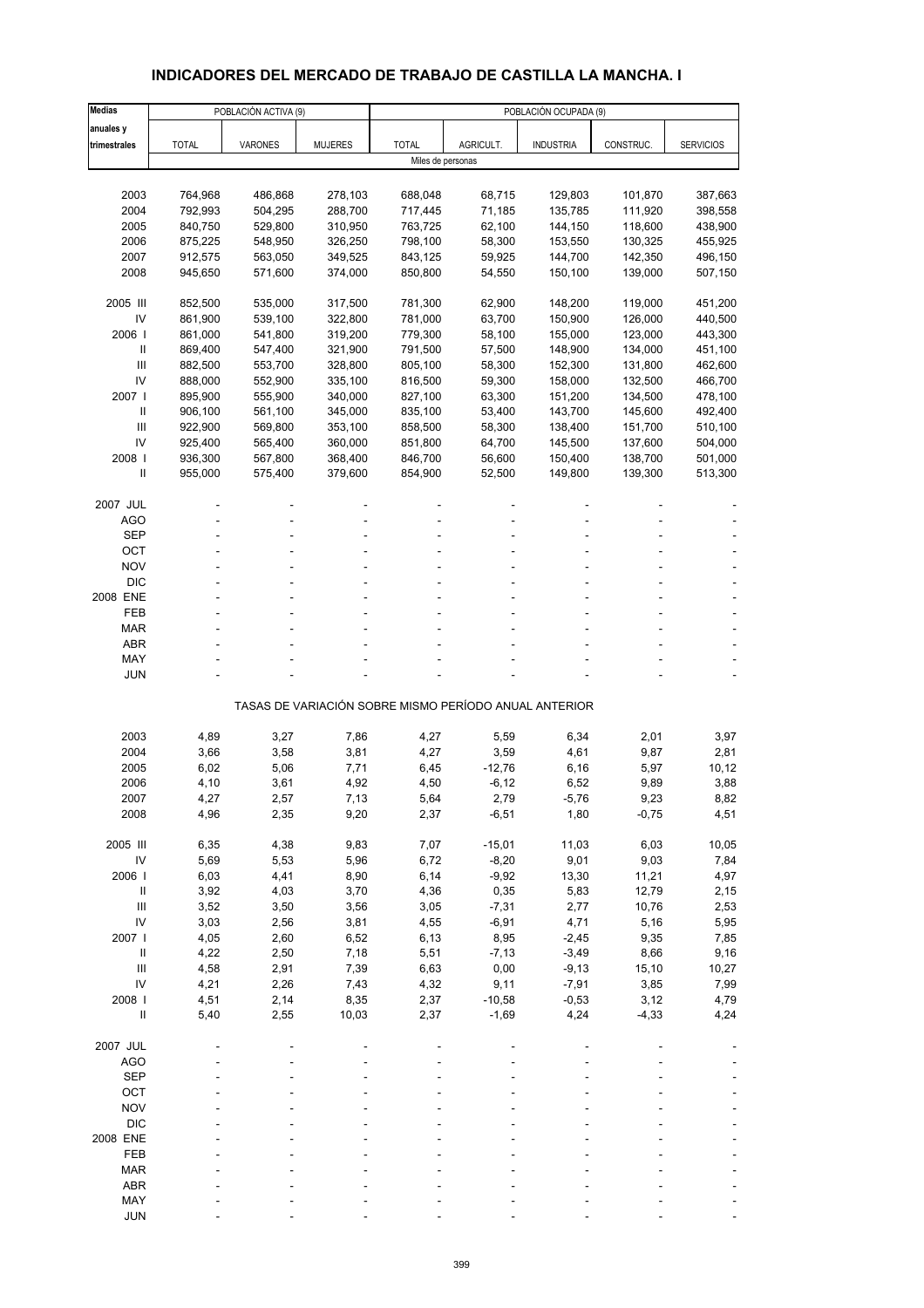## **INDICADORES DEL MERCADO DE TRABAJO DE CASTILLA LA MANCHA. II**

| <b>Medias</b> | POBLACIÓN ASALARIADA (9)                              |                  |                   |                 |                  |  |  |  |
|---------------|-------------------------------------------------------|------------------|-------------------|-----------------|------------------|--|--|--|
| anuales y     |                                                       |                  |                   |                 |                  |  |  |  |
| trimestrales  | <b>TOTAL</b>                                          | AGRICULT.        | <b>INDUSTRIA</b>  | CONSTRUC.       | <b>SERVICIOS</b> |  |  |  |
|               |                                                       |                  | Miles de Personas |                 |                  |  |  |  |
|               |                                                       |                  |                   |                 |                  |  |  |  |
| 2003          | 506,425                                               | 26,520           | 106,705           | 75,668          | 297,533          |  |  |  |
| 2004          | 539,788                                               | 28,368           | 117,033           | 85,320          | 309,068          |  |  |  |
| 2005          | 592,975                                               | 25,525           | 124,325           | 90,525          | 352,600          |  |  |  |
| 2006          | 630,375                                               | 26,525           | 130,625           | 101,200         | 372,025          |  |  |  |
| 2007          | 667,300                                               | 28,525           | 120,225           | 109,550         | 408,975          |  |  |  |
| 2008          | 667,300                                               | 25,250           | 123,400           | 102,900         | 415,700          |  |  |  |
| 2005 III      | 611,900                                               | 26,300           | 128,000           | 91,600          | 366,000          |  |  |  |
| IV            | 610,600                                               | 25,100           | 129,600           | 98,800          | 357,100          |  |  |  |
| 2006 l        | 609,600                                               | 23,500           | 132,900           | 96,000          | 357,200          |  |  |  |
| Ш             | 625,100                                               | 25,400           | 128,800           | 103,900         | 367,000          |  |  |  |
| Ш             | 637,000                                               | 27,500           | 128,400           | 101,800         | 379,300          |  |  |  |
| IV            | 649,800                                               | 29,700           | 132,400           | 103,100         | 384,600          |  |  |  |
| 2007 l        | 655,300                                               | 31,800           | 125,600           | 107,000         | 390,800          |  |  |  |
| Ш             | 662,900                                               | 24,900           | 120,000           | 113,700         | 404,300          |  |  |  |
| Ш             | 683,000                                               | 27,000           | 117,100           | 115,400         | 423,500          |  |  |  |
| IV            | 668,000                                               | 30,400           | 118,200           | 102,100         | 417,300          |  |  |  |
| 2008          | 662,000                                               | 25,700           | 122,300           | 103,400         | 410,500          |  |  |  |
| Ш             | 672,600                                               | 24,800           | 124,500           | 102,400         | 420,900          |  |  |  |
| 2007 JUL      |                                                       |                  |                   |                 |                  |  |  |  |
| <b>AGO</b>    |                                                       |                  | ä,                |                 |                  |  |  |  |
| SEP           |                                                       |                  |                   |                 |                  |  |  |  |
| ОСТ           |                                                       |                  | ä,                |                 |                  |  |  |  |
| <b>NOV</b>    |                                                       |                  |                   |                 |                  |  |  |  |
| <b>DIC</b>    |                                                       |                  |                   |                 |                  |  |  |  |
| 2008 ENE      |                                                       |                  | ä,                |                 |                  |  |  |  |
| FEB           |                                                       |                  |                   |                 |                  |  |  |  |
| MAR           |                                                       |                  |                   |                 |                  |  |  |  |
| <b>ABR</b>    |                                                       |                  |                   |                 |                  |  |  |  |
| MAY           |                                                       |                  |                   |                 |                  |  |  |  |
| JUN           |                                                       |                  |                   |                 |                  |  |  |  |
|               | TASAS DE VARIACIÓN SOBRE MISMO PERÍODO ANUAL ANTERIOR |                  |                   |                 |                  |  |  |  |
| 2003          | 2,24                                                  |                  | 2,20              | $-1,29$         |                  |  |  |  |
| 2004          | 6,59                                                  | 3,52<br>6,97     | 9,68              | 12,76           | 3,07<br>3,88     |  |  |  |
| 2005          | 9,85                                                  | $-10,02$         | 6,23              | 6,10            | 14,09            |  |  |  |
| 2006          | 6,31                                                  | 3,92             | 5,07              | 11,79           | 5,51             |  |  |  |
|               |                                                       |                  |                   |                 |                  |  |  |  |
| 2007<br>2008  | 5,86<br>1,24                                          | 7,54<br>$-10,93$ | -7,96<br>0,49     | 8,25<br>$-6,75$ | 9,93<br>4,57     |  |  |  |
|               |                                                       |                  |                   |                 |                  |  |  |  |
| 2005 III      | 11,31                                                 | $-13,26$         | 11,40             | 5,79            | 15,13            |  |  |  |
| IV            | 9,26                                                  | $-12,79$         | 8,50              | 9,95            | 11,33            |  |  |  |
| 2006          | 8,55                                                  | $-14,23$         | 13,01             | 18,08           | 6,53             |  |  |  |
| Ш             | 6,35                                                  | 9,01             | 5,49              | 14,93           | 4,26             |  |  |  |
| Ш             | 4,10                                                  | 4,56             | 0,31              | 11,14           | 3,63             |  |  |  |
| IV            | 6,42                                                  | 18,33            | 2,16              | 4,35            | 7,70             |  |  |  |
| 2007 l        | 7,50                                                  | 35,32            | $-5,49$           | 11,46           | 9,41             |  |  |  |
| $\sf II$      | 6,05                                                  | $-1,97$          | $-6,83$           | 9,43            | 10,16            |  |  |  |
| Ш             | 7,22                                                  | $-1,82$          | $-8,80$           | 13,36           | 11,65            |  |  |  |
| IV            | 2,80                                                  | 2,36             | $-10,73$          | $-0,97$         | 8,50             |  |  |  |
| 2008          | 1,02                                                  | $-19,18$         | $-2,63$           | $-3,36$         | 5,04             |  |  |  |
| Ш             | 1,46                                                  | $-0,40$          | 3,75              | $-9,94$         | 4,11             |  |  |  |
| 2007 JUL      |                                                       |                  |                   |                 |                  |  |  |  |
| <b>AGO</b>    |                                                       |                  |                   |                 |                  |  |  |  |
| <b>SEP</b>    |                                                       |                  |                   |                 |                  |  |  |  |
| OCT           |                                                       |                  |                   |                 |                  |  |  |  |
| <b>NOV</b>    |                                                       |                  |                   |                 |                  |  |  |  |
| <b>DIC</b>    |                                                       |                  |                   |                 |                  |  |  |  |
| 2008 ENE      |                                                       |                  |                   |                 |                  |  |  |  |
| FEB           |                                                       |                  |                   |                 |                  |  |  |  |
| MAR           |                                                       |                  |                   |                 |                  |  |  |  |
| ABR           |                                                       |                  |                   |                 |                  |  |  |  |
| MAY           |                                                       |                  |                   |                 |                  |  |  |  |
| <b>JUN</b>    |                                                       |                  |                   |                 |                  |  |  |  |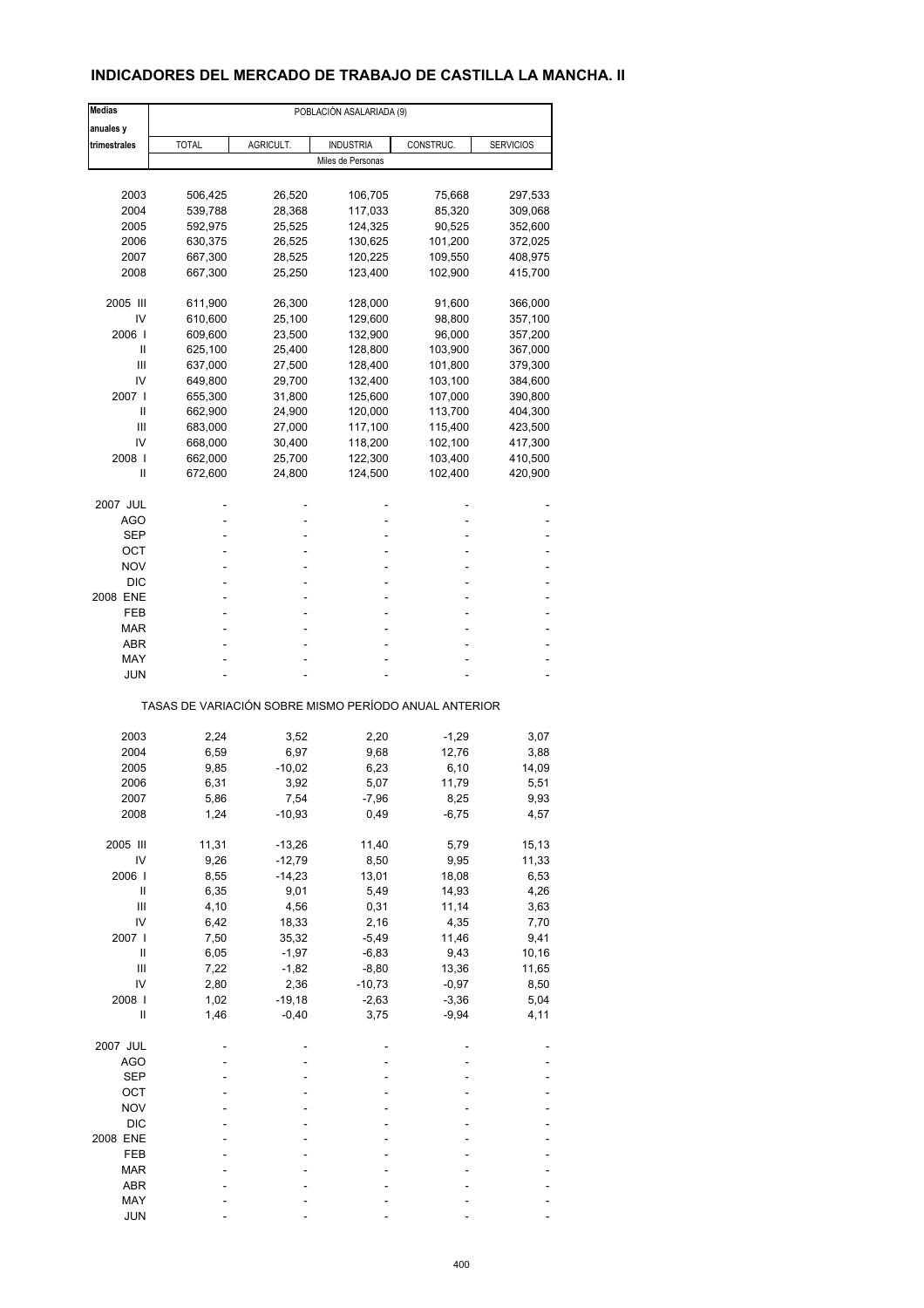# **INDICADORES DEL MERCADO DE TRABAJO DE CASTILLA LA MANCHA. III**

| Medias                           |              | PARADOS (9)       |                |                                                       |                | TASA DE ACTIVIDAD (9)<br>TASA DE PARO (9) |              |                |                |
|----------------------------------|--------------|-------------------|----------------|-------------------------------------------------------|----------------|-------------------------------------------|--------------|----------------|----------------|
| anuales y                        |              |                   |                |                                                       | <b>MENORES</b> |                                           |              | <b>MENORES</b> |                |
| trimestrales                     | <b>TOTAL</b> | VARONES           | <b>MUJERES</b> | <b>TOTAL</b>                                          | 20 AÑOS        | <b>MUJERES</b>                            | <b>TOTAL</b> | 20 AÑOS        | <b>MUJERES</b> |
|                                  |              | Miles de personas |                |                                                       |                | Porcentaje                                |              |                |                |
|                                  |              |                   |                |                                                       |                |                                           |              |                |                |
|                                  |              |                   |                |                                                       |                |                                           |              |                |                |
| 2003                             | 76,920       | 28,618            | 48,308         | 51,30                                                 | 29,87          | 37,07                                     | 10,06        | 23,45          | 17,38          |
| 2004                             | 75,550       | 26,230            | 49,320         | 52,06                                                 | 31,05          | 37,73                                     | 9,52         | 21,21          | 17,08          |
| 2005                             | 77,025       | 29,400            | 47,625         | 54,02                                                 | 33,46          | 39,86                                     | 9,17         | 25,05          | 15,33          |
| 2006                             | 77,075       | 28,550            | 48,525         | 55,03                                                 | 32,59          | 41,03                                     | 8,81         | 24,73          | 14,89          |
| 2007                             | 69,475       | 28,275            | 41,175         | 56,02                                                 | 33,41          | 43,02                                     | 7,61         | 24,45          | 11,79          |
| 2008                             | 94,850       | 40,300            | 54,500         | 56,94                                                 | 30,52          | 45,25                                     | 10,03        | 33,40          | 14,56          |
|                                  |              |                   |                |                                                       |                |                                           |              |                |                |
| 2005 III                         | 71,200       | 26,900            | 44,300         | 54,64                                                 | 35,36          | 40,62                                     | 8,35         | 23,64          | 13,94          |
| IV                               | 80,900       | 30,500            | 50,400         | 54,92                                                 | 34,98          | 41,08                                     | 9,39         | 26,99          | 15,61          |
| 2006                             | 81,700       | 29,200            | 52,400         | 54,56                                                 | 31,98          | 40,43                                     | 9,49         | 24,60          | 16,42          |
| $\sf II$                         | 77,800       | 29,800            | 48,100         | 54,82                                                 | 31,87          | 40,59                                     | 8,95         | 30,07          | 14,93          |
| $\mathop{\mathrm{III}}\nolimits$ | 77,400       | 31,500            | 45,900         | 55,37                                                 | 34,54          | 41,27                                     | 8,77         | 20,20          | 13,95          |
| IV                               | 71,400       | 23,700            | 47,700         | 55,37                                                 | 31,96          | 41,83                                     | 8,04         | 24,03          | 14,24          |
| 2007 l                           | 68,800       | 26,200            | 42,600         | 55,50                                                 | 35,04          | 42,19                                     | 7,68         | 19,96          | 12,52          |
| $\sf II$                         | 71,000       | 29,700            | 41,300         | 55,80                                                 | 34,64          | 42,59                                     | 7,84         | 28,11          | 11,98          |
| Ш                                | 64,500       | 27,400            | 37,000         | 56,50                                                 | 38,18          | 43,35                                     | 6,98         | 22,94          | 10,49          |
| IV                               | 73,600       | 29,800            | 43,800         | 56,26                                                 | 25,76          | 43,93                                     | 7,95         | 26,80          | 12,17          |
| 2008                             | 89,600       | 38,000            | 51,600         | 56,55                                                 | 28,20          | 44,69                                     | 9,57         | 28,08          | 14,00          |
| Ш                                | 100,100      | 42,600            | 57,400         | 57,33                                                 | 32,83          | 45,80                                     | 10,48        | 38,72          | 15,12          |
|                                  |              |                   |                |                                                       |                |                                           |              |                |                |
|                                  |              |                   |                |                                                       |                |                                           |              |                |                |
| 2007 JUL                         |              |                   |                |                                                       |                |                                           |              |                |                |
| <b>AGO</b>                       |              |                   |                |                                                       |                |                                           |              |                |                |
| <b>SEP</b>                       |              |                   |                |                                                       |                |                                           |              |                |                |
| OCT                              |              |                   |                |                                                       |                |                                           |              |                |                |
| <b>NOV</b>                       |              |                   |                |                                                       |                |                                           |              |                |                |
| <b>DIC</b>                       |              |                   |                |                                                       |                |                                           |              |                |                |
| 2008 ENE                         |              |                   |                |                                                       |                |                                           |              |                |                |
| FEB                              |              |                   |                |                                                       |                |                                           |              |                |                |
| <b>MAR</b>                       |              |                   |                |                                                       |                |                                           |              |                |                |
| ABR                              |              |                   |                |                                                       |                |                                           |              |                |                |
| MAY                              |              |                   |                |                                                       |                |                                           |              |                |                |
| <b>JUN</b>                       |              |                   |                |                                                       |                |                                           |              |                |                |
|                                  |              |                   |                |                                                       |                |                                           |              |                |                |
|                                  |              |                   |                | TASAS DE VARIACIÓN SOBRE MISMO PERÍODO ANUAL ANTERIOR |                |                                           |              |                |                |
|                                  |              |                   |                |                                                       |                |                                           |              |                |                |
| 2003                             | 10,79        | 5,86              | 13,94          |                                                       |                |                                           |              |                |                |
| 2004                             | $-1,78$      | $-8,34$           | 2,10           |                                                       |                |                                           |              |                |                |
| 2005                             | 1,95         | 12,09             | $-3,44$        |                                                       |                |                                           |              |                |                |
| 2006                             | 0,06         | $-2,89$           | 1,89           |                                                       |                |                                           |              |                |                |
| 2007                             | $-9,86$      | -0,96             | $-15,15$       |                                                       |                |                                           |              |                |                |
| 2008                             | 35,69        | 44,19             | 29,92          |                                                       |                |                                           |              |                |                |
|                                  |              |                   |                |                                                       |                |                                           |              |                |                |
| 2005 III                         | $-1,00$      | 1,39              | $-2,40$        |                                                       |                |                                           |              |                |                |
| IV                               | $-3,30$      | 0,49              | $-5,46$        |                                                       |                |                                           |              |                |                |
| 2006                             | 5,01         | $-7,30$           | 13,17          |                                                       |                |                                           |              |                |                |
| $\ensuremath{\mathsf{II}}$       | $-0,51$      | 3,83              | $-2,83$        |                                                       |                |                                           |              |                |                |
| $\mathbf{III}$                   | 8,71         | 17,10             | 3,61           |                                                       |                |                                           |              |                |                |
| IV                               | $-11,74$     | $-22,30$          | $-5,36$        |                                                       |                |                                           |              |                |                |
| 2007 l                           | $-15,79$     | $-10,27$          | $-18,70$       |                                                       |                |                                           |              |                |                |
| $\ensuremath{\mathsf{II}}$       | $-8,74$      | $-0,34$           | $-14,14$       |                                                       |                |                                           |              |                |                |
|                                  |              |                   |                |                                                       |                |                                           |              |                |                |
| $\mathbf{III}$                   | $-16,67$     | $-13,02$          | $-19,39$       |                                                       |                |                                           |              |                |                |
| IV                               | 3,08         | 25,74             | $-8,18$        |                                                       |                |                                           |              |                |                |
| 2008 l                           | 30,23        | 45,04             | 21,13          |                                                       |                |                                           |              |                |                |
| $\ensuremath{\mathsf{II}}$       | 40,99        | 43,43             | 38,98          |                                                       |                |                                           |              |                |                |
|                                  |              |                   |                |                                                       |                |                                           |              |                |                |
| 2007 JUL                         |              |                   |                |                                                       |                |                                           |              |                |                |
| <b>AGO</b>                       |              |                   |                |                                                       |                |                                           |              |                |                |
| <b>SEP</b>                       |              |                   |                |                                                       |                |                                           |              |                |                |
| OCT                              |              |                   |                |                                                       |                |                                           |              |                |                |
| <b>NOV</b>                       |              |                   |                |                                                       |                |                                           |              |                |                |
| <b>DIC</b>                       |              |                   |                |                                                       |                |                                           |              |                |                |
| 2008 ENE                         |              |                   |                |                                                       |                |                                           |              |                |                |
| FEB                              |              |                   |                |                                                       |                |                                           |              |                |                |
| <b>MAR</b>                       |              |                   |                |                                                       |                |                                           |              |                |                |
| ABR                              |              |                   |                |                                                       |                |                                           |              |                |                |
| MAY                              |              |                   |                |                                                       |                |                                           |              |                |                |
| <b>JUN</b>                       |              |                   |                |                                                       |                |                                           |              |                |                |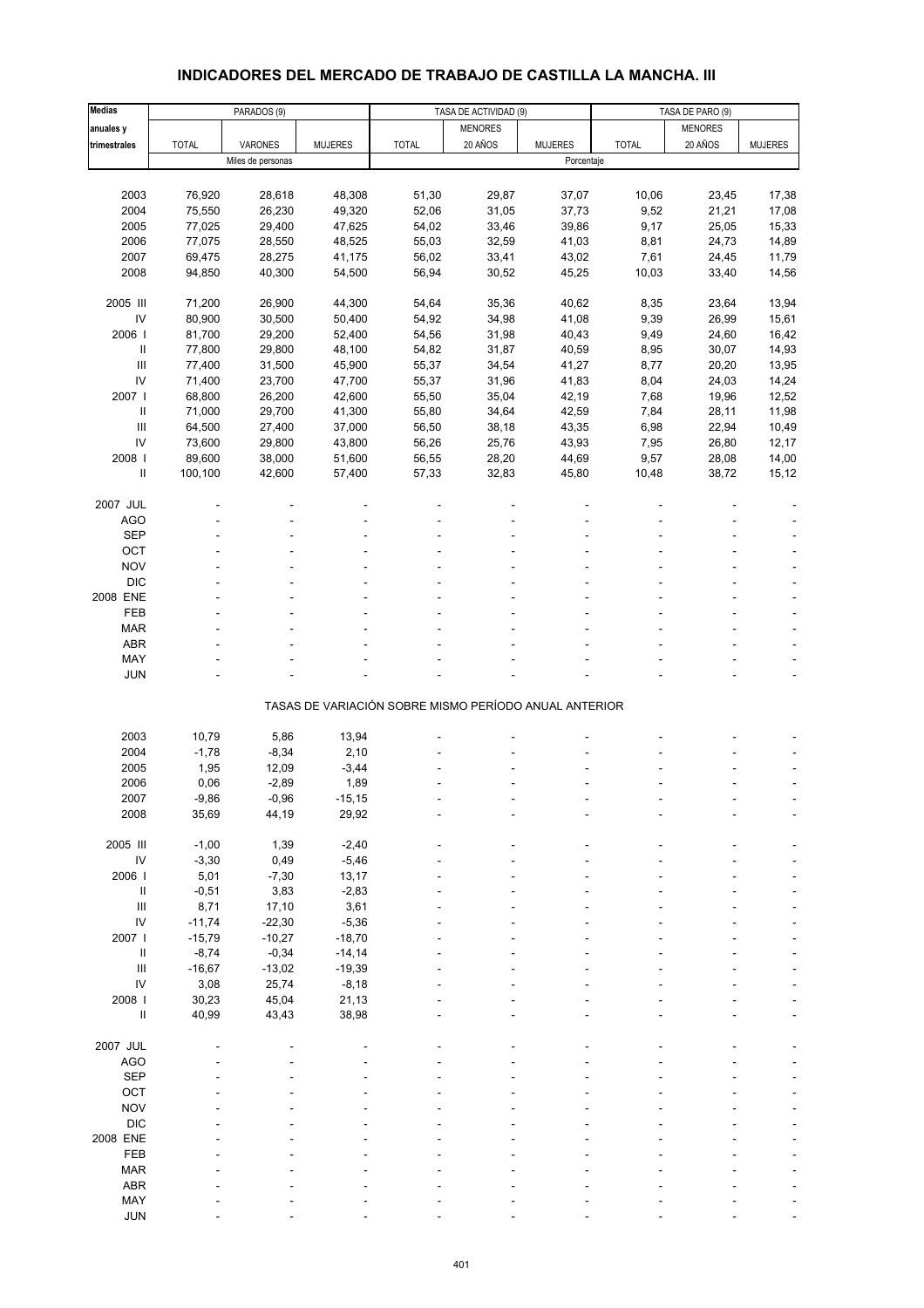| <b>Medias</b>                                         | PARO REGISTRADO |                    |                  |              |                  |                 |  |
|-------------------------------------------------------|-----------------|--------------------|------------------|--------------|------------------|-----------------|--|
| anuales y                                             |                 |                    |                  |              |                  | SIN EMPLEO      |  |
| trimestrales                                          | <b>TOTAL</b>    | <b>AGRICULTURA</b> | <b>INDUSTRIA</b> | CONSTRUCCIÓN | <b>SERVICIOS</b> | <b>ANTERIOR</b> |  |
|                                                       |                 |                    | Personas         |              |                  |                 |  |
|                                                       |                 |                    |                  |              |                  |                 |  |
| 2003                                                  | 91.414          | 2.750              | 17.303           | 14.754       | 45.633           | 10.974          |  |
| 2004                                                  | 93.525          | 2.887              | 17.343           | 14.832       | 47.637           | 10.826          |  |
| 2005                                                  | 93.957          | 2.985              | 16.831           | 14.966       | 49.723           | 9.452           |  |
| 2006                                                  | 91.567          | 2.811              | 15.122           | 14.469       | 50.202           | 8.964           |  |
| 2007                                                  | 91.659          | 2.567              | 13.540           | 14.783       | 52.146           | 8.624           |  |
| 2008                                                  | 107.879         | 3.201              | 14.987           | 20.329       | 60.470           | 8.893           |  |
|                                                       |                 |                    |                  |              |                  |                 |  |
| 2005 IV                                               | 92.881          | 3.322              | 15.991           | 14.701       | 50.012           | 8.855           |  |
| 2006                                                  | 98.555          | 3.422              | 16.463           | 15.538       | 53.696           | 9.437           |  |
| Ш                                                     | 91.032          | 2.876              | 15.620           | 13.612       | 49.560           | 9.364           |  |
| Ш                                                     | 86.979          | 2.341              | 14.224           | 14.250       | 47.523           | 8.640           |  |
| IV                                                    | 89.700          | 2.603              | 14.179           | 14.474       | 50.028           | 8.415           |  |
| 2007                                                  | 94.595          | 2.760              | 14.324           | 15.125       | 53.592           | 8.794           |  |
| Ш                                                     | 90.041          | 2.595              | 13.722           | 13.952       | 50.846           | 8.927           |  |
| Ш                                                     | 88.843          | 2.282              | 12.891           | 14.871       | 50.455           | 8.344           |  |
|                                                       |                 |                    |                  |              |                  |                 |  |
| IV                                                    | 93.158          | 2.632              | 13.222           | 15.185       | 53.689           | 8.430           |  |
| 2008                                                  | 104.105         | 3.512              | 14.511           | 17.604       | 59.928           | 8.550           |  |
| Ш                                                     | 107.140         | 3.179              | 15.021           | 19.899       | 59.857           | 9.184           |  |
| Ш                                                     | 112.393         | 2.911              | 15.428           | 23.484       | 61.625           | 8.946           |  |
| 2007 OCT                                              | 91.355          | 2.533              | 13.002           | 14.120       | 53.135           | 8.565           |  |
| <b>NOV</b>                                            | 93.163          | 2.731              | 13.137           | 14.746       | 53.958           | 8.591           |  |
|                                                       |                 |                    |                  |              |                  |                 |  |
| <b>DIC</b>                                            | 94.955          | 2.631              | 13.527           | 16.688       | 53.974           | 8.135           |  |
| 2008 ENE                                              | 101.138         | 2.973              | 14.206           | 16.989       | 58.771           | 8.199           |  |
| FEB                                                   | 105.519         | 4.009              | 14.577           | 17.671       | 60.659           | 8.603           |  |
| <b>MAR</b>                                            | 105.658         | 3.553              | 14.751           | 18.153       | 60.354           | 8.847           |  |
| ABR                                                   | 107.385         | 3.571              | 14.938           | 19.010       | 60.823           | 9.043           |  |
| MAY                                                   | 107.589         | 2.981              | 15.254           | 19.889       | 60.199           | 9.266           |  |
| <b>JUN</b>                                            | 106.446         | 2.986              | 14.872           | 20.797       | 58.548           | 9.243           |  |
| JUL                                                   | 108.350         | 3.038              | 14.915           | 21.934       | 59.530           | 8.933           |  |
| AGO                                                   | 113.485         | 3.068              | 15.655           | 24.518       | 61.433           | 8.811           |  |
| <b>SEP</b>                                            | 115.345         | 2.626              | 15.713           | 24.000       | 63.912           | 9.094           |  |
| TASAS DE VARIACIÓN SOBRE MISMO PERÍODO ANUAL ANTERIOR |                 |                    |                  |              |                  |                 |  |
| 2003                                                  | 2,87            | $-5,75$            | 4,72             | 2,90         | 3,20             | 0,97            |  |
|                                                       |                 |                    |                  |              |                  |                 |  |
| 2004                                                  | 2,31            | 4,97               | 0,23             | 0,53         | 4,39             | $-1,35$         |  |
| 2005                                                  | 0,46            | 3,37               | $-2,96$          | 0,90         | 4,38             | $-12,69$        |  |
| 2006                                                  | $-2,54$         | $-5,82$            | $-10, 15$        | $-3,32$      | 0,96             | $-5,17$         |  |
| 2007                                                  | 0, 10           | $-8,67$            | $-10,46$         | 2,17         | 3,87             | $-3,79$         |  |
| 2008                                                  | 18,34           | 25,74              | 9,83             | 38,77        | 17,12            | 2,36            |  |
| 2005 IV                                               | $-0,09$         | 15,27              | $-5,87$          | $-1,34$      | 4,44             | $-14,09$        |  |
| 2006                                                  | $-2,10$         | 11,32              | $-9,94$          | $-5,06$      | 1,27             | $-4,99$         |  |
|                                                       | $-2,66$         | 0,14               |                  | $-4,83$      | 0,97             |                 |  |
| Ш                                                     |                 |                    | $-10,06$         |              |                  | $-5,32$         |  |
| Ш                                                     | $-2,00$         | $-12,32$           | $-9,30$          | $-1,67$      | 1,60             | $-5,38$         |  |
| IV                                                    | $-3,43$         | $-21,63$           | $-11,33$         | $-1,54$      | 0,03             | $-4,97$         |  |
| 2007 l                                                | $-4,02$         | $-19,34$           | $-12,99$         | $-2,66$      | $-0,19$          | $-6,81$         |  |
| Ш                                                     | $-1,09$         | $-9,79$            | $-12,15$         | 2,50         | 2,60             | $-4,67$         |  |
| Ш                                                     | 2,14            | $-2,55$            | $-9,37$          | 4,36         | 6,17             | $-3,42$         |  |
| IV                                                    | 3,86            | 1,09               | $-6,75$          | 4,91         | 7,32             | 0, 18           |  |
| 2008                                                  | 10,05           | 27,23              | 1,31             | 16,39        | 11,82            | $-2,78$         |  |
| Ш                                                     | 18,99           | 22,53              | 9,47             | 42,63        | 17,72            | 2,88            |  |
| Ш                                                     | 26,51           | 27,57              | 19,67            | 57,91        | 22,14            | 7,21            |  |
| 2007 OCT                                              | 2,94            |                    |                  |              |                  | 0,74            |  |
|                                                       |                 | $-2,39$            | $-7,58$          | 2,36         | 6,73             |                 |  |
| <b>NOV</b>                                            | 4,17            | 2,59               | $-6,78$          | 5,00         | 7,84             | $-0,12$         |  |
| <b>DIC</b>                                            | 4,44            | 3,06               | $-5,91$          | 7,08         | 7,38             | $-0, 10$        |  |
| 2008 ENE                                              | 6,92            | 12,74              | $-1,44$          | 9,30         | 9,61             | $-2,12$         |  |
| FEB                                                   | 11,04           | 45,78              | 2,09             | 16,31        | 12,52            | $-3,32$         |  |
| <b>MAR</b>                                            | 12,20           | 22,81              | 3,30             | 24,02        | 13,34            | $-2,85$         |  |
| ABR                                                   | 15,56           | 29,62              | 4,16             | 32,20        | 16,16            | $-0,47$         |  |
| MAY                                                   | 19,56           | 15,36              | 10,84            | 42,95        | 18,42            | 4,16            |  |
| JUN                                                   | 22,06           | 22,13              | 13,86            | 53,35        | 18,66            | 5,05            |  |
| JUL                                                   | 24,44           | 27,86              | 16,38            | 53,72        | 20,94            | 6,48            |  |
| AGO                                                   | 26,54           | 29,94              | 19,49            | 55,65        | 22,27            | 7,12            |  |
| <b>SEP</b>                                            | 28,49           | 24,57              | 23,18            | 64,46        | 23,15            | 8,02            |  |
|                                                       |                 |                    |                  |              |                  |                 |  |

## **INDICADORES DEL MERCADO DE TRABAJO DE CASTILLA LA MANCHA. IV**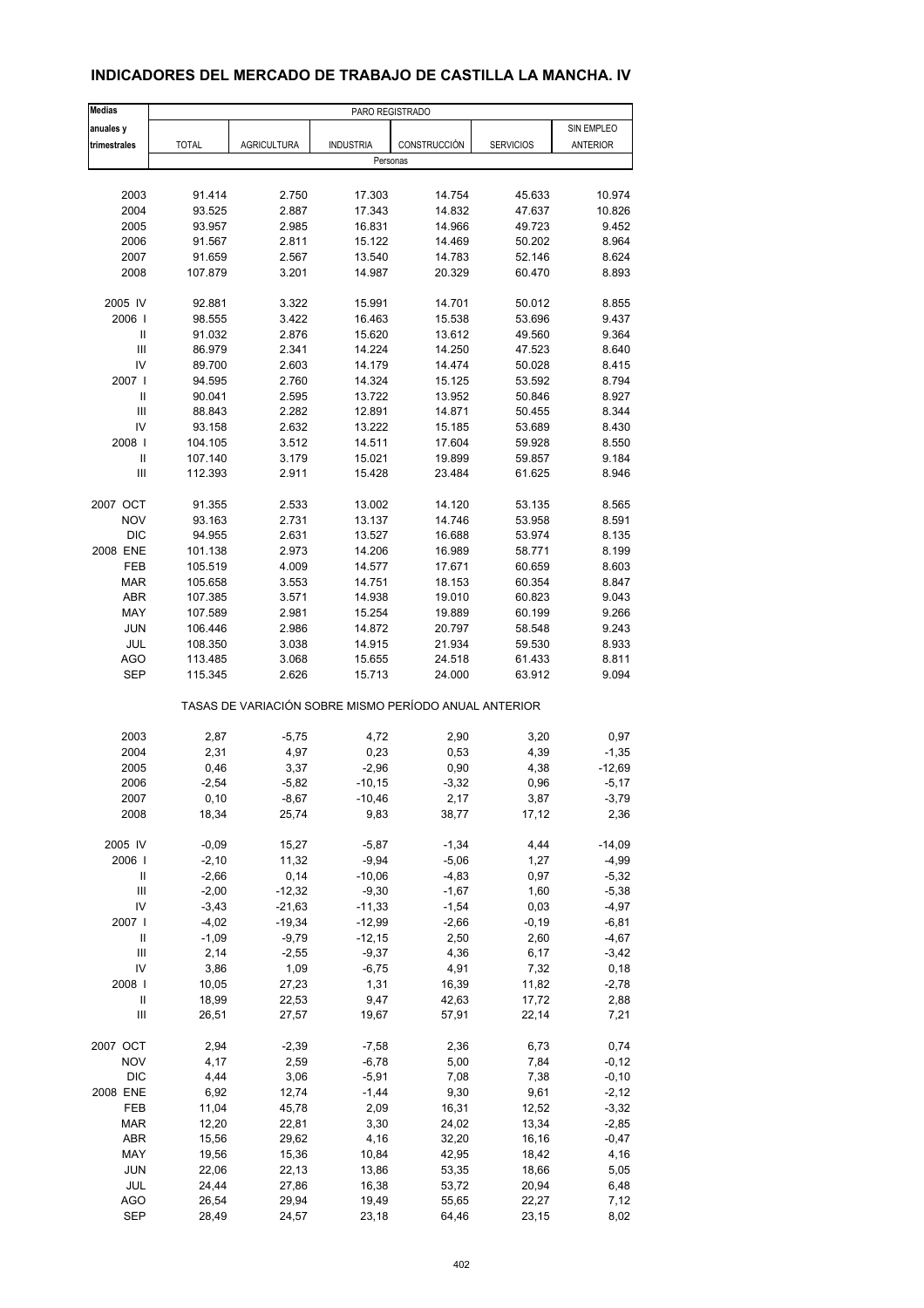## **INDICADORES DEL MERCADO DE TRABAJO DE CASTILLA LA MANCHA. V**

| <b>Medias</b>     | AFILIADOS A LA SEGURIDAD SOCIAL EN ALTA LABORAL       |                    |                  |                |                  |  |  |
|-------------------|-------------------------------------------------------|--------------------|------------------|----------------|------------------|--|--|
| anuales y         |                                                       |                    | <b>TOTAL</b>     |                |                  |  |  |
| trimestrales      | <b>TOTAL</b>                                          | <b>AGRICULTURA</b> | <b>INDUSTRIA</b> | CONSTRUCCIÓN   | <b>SERVICIOS</b> |  |  |
|                   |                                                       |                    | Personas         |                |                  |  |  |
|                   |                                                       |                    |                  |                |                  |  |  |
| 2003              | 598.188                                               | 56.355             | 117.666          | 93.592         | 329.760          |  |  |
| 2004              | 626.672                                               | 56.111             | 118.351          | 102.346        | 349.332          |  |  |
| 2005              | 669.105                                               | 58.072             | 119.611          | 115.406        | 375.768          |  |  |
| 2006              | 710.574                                               | 57.740             | 122.361          | 129.360        | 401.087          |  |  |
| 2007              | 750.681                                               | 59.048             | 127.557          | 135.593        | 428.481          |  |  |
| 2008              | 762.078                                               | 59.835             | 126.249          | 130.101        | 445.890          |  |  |
|                   |                                                       |                    |                  |                |                  |  |  |
| 2005 IV           | 689.029                                               | 59.271             | 120.611          | 120.669        | 388.271          |  |  |
| 2006              | 690.881                                               | 58.251             | 120.686          | 123.370        | 388.483          |  |  |
| Ш                 | 709.073                                               | 57.484             | 122.169          | 129.878        | 399.535          |  |  |
| Ш                 | 718.991                                               | 57.902             | 123.429          | 130.895        | 406.762          |  |  |
| IV                | 723.351                                               | 57.323             | 123.159          | 133.299        | 409.567          |  |  |
| 2007 l            | 730.574                                               | 57.523             | 125.312          | 133.710        | 414.026          |  |  |
| $\mathbf{I}$      | 749.952                                               | 58.210             | 127.457          | 136.618        | 427.664          |  |  |
| Ш                 | 757.806                                               | 59.955             | 128.826          | 135.788        | 433.234          |  |  |
| IV                | 764.393                                               | 60.503             | 128.632          | 136.255        | 439.000          |  |  |
| 2008              | 759.714                                               | 58.886             | 127.269          | 134.904        | 438.653          |  |  |
| Ш                 | 764.421                                               | 59.996             | 126.300          | 130.505        | 447.617          |  |  |
| Ш                 | 762.111                                               | 61.018             | 124.644          | 122.292        | 454.154          |  |  |
|                   |                                                       |                    |                  |                |                  |  |  |
| 2007 SEP          | 764.637                                               | 62.767             | 130.410          | 136.813        | 434.644          |  |  |
|                   | 763.559                                               |                    |                  |                |                  |  |  |
| ОСТ<br><b>NOV</b> |                                                       | 60.949<br>59.804   | 129.229          | 138.463        | 434.915          |  |  |
|                   | 768.338                                               |                    | 129.350          | 138.530        | 440.651          |  |  |
| <b>DIC</b>        | 761.282                                               | 60.757             | 127.316          | 131.772        | 441.434          |  |  |
| 2008 ENE          | 758.407                                               | 59.531             | 127.576          | 134.768        | 436.529          |  |  |
| FEB               | 760.302                                               | 58.791             | 127.385          | 135.369        | 438.754          |  |  |
| <b>MAR</b>        | 760.434                                               | 58.335             | 126.845          | 134.574        | 440.677          |  |  |
| <b>ABR</b>        | 762.107                                               | 57.938             | 126.495          | 132.632        | 445.039          |  |  |
| MAY               | 768.192                                               | 60.561             | 126.310          | 130.931        | 450.387          |  |  |
| <b>JUN</b>        | 762.964                                               | 61.490             | 126.094          | 127.953        | 447.424          |  |  |
| JUL<br><b>AGO</b> | 764.930                                               | 61.452             | 125.253          | 124.971        | 453.251          |  |  |
|                   | 759.291                                               | 60.584             | 124.035          | 119.613        | 455.056          |  |  |
|                   | TASAS DE VARIACIÓN SOBRE MISMO PERÍODO ANUAL ANTERIOR |                    |                  |                |                  |  |  |
|                   |                                                       |                    |                  |                |                  |  |  |
| 2003              | 4,19                                                  | 0,00               | 0,25             | 7,47           | 5,50             |  |  |
| 2004              | 4,76                                                  | $-0,43$            | 0,58             | 9,35           | 5,94             |  |  |
| 2005              | 6,77                                                  | 3,50               | 1,06             | 12,76          | 7,57             |  |  |
| 2006              | 6,20                                                  | $-0,57$            | 2,30             | 12,09          | 6,74             |  |  |
| 2007              | 5,64                                                  | 2,26               | 4,25             | 4,82           | 6,83             |  |  |
| 2008              | 2,46                                                  | 3,10               | $-0,43$          | $-3,77$        | 5,22             |  |  |
| 2005 IV           | 7,95                                                  | 5,35               | 2,02             | 14,66          | 8,37             |  |  |
|                   |                                                       |                    |                  |                |                  |  |  |
| 2006  <br>Ш       | 8,19<br>6,65                                          | 6,01<br>0, 19      | 2,81<br>2,48     | 14,82<br>12,65 | 8,35             |  |  |
|                   |                                                       |                    |                  |                | 7,20             |  |  |
| Ш<br>IV           | 5,12<br>4,98                                          | $-4,59$<br>$-3,29$ | 1,81<br>2,11     | 10,73<br>10,47 | 6,05<br>5,48     |  |  |
| 2007 l            |                                                       |                    |                  |                |                  |  |  |
| $\mathsf{I}$      | 5,75                                                  | $-1,25$            | 3,83             | 8,38<br>5,19   | 6,57             |  |  |
|                   | 5,77                                                  | 1,26               | 4,33             |                | 7,04             |  |  |
| Ш                 | 5,40                                                  | 3,55               | 4,37             | 3,74           | 6,51             |  |  |
| IV                | 5,67                                                  | 5,55               | 4,44             | 2,22           | 7,19             |  |  |
| 2008              | 3,99                                                  | 2,37               | 1,56             | 0,89           | 5,95             |  |  |
| $\mathsf{I}$      | 1,93                                                  | 3,07               | $-0,91$          | $-4,47$        | 4,67             |  |  |
| Ш                 | 1,02                                                  | 4,22               | $-2,65$          | $-9,60$        | 5,00             |  |  |
| 2007 SEP          | 5,67                                                  | 4,32               | 4,65             | 3,69           | 6,82             |  |  |
| OCT               | 5,75                                                  | 6,77               | 4,26             | 3,22           | 6,90             |  |  |
| <b>NOV</b>        | 5,69                                                  | 4,68               | 4,54             | 2,29           | 7,30             |  |  |
| DIC               | 5,57                                                  | 5,20               | 4,53             | 1,11           | 7,35             |  |  |
| 2008 ENE          | 4,76                                                  | 2,83               | 2,52             | 1,23           | 6,87             |  |  |
| FEB               | 4,35                                                  | 1,68               | 1,63             | 1,99           | 6,31             |  |  |
| <b>MAR</b>        | 2,87                                                  | 2,61               | 0,54             | $-0,52$        | 4,70             |  |  |
| ABR               | 2,57                                                  | $-0,43$            | 0,31             | $-1,79$        | 5,04             |  |  |
| MAY               | 2,54                                                  | 4,49               | $-0,78$          | $-4,06$        | 5,37             |  |  |
| <b>JUN</b>        | 0,70                                                  | 5,14               | $-2,23$          | $-7,51$        | 3,60             |  |  |
| JUL               | 0,64                                                  | 4,69               | $-2,59$          | $-9,01$        | 4,10             |  |  |
| <b>AGO</b>        | 1,41                                                  | 3,74               | $-2,71$          | $-10,21$       | 5,91             |  |  |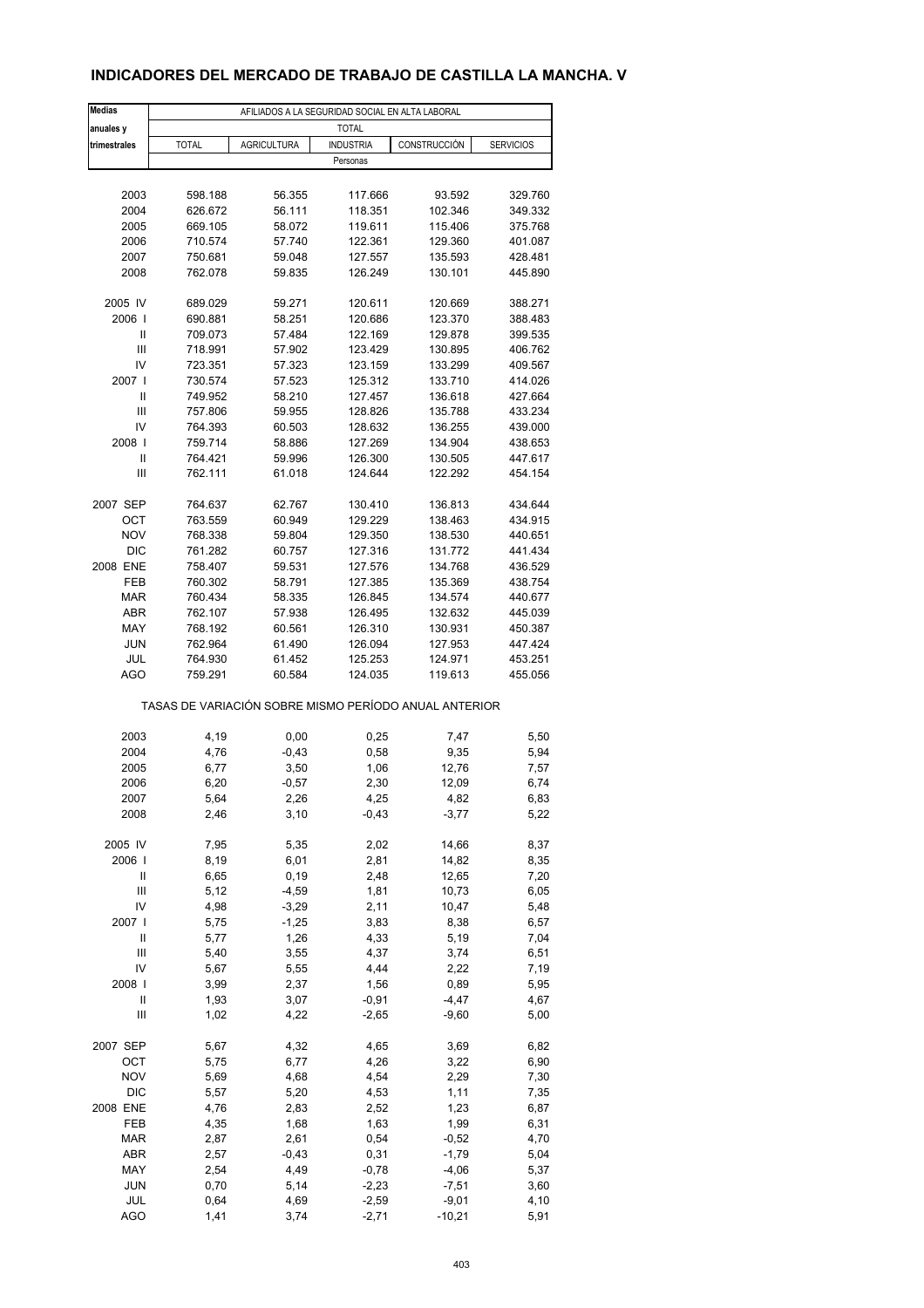## **INDICADORES DEL MERCADO DE TRABAJO DE CASTILLA LA MANCHA. VI**

| <b>Medias</b>            | AFILIADOS A LA SEGURIDAD SOCIAL EN ALTA LABORAL       |                    |                     |                    |                    |  |  |  |
|--------------------------|-------------------------------------------------------|--------------------|---------------------|--------------------|--------------------|--|--|--|
| anuales y                |                                                       |                    | <b>CUENTA AJENA</b> |                    |                    |  |  |  |
| trimestrales             | <b>TOTAL</b>                                          | <b>AGRICULTURA</b> | <b>INDUSTRIA</b>    | CONSTRUCCIÓN       | <b>SERVICIOS</b>   |  |  |  |
|                          |                                                       |                    | Personas            |                    |                    |  |  |  |
|                          |                                                       |                    |                     |                    |                    |  |  |  |
| 2003                     | 456.503                                               | 28.458             | 101.675             | 71.183             | 254.624            |  |  |  |
| 2004                     | 479.948                                               | 28.197             | 102.169             | 77.971             | 271.286            |  |  |  |
| 2005                     | 516.691                                               | 30.286             | 103.446             | 88.877             | 294.024            |  |  |  |
| 2006                     | 553.491                                               | 30.255             | 106.188             | 100.330            | 316.716            |  |  |  |
| 2007                     | 587.608                                               | 32.025             | 111.302             | 102.522            | 341.759            |  |  |  |
| 2008                     | 596.222                                               | 33.334             | 109.943             | 95.166             | 357.779            |  |  |  |
| 2005 IV                  | 534.610                                               | 31.606             | 104.479             | 93.333             | 305.169            |  |  |  |
| 2006                     | 535.608                                               | 30.600             | 104.545             | 95.481             | 304.976            |  |  |  |
| Ш                        | 552.133                                               | 29.902             | 105.947             | 101.135            | 315.149            |  |  |  |
| Ш                        | 561.346                                               | 30.467             | 107.248             | 101.480            | 322.151            |  |  |  |
| IV                       | 564.876                                               | 30.052             | 107.014             | 103.223            | 324.587            |  |  |  |
| 2007 l                   | 570.704                                               | 30.385             | 109.105             | 102.716            | 328.498            |  |  |  |
| Ш                        | 587.529                                               | 31.110             | 111.225             | 104.116            | 341.078            |  |  |  |
| Ш                        | 593.604                                               | 32.924             | 112.552             | 101.975            | 346.153            |  |  |  |
| IV                       | 598.594                                               | 33.680             | 112.327             | 101.282            | 351.305            |  |  |  |
| 2008                     | 593.701                                               | 32.250             | 110.945             | 99.626             | 350.880            |  |  |  |
| Ш                        | 598.277                                               | 33.574             | 109.952             | 95.400             | 359.351            |  |  |  |
| Ш                        | 596.921                                               | 34.599             | 108.426             | 88.126             | 365.771            |  |  |  |
|                          |                                                       |                    |                     |                    |                    |  |  |  |
| 2007 SEP                 | 599.950                                               | 35.780             | 114.114             | 102.610            | 347.446            |  |  |  |
| ОСТ                      | 598.205                                               | 34.061             | 112.935             | 103.743            | 347.466            |  |  |  |
| <b>NOV</b><br><b>DIC</b> | 602.424                                               | 33.015             | 113.036<br>111.010  | 103.446<br>96.656  | 352.927<br>353.523 |  |  |  |
| 2008 ENE                 | 595.154<br>592.901                                    | 33.965<br>32.876   | 111.320             | 99.730             | 348.975            |  |  |  |
| FEB                      | 594.301                                               | 32.160             | 111.046             | 100.067            | 351.028            |  |  |  |
| <b>MAR</b>               | 593.902                                               | 31.715             | 110.469             | 99.082             | 352.636            |  |  |  |
| <b>ABR</b>               | 595.884                                               | 31.472             | 110.149             | 97.281             | 356.982            |  |  |  |
| MAY                      | 601.948                                               | 34.148             | 109.955             | 95.794             | 362.051            |  |  |  |
| <b>JUN</b>               | 596.998                                               | 35.102             | 109.751             | 93.126             | 359.019            |  |  |  |
| JUL                      | 599.383                                               | 34.995             | 109.001             | 90.594             | 364.793            |  |  |  |
| <b>AGO</b>               | 594.458                                               | 34.203             | 107.850             | 85.657             | 366.748            |  |  |  |
|                          | TASAS DE VARIACIÓN SOBRE MISMO PERÍODO ANUAL ANTERIOR |                    |                     |                    |                    |  |  |  |
| 2003                     | 4,74                                                  | 0,34               | 0,25                | 7,92               | 6,27               |  |  |  |
| 2004                     | 5,14                                                  | $-0,92$            | 0,49                | 9,54               | 6,54               |  |  |  |
| 2005                     | 7,66                                                  | 7,41               | 1,25                | 13,99              | 8,38               |  |  |  |
| 2006                     | 7,12                                                  | $-0, 10$           | 2,65                | 12,89              | 7,72               |  |  |  |
| 2007                     | 6,16                                                  | 5,85               | 4,82                | 2,19               | 7,91               |  |  |  |
| 2008                     | 2,45                                                  | 7,76               | $-0,56$             | $-7,58$            | 6,02               |  |  |  |
|                          |                                                       |                    |                     |                    |                    |  |  |  |
| 2005 IV                  | 9,18                                                  | 11,41              | 2,46                | 16,52              | 9,33               |  |  |  |
| 2006                     | 9,54                                                  | 12,87              | 3,33                | 16,61              | 9,42               |  |  |  |
| Ш                        | 7,66                                                  | 1,43               | 2,82                | 13,71              | 8,19               |  |  |  |
| Ш                        | 5,84                                                  | $-7,53$            | 2,06                | 11,09              | 7,06               |  |  |  |
| IV                       | 5,66                                                  | $-4,92$            | 2,43                | 10,60              | 6,36               |  |  |  |
| 2007 l                   | 6,55                                                  | $-0,70$            | 4,36                | 7,58               | 7,71               |  |  |  |
| Ш                        | 6,41                                                  | 4,04               | 4,98                | 2,95               | 8,23               |  |  |  |
| Ш                        | 5,75                                                  | 8,06               | 4,95                | 0,49               | 7,45               |  |  |  |
| IV<br>2008               | 5,97<br>4,03                                          | 12,07<br>6,14      | 4,97<br>1,69        | $-1,88$<br>$-3,01$ | 8,23<br>6,81       |  |  |  |
| $\mathsf{I}$             | 1,83                                                  | 7,92               | $-1,14$             | $-8,37$            | 5,36               |  |  |  |
| Ш                        | 1,10                                                  | 9,85               | $-2,99$             | $-13,31$           | 5,87               |  |  |  |
|                          |                                                       |                    |                     |                    |                    |  |  |  |
| 2007 SEP                 | 6,01                                                  | 9,11               | 5,23                | 0,23               | 7,79               |  |  |  |
| OCT                      | 6,06                                                  | 14,36              | 4,76                | $-0,51$            | 7,85               |  |  |  |
| <b>NOV</b>               | 5,99                                                  | 10,61              | 5,06                | $-1,74$            | 8,37               |  |  |  |
| DIC                      | 5,86                                                  | 11,27              | 5,07                | $-3,45$            | 8,46               |  |  |  |
| 2008 ENE                 | 4,94                                                  | 7,04               | 2,83                | $-2,86$            | 7,93               |  |  |  |
| FEB                      | 4,49                                                  | 4,81               | 1,76                | $-1,65$            | 7,28               |  |  |  |
| <b>MAR</b>               | 2,68                                                  | 6,58               | 0,49                | $-4,48$            | 5,28               |  |  |  |
| ABR                      | 2,48                                                  | 1,29               | 0,23                | $-5,65$            | 5,80               |  |  |  |
| MAY                      | 2,58                                                  | 10,59              | $-1,01$             | $-7,87$            | 6,22               |  |  |  |
| <b>JUN</b>               | 0,45                                                  | 11,86              | $-2,62$             | $-11,53$           | 4,07               |  |  |  |
| JUL                      | 0,54                                                  | 10,75              | $-2,94$             | $-12,77$           | 4,69               |  |  |  |
| <b>AGO</b>               | 1,67                                                  | 8,95               | $-3,05$             | $-13,88$           | 7,06               |  |  |  |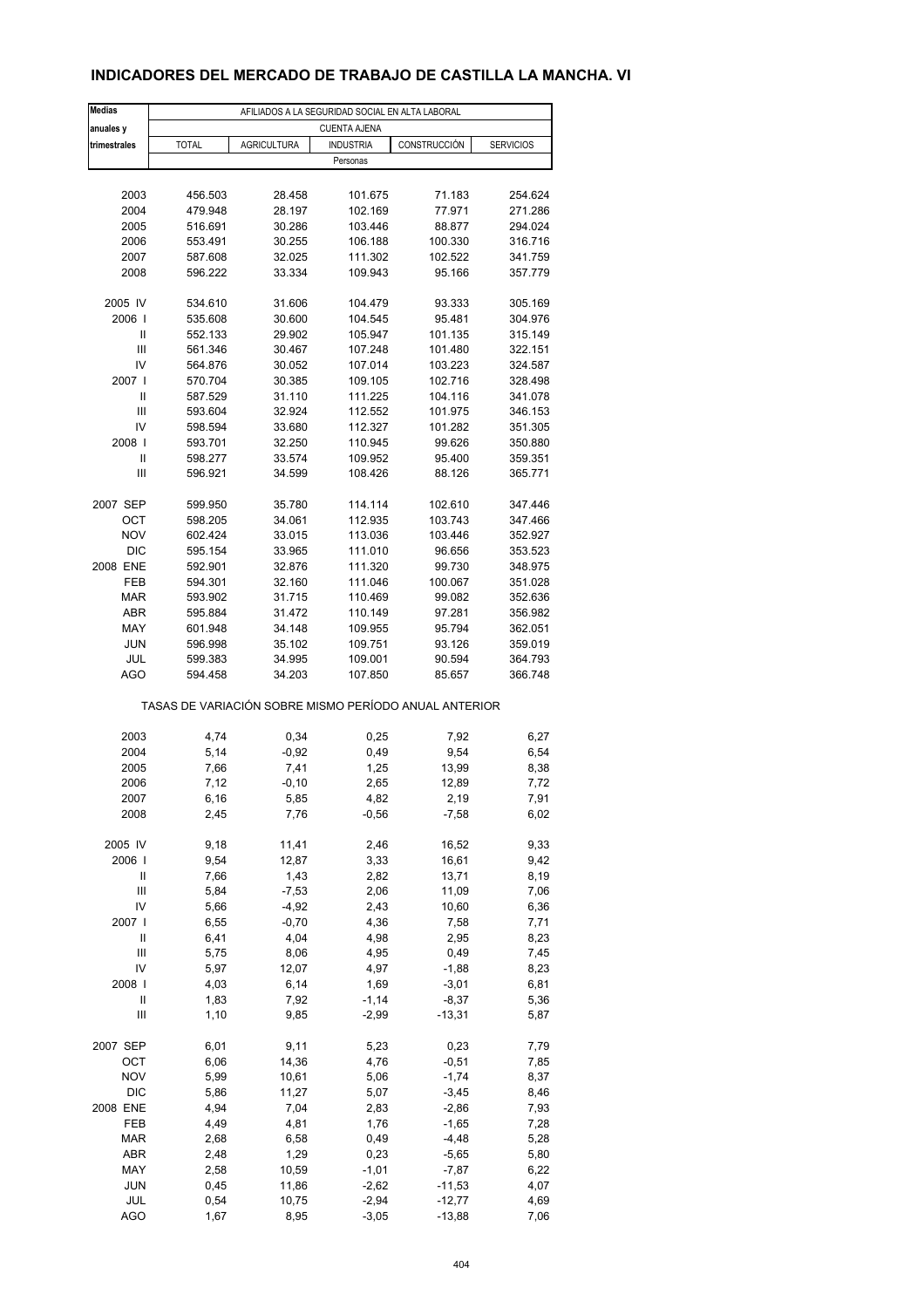## **INDICADORES DEL MERCADO DE TRABAJO DE CASTILLA LA MANCHA. VII**

| <b>Medias</b>                                         | AFILIADOS A LA SEGURIDAD SOCIAL EN ALTA LABORAL |                    |                  |               |                  |  |  |  |
|-------------------------------------------------------|-------------------------------------------------|--------------------|------------------|---------------|------------------|--|--|--|
| anuales y                                             | <b>CUENTA PROPIA</b>                            |                    |                  |               |                  |  |  |  |
| trimestrales                                          | <b>TOTAL</b>                                    | <b>AGRICULTURA</b> | <b>INDUSTRIA</b> | CONSTRUCCIÓN  | <b>SERVICIOS</b> |  |  |  |
|                                                       |                                                 |                    | Personas         |               |                  |  |  |  |
|                                                       |                                                 |                    |                  |               |                  |  |  |  |
| 2003                                                  | 141.685                                         | 27.897             | 15.992           | 22.409        | 75.136           |  |  |  |
| 2004                                                  | 146.724                                         | 27.914             | 16.182           | 24.374        | 78.046           |  |  |  |
| 2005                                                  | 152.414                                         | 27.786             | 16.165           | 26.529        | 81.744           |  |  |  |
| 2006                                                  | 157.083                                         | 27.485             | 16.172           | 29.031        | 84.371           |  |  |  |
| 2007                                                  | 163.074                                         | 27.023             | 16.255           | 33.071        | 86.722           |  |  |  |
| 2008                                                  | 165.857                                         | 26.501             | 16.307           | 34.935        | 88.111           |  |  |  |
|                                                       |                                                 |                    |                  |               |                  |  |  |  |
| 2005 IV                                               | 154.419                                         | 27.665             | 16.132           | 27.336        | 83.102           |  |  |  |
| 2006                                                  | 155.272                                         | 27.651             | 16.141           | 27.889        | 83.507           |  |  |  |
| Ш                                                     | 156.940                                         | 27.583             | 16.222           | 28.743        | 84.387           |  |  |  |
| Ш                                                     | 157.645                                         | 27.434             | 16.181           | 29.415        | 84.611           |  |  |  |
| IV                                                    | 158.475                                         | 27.271             | 16.145           | 30.076        | 84.980           |  |  |  |
| 2007 l                                                | 159.870                                         | 27.138             | 16.207           | 30.994        | 85.527           |  |  |  |
| Ш                                                     | 162.424                                         | 27.100             | 16.233           | 32.502        | 86.586           |  |  |  |
| Ш                                                     | 164.202                                         | 27.031             | 16.274           | 33.813        | 87.081           |  |  |  |
| IV                                                    | 165.799                                         | 26.823             | 16.305           | 34.973        | 87.695           |  |  |  |
| 2008                                                  | 166.013                                         | 26.635             | 16.324           | 35.277        | 87.774           |  |  |  |
| Ш                                                     | 166.144                                         | 26.422             | 16.348           | 35.105        | 88.266           |  |  |  |
| Ш                                                     | 165.190                                         | 26.419             | 16.219           | 34.167        | 88.383           |  |  |  |
|                                                       |                                                 |                    |                  |               |                  |  |  |  |
| 2007 SEP                                              | 164.687                                         | 26.987             | 16.296           | 34.203        | 87.198           |  |  |  |
| <b>OCT</b>                                            | 165.354                                         | 26.888             | 16.294           | 34.720        | 87.449           |  |  |  |
| <b>NOV</b>                                            | 165.914                                         | 26.789             | 16.314           | 35.084        | 87.724           |  |  |  |
| <b>DIC</b>                                            | 166.128                                         | 26.792             | 16.306           | 35.116        | 87.911           |  |  |  |
| 2008 ENE                                              | 165.506                                         | 26.655             | 16.256           | 35.038        | 87.554           |  |  |  |
| FEB                                                   | 166.001                                         | 26.631             | 16.339           | 35.302        | 87.726           |  |  |  |
| <b>MAR</b>                                            | 166.532                                         | 26.620             | 16.376           | 35.492        | 88.041           |  |  |  |
| ABR                                                   | 166.223                                         | 26.466             | 16.346           | 35.351        | 88.057           |  |  |  |
| MAY                                                   | 166.244                                         | 26.413             | 16.355           | 35.137        | 88.336           |  |  |  |
| <b>JUN</b>                                            | 165.966                                         | 26.388             | 16.343           | 34.827        | 88.405           |  |  |  |
| JUL                                                   | 165.547                                         | 26.457             | 16.252           | 34.377        | 88.458           |  |  |  |
| <b>AGO</b>                                            | 164.833                                         | 26.381             | 16.185           | 33.956        | 88.308           |  |  |  |
| TASAS DE VARIACIÓN SOBRE MISMO PERÍODO ANUAL ANTERIOR |                                                 |                    |                  |               |                  |  |  |  |
| 2003                                                  | 2,43                                            | $-0,34$            |                  |               | 2,95             |  |  |  |
|                                                       |                                                 |                    | 0,25<br>1,19     | 6,07<br>8,77  |                  |  |  |  |
| 2004<br>2005                                          | 3,56                                            | 0,06               |                  |               | 3,87             |  |  |  |
| 2006                                                  | 3,88<br>3,06                                    | $-0,46$<br>$-1,08$ | $-0, 10$<br>0,05 | 8,84<br>9,43  | 4,74<br>3,21     |  |  |  |
|                                                       | 3,81                                            |                    |                  |               |                  |  |  |  |
| 2007<br>2008                                          | 2,48                                            | -1,68<br>$-2,22$   | 0,51<br>0,47     | 13,92<br>8,44 | 2,79<br>2,10     |  |  |  |
|                                                       |                                                 |                    |                  |               |                  |  |  |  |
| 2005 IV                                               | 3,91                                            | $-0,81$            | $-0,70$          | 8,76          | 5,01             |  |  |  |
| 2006                                                  | 3,77                                            | $-0,68$            | $-0,42$          | 9,07          | 4,62             |  |  |  |
| Ш                                                     | 3,24                                            | $-1, 13$           | 0,34             | 9,07          | 3,67             |  |  |  |
| Ш                                                     | 2,64                                            | $-1, 10$           | 0, 18            | 9,52          | 2,37             |  |  |  |
| IV                                                    | 2,63                                            | $-1,42$            | 0,08             | 10,02         | 2,26             |  |  |  |
| 2007 l                                                | 2,96                                            | $-1,85$            | 0,41             | 11,13         | 2,42             |  |  |  |
| Ш                                                     | 3,49                                            | $-1,75$            | 0,06             | 13,08         | 2,61             |  |  |  |
| Ш                                                     | 4,16                                            | $-1,47$            | 0,57             | 14,95         | 2,92             |  |  |  |
| IV                                                    | 4,62                                            | $-1,64$            | 0,99             | 16,28         | 3,19             |  |  |  |
| 2008                                                  | 3,84                                            | $-1,85$            | 0,72             | 13,82         | 2,63             |  |  |  |
| Ш                                                     | 2,29                                            | $-2,50$            | 0,71             | 8,01          | 1,94             |  |  |  |
| Ш                                                     | 0,75                                            | $-2,34$            | $-0,27$          | 1,63          | 1,56             |  |  |  |
|                                                       |                                                 |                    |                  |               |                  |  |  |  |
| 2007 SEP                                              | 4,45                                            | $-1,42$            | 0,77             | 15,66         | 3,14             |  |  |  |
| OCT                                                   | 4,65                                            | $-1,52$            | 0,92             | 16,22         | 3,27             |  |  |  |
| <b>NOV</b>                                            | 4,64                                            | $-1,80$            | 1,03             | 16,38         | 3,22             |  |  |  |
| DIC                                                   | 4,58                                            | $-1,61$            | 1,02             | 16,25         | 3,09             |  |  |  |
| 2008 ENE                                              | 4,12                                            | $-1,94$            | 0,45             | 15,03         | 2,85             |  |  |  |
| FEB                                                   | 3,86                                            | $-1,86$            | 0,80             | 13,95         | 2,61             |  |  |  |
| MAR                                                   | 3,55                                            | $-1,76$            | 0,91             | 12,52         | 2,42             |  |  |  |
| ABR                                                   | 2,90                                            | $-2,39$            | 0,85             | 10,67         | 2,06             |  |  |  |
| MAY                                                   | 2,37                                            | $-2,47$            | 0,78             | 8,14          | 2,01             |  |  |  |
| <b>JUN</b>                                            | 1,62                                            | $-2,64$            | 0,50             | 5,30          | 1,75             |  |  |  |
| JUL                                                   | 1,03                                            | $-2,37$            | $-0,20$          | 2,65          | 1,70             |  |  |  |
| <b>AGO</b>                                            | 0,47                                            | $-2,32$            | $-0,35$          | 0,62          | 1,43             |  |  |  |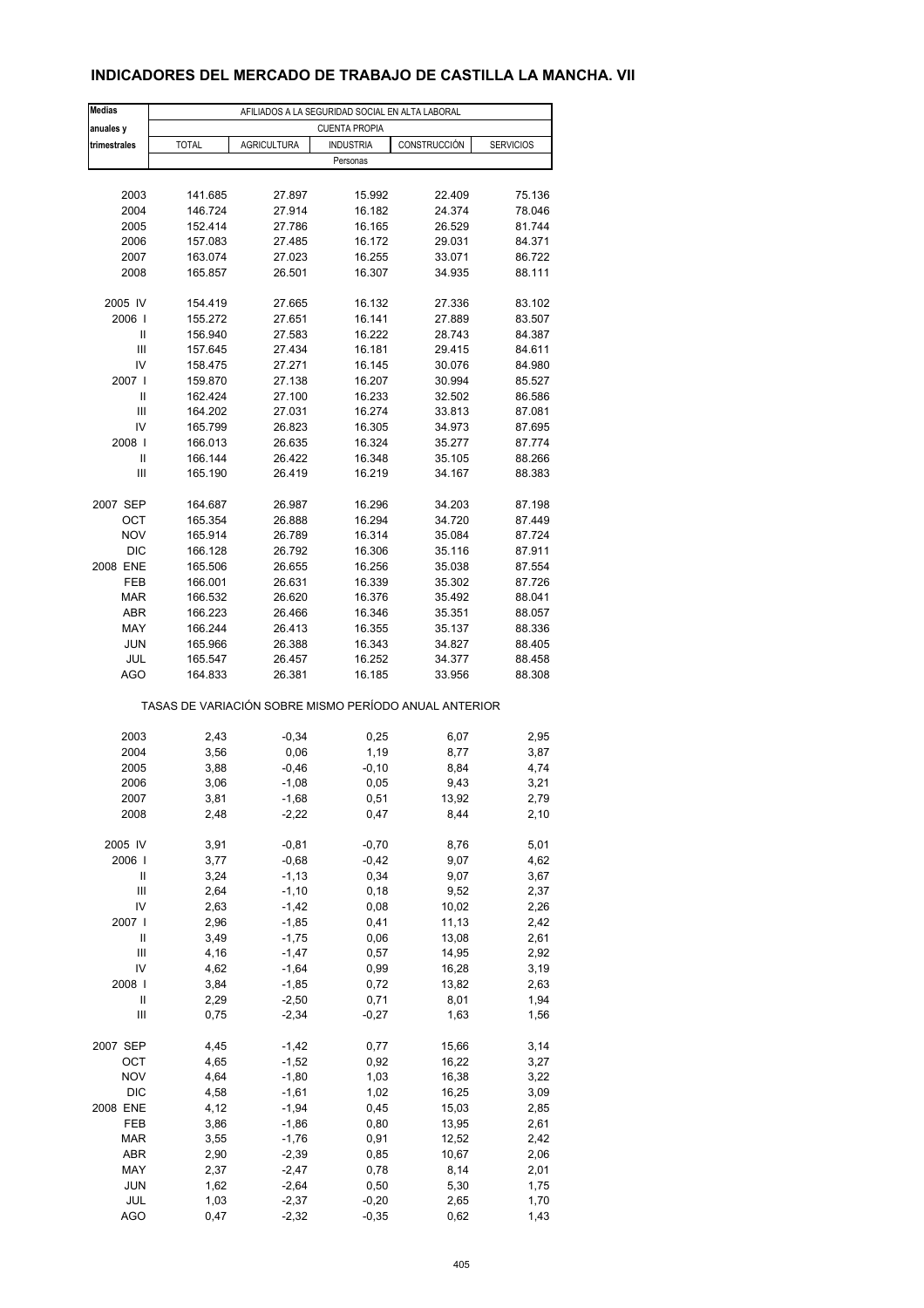| <b>Medias</b>                      | EFECTIVOS LABORALES |                  |                 |                   |                                                       |                 | JORNADA MEDIA POR TRABAJADOR Y TRIM. |                 |                |
|------------------------------------|---------------------|------------------|-----------------|-------------------|-------------------------------------------------------|-----------------|--------------------------------------|-----------------|----------------|
| anuales y                          | <b>TOTAL</b>        |                  | <b>SECTORES</b> |                   | CONTRATO                                              | CONTRATO        | <b>TOTAL</b>                         | A TIEMPO        | A TIEMPO       |
| trimestrales                       |                     | <b>INDUSTRIA</b> | CONSTRUC.       | <b>SERVICIOS</b>  | <b>INDEFINIDO</b>                                     | <b>TEMPORAL</b> |                                      | <b>COMPLETO</b> | <b>PARCIAL</b> |
|                                    |                     |                  |                 | Miles de personas |                                                       |                 |                                      | Horas           |                |
|                                    |                     |                  |                 |                   |                                                       |                 |                                      |                 |                |
| 2003                               | 374,2               | 103,2            | 68,7            | 202,2             | 224,9                                                 | 149,3           | 416,3                                | 442,5           | 236,3          |
| 2004                               | 395,4               | 101,9            | 77,3            | 216,3             | 235,8                                                 | 159,6           | 416,3                                | 442,7           | 231,6          |
| 2005                               | 426,3               | 104,1            | 89,0            | 233,3             | 244,9                                                 | 181,4           | 417,3                                | 439,6           | 237,3          |
| 2006                               | 462,2               | 106,9            | 100,0           | 255,4             | 270,0                                                 | 192,2           | 417,3                                | 438,8           | 225,0          |
| 2007                               | 488,1               | 113,4            | 101,7           | 273,1             | 297,5                                                 | 190,7           | 413,4                                | 437,7           | 244,1          |
| 2008                               | 488,1               | 110,3            | 96,1            | 281,7             | 309,5                                                 | 178,6           | 429,4                                | 454,1           | 257,0          |
| 2005 III                           | 433,9               | 107,4            | 91,5            | 235,0             | 250,9                                                 | 183,0           | 371,7                                | 389,3           | 220,7          |
| IV                                 | 435,0               | 104,1            | 90,1            | 240,7             | 247,3                                                 | 187,7           | 422,6                                | 446,1           | 225,7          |
| 2006                               | 447,4               | 105,9            | 97,3            | 244,2             | 260,8                                                 | 186,6           | 439,2                                | 458,3           | 229,8          |
| Ш                                  | 460,5               | 106,4            | 101,2           | 252,9             | 256,0                                                 | 204,5           | 432,4                                | 455,1           | 227,5          |
| III                                | 471,8               | 107,5            | 101,9           | 262,4             | 266,4                                                 | 205,4           | 371,4                                | 390,8           | 210,0          |
| IV                                 | 469,3               | 107,8            | 99,4            | 262,1             | 296,9                                                 | 172,4           | 426,0                                | 451,0           | 232,6          |
| 2007 l                             | 479,5               | 110,9            | 102,9           | 265,7             | 294,0                                                 | 185,5           | 432,8                                | 459,6           | 240,5          |
| $\mathbf{II}$                      | 490,9               | 113,9            | 105,2           | 271,9             | 296,3                                                 | 194,6           | 429,8                                | 455,2           | 251,6          |
| Ш                                  | 493,2               | 115,9            | 102,7           | 274,6             | 298,8                                                 | 194,3           | 374,0                                | 392,8           | 227,0          |
| IV                                 | 488,9               | 112,8            | 96,1            | 280,1             | 300,6                                                 | 188,3           | 417,2                                | 443,3           | 257,2          |
| 2008                               | 490,5               | 110,8            | 99,3            | 280,4             | 304,0                                                 | 186,5           | 425,0                                | 454,7           | 246,1          |
| Ш                                  | 485,6               | 109,9            | 92,9            | 282,9             | 314,9                                                 | 170,7           | 433,7                                | 453,5           | 267,9          |
| 2007 JUL                           |                     |                  |                 |                   |                                                       |                 |                                      |                 |                |
| AGO                                |                     |                  |                 | ÷                 |                                                       |                 |                                      |                 |                |
| <b>SEP</b>                         |                     |                  |                 |                   |                                                       |                 |                                      |                 |                |
| OCT                                |                     |                  |                 |                   |                                                       |                 |                                      |                 |                |
| <b>NOV</b>                         |                     |                  |                 |                   |                                                       |                 |                                      |                 |                |
| <b>DIC</b>                         |                     |                  |                 |                   |                                                       |                 |                                      |                 |                |
| 2008 ENE                           |                     |                  |                 |                   |                                                       |                 |                                      |                 |                |
| <b>FEB</b>                         |                     |                  |                 |                   |                                                       |                 |                                      |                 |                |
| <b>MAR</b>                         |                     |                  |                 |                   |                                                       |                 |                                      |                 |                |
| <b>ABR</b>                         |                     |                  |                 |                   |                                                       |                 |                                      |                 |                |
| MAY                                |                     |                  |                 |                   |                                                       |                 |                                      |                 |                |
| <b>JUN</b>                         |                     |                  |                 |                   |                                                       |                 |                                      |                 |                |
|                                    |                     |                  |                 |                   | TASAS DE VARIACIÓN SOBRE MISMO PERÍODO ANUAL ANTERIOR |                 |                                      |                 |                |
|                                    |                     |                  |                 |                   |                                                       |                 |                                      |                 |                |
| 2003                               | 5,13                | 0,61             | 7,64            | 6,69              | 9,74                                                  | $-1,14$         | $-0,80$                              | $-0,57$         | $-4,88$        |
| 2004                               | 5,67                | $-1,28$          | 12,45           | 6,96              | 4,86                                                  | 6,88            | 0,01                                 | 0,03            | $-1,98$        |
| 2005                               | 7,82                | 2,12             | 15,19           | 7,84              | 3,89                                                  | 13,63           | 0,24                                 | $-0,70$         | 2,46           |
| 2006                               | 8,43                | 2,72             | 12,33           | 9,49              | 10,24                                                 | 5,99            | $-0,01$                              | $-0,18$         | $-5,20$        |
| 2007                               | 5,60                | 6,05             | 1,76            | 6,91              | 10,16                                                 | $-0,81$         | $-0,92$                              | $-0,24$         | 8,48           |
| 2008                               | 0,59                | $-1,84$          | $-7,65$         | 4,79              | 4,84                                                  | $-6,01$         | $-0,45$                              | $-0,72$         | 4,45           |
| 2005 III                           | 7,85                | 4,07             | 14,81           | 7,11              | 4,24                                                  | 13,24           | $-0,46$                              | $-1,37$         | 7,76           |
| $\mathsf{IV}$                      | 9,49                | 4,02             | 17,68           | 9,08              | 5,58                                                  | 15,11           | $-0,93$                              | $-1,54$         | $-7,49$        |
| 2006                               | 9,87                | 6,04             | 16,28           | 9,19              | 8,79                                                  | 11,43           | 0,44                                 | $-1,11$         | $-8,04$        |
| Ш                                  | 7,31                | 1,51             | 11,67           | 8,23              | 5,83                                                  | 9,23            | $-1,18$                              | $-0,94$         | $-10,08$       |
| $\ensuremath{\mathsf{III}}\xspace$ | 8,74                | 0,08             | 11,37           | 11,67             | 6,19                                                  | 12,23           | $-0,08$                              | 0,39            | $-4,84$        |
| IV                                 | 7,87                | 3,49             | 10,28           | 8,87              | 20,07                                                 | $-8,19$         | 0,80                                 | 1,09            | 3,05           |
| 2007 l                             | 7,18                | 4,65             | 5,77            | 8,83              | 12,76                                                 | $-0,62$         | $-1,47$                              | 0,29            | 4,67           |
| $\sf II$                           | 6,61                | 7,05             | 3,94            | 7,49              | 15,75                                                 | $-4,85$         | $-0,59$                              | 0,04            | 10,57          |
| $\mathbf{III}$                     | 4,52                | 7,85             | 0,75            | 4,63              | 12,16                                                 | $-5,38$         | 0,70                                 | 0,50            | 8,09           |
| IV                                 | 4,18                | 4,64             | $-3,36$         | 6,86              | 1,26                                                  | 9,22            | $-2,08$                              | $-1,70$         | 10,57          |
| 2008 l                             | 2,29                | $-0, 10$         | $-3,53$         | 5,53              | 3,38                                                  | 0,54            | $-1,79$                              | $-1,07$         | 2,31           |
| $\ensuremath{\mathsf{II}}$         | $-1,07$             | $-3,54$          | $-11,68$        | 4,06              | 6,28                                                  | $-12,27$        | 0,90                                 | $-0,37$         | 6,50           |
| 2007 JUL                           |                     |                  |                 |                   |                                                       |                 |                                      |                 |                |
| <b>AGO</b>                         |                     |                  |                 |                   |                                                       |                 |                                      |                 |                |
| <b>SEP</b>                         |                     |                  |                 |                   |                                                       |                 |                                      |                 |                |
| OCT                                |                     |                  |                 |                   |                                                       |                 |                                      |                 |                |
| <b>NOV</b>                         |                     |                  |                 |                   |                                                       |                 |                                      |                 |                |
| <b>DIC</b>                         |                     |                  |                 |                   |                                                       |                 |                                      |                 |                |
| 2008 ENE                           |                     |                  |                 |                   |                                                       |                 |                                      |                 |                |
| FEB                                |                     |                  |                 |                   |                                                       |                 |                                      |                 |                |
| <b>MAR</b>                         |                     |                  |                 |                   |                                                       |                 |                                      |                 |                |
| <b>ABR</b>                         |                     |                  |                 |                   |                                                       |                 |                                      |                 |                |
| MAY                                |                     |                  |                 |                   |                                                       |                 |                                      |                 |                |

#### **INDICADORES DEL MERCADO DE TRABAJO DE CASTILLA LA MANCHA. VIII**

JUN - - - - - - - - -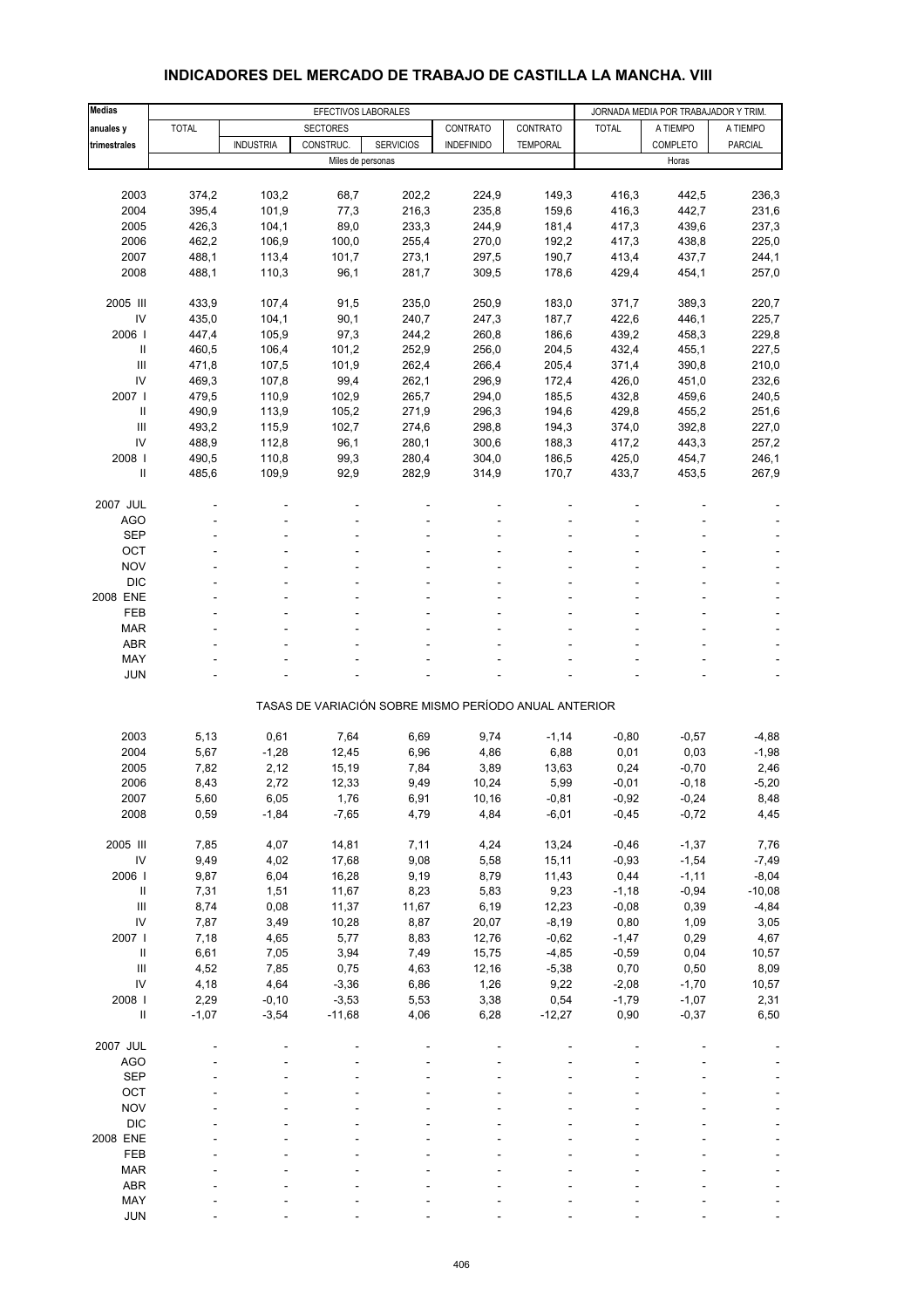## **INDICADORES DE PRECIOS DE CASTILLA LA MANCHA. I**

| <b>Medias</b> |                                                       | INDICES DE PRECIOS DE CONSUMO (10) |                    | DIFERENCIAL DE   |
|---------------|-------------------------------------------------------|------------------------------------|--------------------|------------------|
| anuales y     | <b>GENERAL</b>                                        | <b>ALIMENTACIÓN</b>                | <b>SIN</b>         | <b>INFLACIÓN</b> |
| trimestrales  |                                                       | <b>AGREGADO</b>                    | ALIMENTACIÓN       | RTO. ESPAÑA      |
|               |                                                       | <b>Base 2006</b>                   |                    | P.Porcentuales   |
|               |                                                       |                                    |                    |                  |
|               |                                                       |                                    |                    |                  |
| 2003          | 90,443                                                | 89,160                             | 90,945             | $-0,16$          |
| 2004          | 93,245                                                | 93,301                             | 93,226             | 0,06             |
| 2005          | 96,470                                                | 96,477                             | 96,470             | 0,09             |
| 2006          | 100,000                                               | 100,000                            | 100,000            | 0,15             |
| 2007          | 102,623                                               | 103,794                            | 102,187            | $-0,16$          |
| 2008          | 106,859                                               | 109,477                            | 105,894            | 0,42             |
| 2005 IV       | 98,329                                                | 97,794                             | 98,540             | 0,00             |
| 2006          | 98,373                                                | 98,992                             | 98,139             | 0,39             |
| Ш             | 100,635                                               | 99,486                             | 101,070            | 0,20             |
| Ш             | 100,201                                               | 100,567                            | 100,063            | 0,08             |
| IV            | 100,791                                               | 100,956                            | 100,728            | $-0,09$          |
| 2007 l        | 100,373                                               | 101,795                            | 99,844             | $-0,39$          |
| Ш             | 102,772                                               | 102,615                            | 102,827            | $-0,26$          |
|               |                                                       |                                    |                    |                  |
| Ш             | 102,326                                               | 103,559                            | 101,867            | $-0,25$          |
| IV            | 105,021                                               | 107,206                            | 104,209            | 0,24             |
| 2008          | 105,162                                               | 108,851                            | 103,849            | 0,39             |
| Ш             | 107,909                                               | 109,581                            | 107,251            | 0,40             |
| Ш             | 107,831                                               | 110,258                            | 106,928            | 0,50             |
| 2007 SEP      | 102,735                                               | 104,374                            | 102,126            | $-0,05$          |
| OCT           | 104,319                                               | 106,371                            | 103,556            | 0, 10            |
| <b>NOV</b>    | 105,170                                               | 107,250                            | 104,397            | 0,32             |
| <b>DIC</b>    | 105,575                                               | 107,997                            | 104,675            | 0,30             |
| 2008 ENE      | 104,828                                               | 108,840                            | 103,411            | 0,45             |
| FEB           | 104,858                                               | 108,738                            | 103,484            | 0,41             |
| <b>MAR</b>    | 105,799                                               | 108,976                            | 104,653            | 0,31             |
| ABR           | 107,068                                               | 109,229                            |                    |                  |
|               |                                                       |                                    | 106,252            | 0,23             |
| MAY           | 107,934                                               | 109,466                            | 107,321            | 0,40             |
| <b>JUN</b>    | 108,725                                               | 110,048                            | 108,179            | 0,56             |
| JUL<br>AGO    | 108,067<br>107,595                                    | 110,181<br>110,334                 | 107,265<br>106,590 | 0,60<br>0,41     |
|               | TASAS DE VARIACIÓN SOBRE MISMO PERÍODO ANUAL ANTERIOR |                                    |                    |                  |
|               |                                                       |                                    |                    |                  |
| 2003          | 2,87                                                  | 3,59                               | 2,61               |                  |
| 2004          | 3,10                                                  | 4,64                               | 2,51               |                  |
| 2005          | 3,46                                                  | 3,40                               | 3,48               |                  |
| 2006          | 3,66                                                  | 3,65                               | 3,66               |                  |
| 2007          | 2,62                                                  | 3,79                               | 2,19               |                  |
| 2008          | 5,06                                                  | 6,87                               | 4,40               |                  |
| 2005 IV       | 3,56                                                  | 3,49                               | 3,58               |                  |
| 2006          | 4,41                                                  | 4,02                               | 4,57               |                  |
| Ш             | 4,15                                                  | 3,21                               | 4,50               |                  |
| Ш             | 3,61                                                  | 4,16                               | 3,40               |                  |
| IV            | 2,50                                                  | 3,23                               | 2,22               |                  |
| 2007          | 2,03                                                  | 2,83                               | 1,74               |                  |
| Ш             | 2,12                                                  | 3,15                               | 1,74               |                  |
| Ш             | 2,12                                                  | 2,98                               | 1,80               |                  |
|               |                                                       |                                    |                    |                  |
| IV            | 4,20                                                  | 6,19                               | 3,46               |                  |
| 2008          | 4,77                                                  | 6,93                               | 4,01               |                  |
| Ш             | 5,00                                                  | 6,79                               | 4,30               |                  |
| Ш             | 5,59                                                  | 6,89                               | 5,10               |                  |
| 2007 SEP      | 2,63                                                  | 3,65                               | 2,26               |                  |
| OCT           | 3,69                                                  | 5,53                               | 3,00               |                  |
| <b>NOV</b>    | 4,39                                                  | 6,36                               | 3,66               |                  |
| <b>DIC</b>    | 4,52                                                  | 6,68                               | 3,71               |                  |
| 2008 ENE      | 4,73                                                  | 6,92                               | 3,97               |                  |
| FEB           | 4,78                                                  | 7,01                               | 4,00               |                  |
| <b>MAR</b>    | 4,81                                                  | 6,87                               | 4,07               |                  |
| ABR           | 4,41                                                  | 6,48                               | 3,64               |                  |
| MAY           | 5,01                                                  | 6,73                               | 4,33               |                  |
| <b>JUN</b>    | 5,57                                                  | 7,15                               | 4,94               |                  |
| JUL           | 5,87                                                  | 7,01                               | 5,43               |                  |
| <b>AGO</b>    | 5,31                                                  | 6,77                               | 4,78               |                  |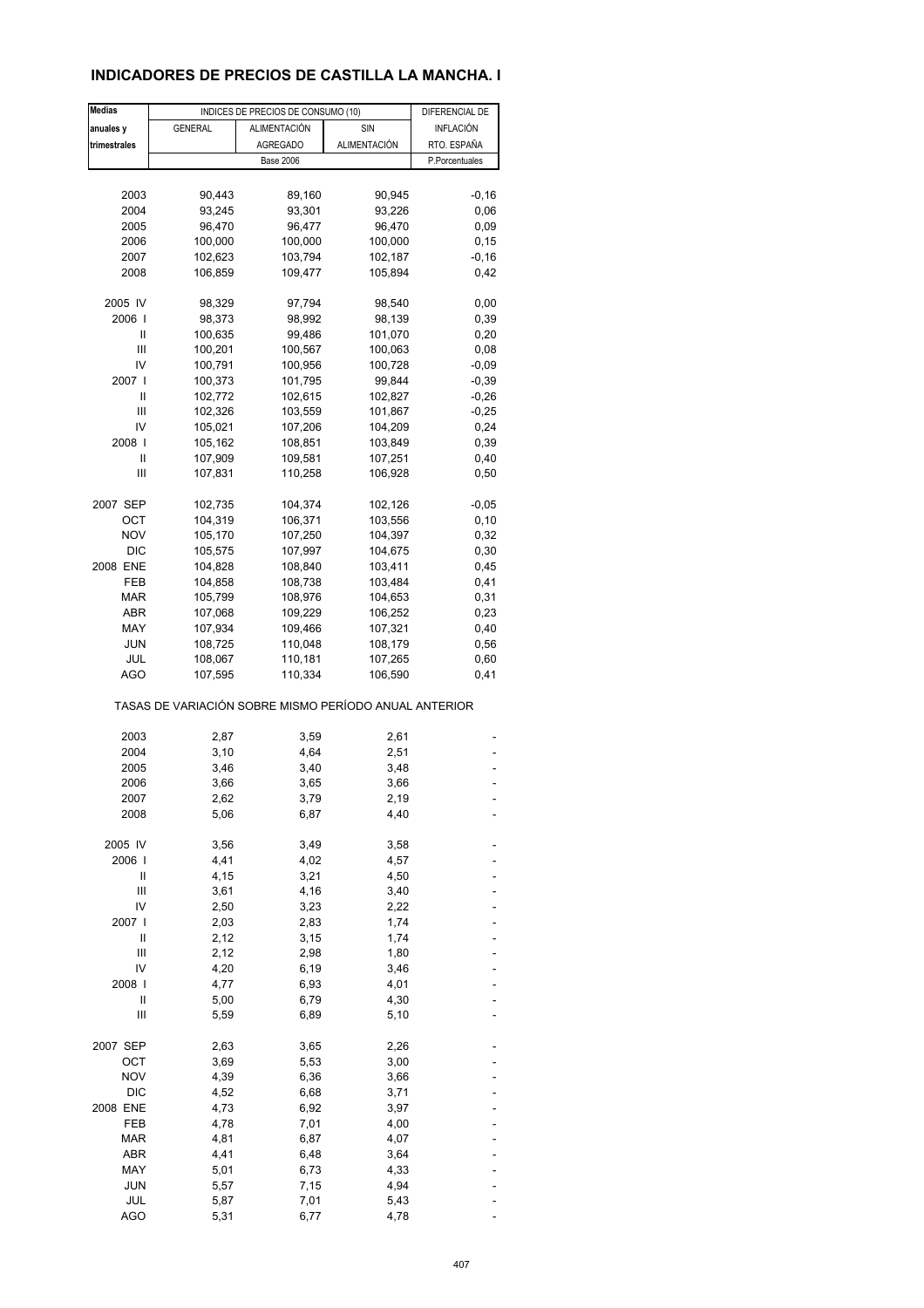# **INDICADORES DE PRECIOS DE CASTILLA LA MANCHA. II**

| <b>Medias</b> | INDICES DE PRECIOS DE CONSUMO (10) |              |                                                       |                 |               |                 |
|---------------|------------------------------------|--------------|-------------------------------------------------------|-----------------|---------------|-----------------|
| anuales y     | <b>ALIMENTOS Y</b>                 | BEBIDAS ALC. | <b>VESTIDO Y</b>                                      | <b>VIVIENDA</b> | <b>MENAJE</b> | <b>MEDICINA</b> |
| trimestrales  | BEB.NO ALCOH.                      | Y TABACO     | CALZADO                                               |                 |               |                 |
|               |                                    |              | <b>Base 2006</b>                                      |                 |               |                 |
|               |                                    |              |                                                       |                 |               |                 |
|               |                                    |              |                                                       |                 |               |                 |
| 2003          | 89,168                             | 89,113       | 96,211                                                | 83,898          | 96,197        | 98,608          |
| 2004          | 93,318                             | 93,204       | 97,100                                                | 87,345          | 96,865        | 98,064          |
| 2005          | 96,248                             | 98,265       | 98,714                                                | 93,292          | 97,751        | 99,008          |
| 2006          | 100,000                            | 100,000      | 100,000                                               | 100,000         | 100,000       | 100,000         |
| 2007          | 103,314                            | 107,658      | 100,935                                               | 102,870         | 102,289       | 98,223          |
| 2008          | 109,160                            | 111,953      | 99,398                                                | 112,190         | 104,438       | 97,743          |
|               |                                    |              |                                                       |                 |               |                 |
| 2005 IV       | 97,520                             | 99,935       | 105,522                                               | 95,898          | 98,436        | 99,418          |
| 2006          | 99,171                             | 97,576       | 93,804                                                | 98,295          | 98,855        |                 |
|               |                                    |              |                                                       |                 |               | 99,583          |
| Ш             | 99,336                             | 100,673      | 105,294                                               | 100,683         | 100,107       | 99,659          |
| Ш             | 100,549                            | 100,703      | 93,938                                                | 101,225         | 100,325       | 100,217         |
| IV            | 100,944                            | 101,047      | 106,965                                               | 99,798          | 100,713       | 100,541         |
| 2007          | 101,104                            | 107,360      | 94,899                                                | 100,553         | 101,390       | 99,873          |
| Ш             | 101,996                            | 107,602      | 106,105                                               | 102,083         | 102,761       | 97,349          |
| Ш             | 103,043                            | 107,719      | 94,765                                                | 103,265         | 102,225       | 97,686          |
| IV            | 107,113                            | 107,949      | 107,970                                               | 105,579         | 102,780       | 97,983          |
| 2008          | 108,525                            | 111,400      | 95,563                                                | 108,705         | 103,827       |                 |
|               |                                    |              |                                                       |                 |               | 98,199          |
| Ш             | 109,233                            | 112,301      | 106,766                                               | 113,028         | 104,848       | 97,389          |
| Ш             | 110,002                            | 112,260      | 94,098                                                | 116,159         | 104,741       | 97,592          |
|               |                                    |              |                                                       |                 |               |                 |
| 2007 SEP      | 103,955                            | 107,750      | 96,708                                                | 103,531         | 102,439       | 97,707          |
| OCT           | 106,188                            | 107,842      | 106,278                                               | 104,434         | 102,668       | 97,955          |
| <b>NOV</b>    | 107,164                            | 107,940      | 109,157                                               | 105,985         | 102,760       | 97,964          |
| <b>DIC</b>    | 107,988                            | 108,065      | 108,476                                               | 106,317         | 102,913       | 98,030          |
| 2008 ENE      | 108,636                            | 110,435      | 95,472                                                | 108,031         | 103,742       | 98,465          |
| FEB           | 108,350                            | 111,770      | 93,953                                                | 108,317         | 103,724       | 98,768          |
|               |                                    |              |                                                       |                 |               |                 |
| MAR           | 108,590                            | 111,996      | 97,265                                                | 109,768         | 104,015       | 97,363          |
| ABR           | 108,850                            | 112,191      | 105,924                                               | 111,101         | 104,675       | 97,832          |
| MAY           | 109,100                            | 112,326      | 107,305                                               | 113,049         | 104,872       | 97,105          |
| JUN           | 109,748                            | 112,387      | 107,069                                               | 114,933         | 104,996       | 97,230          |
| JUL           | 109,909                            | 112,310      | 94,547                                                | 117,001         | 104,883       | 97,503          |
| AGO           | 110,094                            | 112,209      | 93,648                                                | 115,316         | 104,599       | 97,680          |
|               |                                    |              | TASAS DE VARIACIÓN SOBRE MISMO PERÍODO ANUAL ANTERIOR |                 |               |                 |
|               |                                    |              |                                                       |                 |               |                 |
| 2003          | 3,60                               | 3,45         | 3,18                                                  | 2,90            | 1,52          | 1,32            |
| 2004          | 4,65                               | 4,59         | 0,92                                                  | 4,11            | 0,69          | $-0,55$         |
| 2005          | 3,14                               |              | 1,66                                                  | 6,81            | 0,91          | 0,96            |
|               |                                    | 5,43         |                                                       |                 |               |                 |
| 2006          | 3,90                               | 1,77         | 1,30                                                  | 7,19            | 2,30          | 1,00            |
| 2007          | 3,31                               | 7,66         | 0,93                                                  | 2,87            | 2,29          | $-1,78$         |
| 2008          | 7,22                               | 4,11         | 0,58                                                  | 10,24           | 2,30          | $-0,64$         |
|               |                                    |              |                                                       |                 |               |                 |
| 2005 IV       | 3,25                               | 5,28         | 1,33                                                  | 7,11            | 1,34          | 1,03            |
| 2006          | 4,21                               | 2,47         | 1,30                                                  | 9,12            | 2,10          | 1,13            |
| Ш             | 3,37                               | 2,06         | 1,25                                                  | 8,94            | 2,55          | 0,78            |
| Ш             | 4,51                               | 1,45         | 1,29                                                  | 6,81            | 2,24          | 0,96            |
| IV            | 3,51                               | 1,11         | 1,37                                                  | 4,07            | 2,31          | 1,13            |
| 2007 l        | 1,95                               | 10,03        | 1,17                                                  | 2,30            | 2,56          | 0,29            |
| Ш             | 2,68                               | 6,88         | 0,77                                                  | 1,39            | 2,65          | $-2,32$         |
|               |                                    |              |                                                       |                 |               |                 |
| Ш             | 2,48                               | 6,97         | 0,88                                                  | 2,02            | 1,89          | $-2,52$         |
| IV            | 6,11                               | 6,83         | 0,94                                                  | 5,79            | 2,05          | $-2,54$         |
| 2008          | 7,34                               | 3,76         | 0,70                                                  | 8,11            | 2,40          | $-1,68$         |
| Ш             | 7,10                               | 4,37         | 0,62                                                  | 10,72           | 2,03          | 0,04            |
| Ш             | 7,23                               | 4,23         | 0,32                                                  | 12,63           | 2,57          | $-0,09$         |
| 2007 SEP      | 3,23                               | 7,06         | 0,87                                                  |                 |               |                 |
|               |                                    |              |                                                       | 2,50            | 1,95          | $-2,69$         |
| OCT           | 5,34                               | 7,07         | 0,71                                                  | 4,55            | 2,10          | $-2,45$         |
| <b>NOV</b>    | 6,28                               | 6,96         | 1,17                                                  | 6,26            | 2,06          | $-2,54$         |
| <b>DIC</b>    | 6,71                               | 6,46         | 0,93                                                  | 6,57            | 2,00          | $-2,65$         |
| 2008 ENE      | 7,43                               | 3,07         | 0,66                                                  | 7,78            | 2,71          | $-2,56$         |
| FEB           | 7,38                               | 4,05         | 0,69                                                  | 7,94            | 2,57          | $-2,57$         |
| <b>MAR</b>    | 7,21                               | 4,17         | 0,74                                                  | 8,60            | 1,94          | 0,17            |
| ABR           | 6,75                               | 4,36         | 0,68                                                  | 9,22            | 2,01          | 0,58            |
| MAY           | 7,03                               | 4,38         | 0,65                                                  | 10,78           | 1,99          | $-0,29$         |
| <b>JUN</b>    | 7,51                               | 4,36         | 0,54                                                  | 12,15           | 2,09          | $-0,17$         |
|               |                                    |              |                                                       |                 |               |                 |
| JUL           | 7,35                               | 4,32         | 0,28                                                  | 13,47           | 2,66          | $-0,14$         |
| AGO           | 7,11                               | 4,14         | 0,36                                                  | 11,79           | 2,48          | $-0,03$         |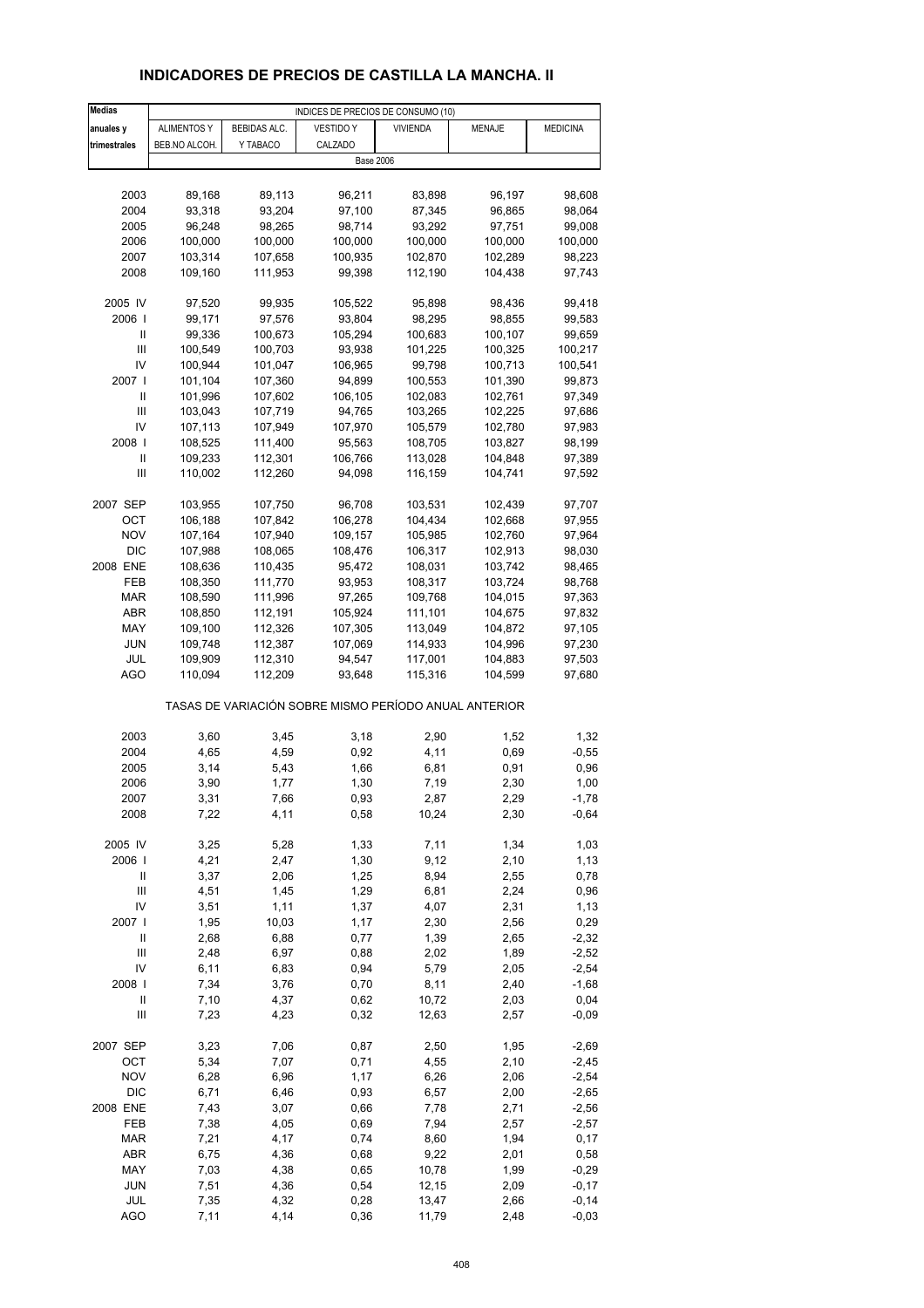| <b>Medias</b>              |                   |               | INDICES DE PRECIOS DE CONSUMO (10)                    |              |               |              |
|----------------------------|-------------------|---------------|-------------------------------------------------------|--------------|---------------|--------------|
| anuales y                  | <b>TRANSPORTE</b> | COMUNICA -    | OCIO <sub>Y</sub>                                     | ENSEÑANZA    | HOTELES,      | <b>OTROS</b> |
| trimestrales               |                   | <b>CIONES</b> | <b>CULTURA</b>                                        |              | CAFÉS Y REST. |              |
|                            |                   |               | <b>Base 2006</b>                                      |              |               |              |
|                            |                   |               |                                                       |              |               |              |
| 2003                       | 85,609            | 102,665       | 102,337                                               | 90,708       | 88,138        | 91,900       |
| 2004                       | 89,253            | 102,098       | 101,637                                               | 93,635       | 91,701        | 94,269       |
| 2005                       | 94,913            | 100,951       | 100,469                                               | 96,506       | 95,567        | 96,795       |
| 2006                       | 100,000           | 100,000       | 100,000                                               | 100,000      | 100,000       | 100,000      |
| 2007                       | 102,110           | 100,540       | 98,737                                                | 104,193      | 105,168       | 102,873      |
|                            |                   |               | 97,759                                                |              |               |              |
| 2008                       | 109,386           | 100,698       |                                                       | 107,648      | 109,423       | 105,372      |
| 2005 IV                    | 96,902            | 100,531       | 100,271                                               | 98,534       | 96,713        | 97,309       |
| 2006                       | 98,577            | 100,455       | 99,757                                                | 98,808       | 98,303        | 99,139       |
| Ш                          | 101,481           | 100,051       | 99,884                                                | 99,134       | 99,771        | 99,936       |
| Ш                          | 101,790           | 99,866        | 100,976                                               | 99,334       | 101,091       | 100,350      |
| IV                         | 98,151            | 99,628        | 99,383                                                | 102,723      | 100,835       | 100,574      |
| 2007                       | 98,862            | 100,217       | 98,589                                                | 103,032      | 102,673       | 102,229      |
| Ш                          | 102,352           | 100,783       | 98,873                                                | 103,075      | 105,087       | 102,980      |
| Ш                          | 102,840           | 100,687       | 99,557                                                | 103,385      | 106,687       | 103,014      |
| IV                         | 104,385           | 100,474       | 97,929                                                | 107,279      | 106,226       | 103,267      |
| 2008                       |                   |               | 97,518                                                | 107,637      | 107,736       | 104,611      |
|                            | 106,109           | 100,717       |                                                       |              |               |              |
| Ш                          | 110,625           | 100,713       | 97,091                                                | 107,654      | 109,633       | 105,621      |
| Ш                          | 112,443           | 100,649       | 99,123                                                | 107,654      | 111,638       | 106,140      |
| 2007 SEP                   | 102,884           | 100,647       | 98,929                                                | 103,984      | 106,489       | 103,093      |
| OCT                        | 103,189           | 100,568       | 98,263                                                | 107,004      | 106,089       | 103,271      |
| <b>NOV</b>                 | 104,590           | 100,494       | 97,218                                                | 107,286      | 106,098       | 103,293      |
| DIC                        |                   |               | 98,307                                                | 107,546      |               | 103,237      |
|                            | 105,377           | 100,360       |                                                       |              | 106,492       |              |
| 2008 ENE                   | 105,302           | 100,766       | 97,152                                                | 107,604      | 107,234       | 104,006      |
| FEB                        | 105,621           | 100,670       | 97,336                                                | 107,654      | 107,659       | 104,731      |
| MAR                        | 107,404           | 100,714       | 98,067                                                | 107,654      | 108,315       | 105,096      |
| ABR                        | 108,136           | 100,698       | 96,905                                                | 107,654      | 109,239       | 105,309      |
| MAY                        | 110,858           | 100,715       | 96,962                                                | 107,654      | 109,532       | 105,471      |
| <b>JUN</b>                 | 112,881           | 100,725       | 97,406                                                | 107,654      | 110,128       | 106,084      |
| JUL                        | 113,754           | 100,693       | 98,432                                                | 107,654      | 111,238       | 106,094      |
| <b>AGO</b>                 | 111,131           | 100,605       | 99,814                                                | 107,654      | 112,038       | 106,185      |
|                            |                   |               | TASAS DE VARIACIÓN SOBRE MISMO PERÍODO ANUAL ANTERIOR |              |               |              |
| 2003                       | 2,03              | $-2,20$       | 0,61                                                  | 3,69         | 4,43          | 3,56         |
| 2004                       | 4,26              | $-0,55$       | $-0,68$                                               | 3,23         | 4,04          | 2,58         |
| 2005                       | 6,34              | $-1,12$       | $-1,15$                                               | 3,07         | 4,22          | 2,68         |
|                            | 5,36              |               |                                                       |              |               |              |
| 2006<br>2007               |                   | $-0,94$       | $-0,47$                                               | 3,62<br>4,19 | 4,64<br>5,17  | 3,31         |
|                            | 2,11              | 0,54          | $-1,26$                                               |              |               | 2,87         |
| 2008                       | 8,13              | 0, 15         | $-1,27$                                               | 4,45         | 4,60          | 2,60         |
| 2005 IV                    | 6,35              | $-1,31$       | $-0,70$                                               | 3,05         | 4,29          | 3,01         |
| 2006                       | 8,14              | $-1,17$       | $-0,47$                                               | 3,29         | 4,94          | 3,23         |
| Ш                          | 7,99              | $-0,88$       | $-0,03$                                               | 3,47         | 4,86          | 3,31         |
| Ш                          | 4,27              | $-0,82$       | $-0,48$                                               | 3,46         | 4,51          | 3,35         |
| IV                         | 1,29              | $-0,90$       | $-0,89$                                               | 4,25         | 4,26          | 3,36         |
| 2007 l                     | 0,29              | $-0,24$       | $-1,17$                                               | 4,27         | 4,44          | 3,12         |
| Ш                          | 0,86              | 0,73          | $-1,01$                                               | 3,98         | 5,33          | 3,05         |
| Ш                          | 1,03              | 0,82          | $-1,41$                                               | 4,08         | 5,54          | 2,66         |
| IV                         |                   |               |                                                       |              |               |              |
|                            | 6,35              | 0,85          | $-1,46$                                               | 4,43         | 5,35          | 2,68         |
| 2008                       | 7,33              | 0,50          | $-1,09$                                               | 4,47         | 4,93          | 2,33         |
| $\ensuremath{\mathsf{II}}$ | 8,08              | $-0,07$       | $-1,80$                                               | 4,44         | 4,33          | 2,56         |
| Ш                          | 9,36              | $-0,06$       | $-0,75$                                               | 4,43         | 4,54          | 3,07         |
| 2007 SEP                   | 2,65              | 0,75          | $-1,37$                                               | 4,42         | 5,69          | 2,72         |
| OCT                        | 5,08              | 0,81          | $-1,20$                                               | 4,31         | 5,28          | 2,72         |
| <b>NOV</b>                 | 6,80              | 0,86          | $-1,63$                                               | 4,43         | 5,44          | 2,78         |
| <b>DIC</b>                 | 7,17              | 0,88          | $-1,56$                                               | 4,57         | 5,32          | 2,53         |
| 2008 ENE                   | 7,33              | 0,81          | $-1,37$                                               | 4,45         | 5,31          | 1,97         |
| FEB                        | 7,25              | 0,99          | $-1,16$                                               | 4,48         | 4,96          | 2,47         |
| MAR                        | 7,41              | $-0,29$       | $-0,73$                                               | 4,48         | 4,53          | 2,54         |
| ABR                        | 6,45              | $-0,14$       | $-3,16$                                               | 4,44         | 4,20          | 2,28         |
| MAY                        | 8,11              | 0, 15         | $-1,58$                                               | 4,44         | 4,43          | 2,46         |
| <b>JUN</b>                 | 9,67              | $-0,22$       | $-0,64$                                               | 4,44         | 4,35          | 2,95         |
| JUL                        | 10,34             | $-0,07$       | $-0,93$                                               | 4,43         | 4,65          | 3,09         |
| <b>AGO</b>                 | 8,37              | $-0,05$       | $-0,57$                                               | 4,43         | 4,44          | 3,05         |
|                            |                   |               |                                                       |              |               |              |

#### **INDICADORES DE PRECIOS DE CASTILLA LA MANCHA. III**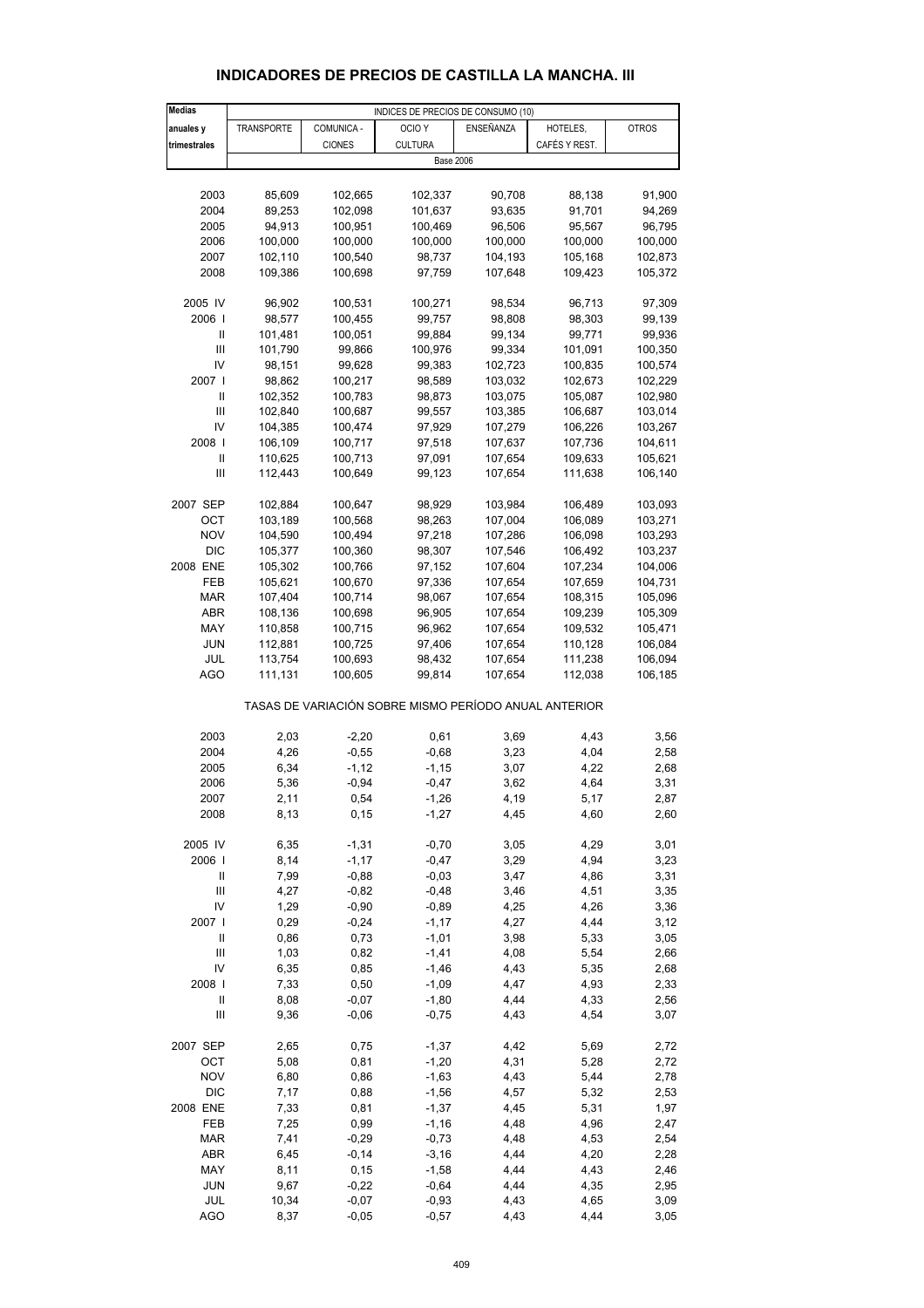#### **INDICADORES DE SALARIOS DE CASTILLA LA MANCHA**

| <b>Medias</b>                      | COSTE SALARIAL       |                  |                                                       |                  |                                              | <b>SALARIOS</b> |        |         |       |  |  |
|------------------------------------|----------------------|------------------|-------------------------------------------------------|------------------|----------------------------------------------|-----------------|--------|---------|-------|--|--|
| anuales y                          | POR TRABAJADOR Y MES |                  | POR HORA EFECTIVA DE TRABAJO                          |                  | INCREMENTO SALARIAL PACTADO EN CONVENIO (12) |                 |        |         |       |  |  |
| trimestrales                       | <b>TOTAL</b>         | <b>ORDINARIO</b> | <b>TOTAL</b>                                          | <b>ORDINARIO</b> | <b>TOTAL</b>                                 | AGRIC.          | CONST. | INDUST. | SERV. |  |  |
|                                    |                      | €                |                                                       |                  |                                              |                 | $\%$   |         |       |  |  |
|                                    |                      |                  |                                                       |                  |                                              |                 |        |         |       |  |  |
| 2003                               | 1.265,68             | 1.113,89         | 8,90                                                  | 7,84             | 3,66                                         | 3,25            | 4,39   | 3,69    | 3,48  |  |  |
| 2004                               | 1.298,93             | 1.136,36         | 9,18                                                  | 8,03             | 3,86                                         | 3,75            | 4,42   | 3,63    | 3,84  |  |  |
| 2005                               | 1.349,03             | 1.185,90         | 9,61                                                  | 8,45             | 4,23                                         | 4,03            | 4,50   | 4,38    | 4,12  |  |  |
| 2006                               | 1.416,64             | 1.259,35         | 10,11                                                 | 8,98             | 3,75                                         | 4,24            | 3,50   | 3,85    | 3,67  |  |  |
| 2007                               | 1.475,03             | 1.305,48         | 10,77                                                 | 9,48             | 4,88                                         | 4,02            | 5,70   | 4,97    | 4,59  |  |  |
| 2008                               | 1.517,44             | 1.350,14         | 10,63                                                 | 9,46             | 3,48                                         | 2,75            | 3,19   | 3,24    | 3,90  |  |  |
| 2005 IV                            | 1.449,89             | 1.193,41         | 10,49                                                 | 8,63             | 2,99                                         | 3,40            | 2,80   | 3,04    | 2,96  |  |  |
| 2006                               | 1.330,59             | 1.234,63         | 9,06                                                  | 8,40             | 3,09                                         | 3,86            | 2,80   | 2,80    | 3,17  |  |  |
| Ш                                  | 1.445,58             | 1.263,14         | 10, 17                                                | 8,89             | 3,02                                         | 3,83            | 2,80   | 2,96    | 3,01  |  |  |
| $\ensuremath{\mathsf{III}}\xspace$ | 1.373,24             | 1.277,21         | 10,16                                                 | 9,45             | 3,22                                         | 3,90            | 2,80   | 3,46    | 3,12  |  |  |
| IV                                 | 1.517,15             | 1.262,43         | 11,03                                                 | 9,18             | 3,27                                         | 4,24            | 2,80   | 3,45    | 3,11  |  |  |
| 2007                               | 1.380,70             | 1.276,97         | 10,16                                                 | 9,16             | 3,04                                         | 3,67            | 0,00   | 3,48    | 2,76  |  |  |
| Ш                                  | 1.483,43             | 1.294,85         | 10,52                                                 | 9,18             | 3,07                                         | 3,67            | 0,00   | 3,24    | 2,90  |  |  |
| Ш                                  | 1.440,10             | 1.325,90         | 10,76                                                 | 9,91             | 3,04                                         | 3,67            | 3,50   | 3,15    | 2,89  |  |  |
| IV                                 | 1.595,90             | 1.324,18         | 11,65                                                 | 9,67             | 3,14                                         | 3,65            | 3,50   | 3,17    | 2,94  |  |  |
| 2008                               | 1.469,56             | 1.338,59         | 10,52                                                 | 9,58             | 3,15                                         | 3,65            | 3,50   | 3,17    | 2,92  |  |  |
| $\sf II$                           | 1.565,32             | 1.361,69         | 10,74                                                 | 9,34             | 3,36                                         | 2,75            | 3,19   | 3,24    | 3,63  |  |  |
| $\mathbf{III}$                     |                      |                  |                                                       | ä,               | 3,48                                         | 2,75            | 3,19   | 3,24    | 3,90  |  |  |
| 2007 SEP                           |                      |                  |                                                       |                  | 3,04                                         | 3,67            | 3,50   | 3,15    | 2,89  |  |  |
| OCT                                |                      |                  |                                                       | ÷,               | 3,02                                         | 3,67            | 3,50   | 3,11    | 2,89  |  |  |
| <b>NOV</b>                         |                      |                  |                                                       |                  |                                              |                 |        |         |       |  |  |
|                                    |                      |                  |                                                       | ÷,               | 3,06                                         | 3,67            | 3,50   | 3,15    | 2,89  |  |  |
| <b>DIC</b>                         |                      |                  |                                                       | ÷,               | 3,14                                         | 3,65            | 3,50   | 3,17    | 2,94  |  |  |
| 2008 ENE                           |                      |                  |                                                       | ÷,               | 3,15                                         | 3,65            | 3,50   | 3,17    | 2,94  |  |  |
| FEB                                |                      |                  |                                                       |                  | 3,17                                         | 3,65            | 3,50   | 3,17    | 2,95  |  |  |
| <b>MAR</b>                         | ÷.                   |                  | ٠                                                     | ÷,               | 3,15                                         | 3,65            | 3,50   | 3,17    | 2,92  |  |  |
| ABR                                |                      |                  |                                                       | ÷,               | 3,18                                         | 3,66            | 3,50   | 3,18    | 2,99  |  |  |
| MAY                                |                      |                  |                                                       |                  | 3,18                                         | 3,66            | 3,50   | 3,18    | 2,99  |  |  |
| <b>JUN</b>                         |                      |                  |                                                       | ÷,               | 3,36                                         | 2,75            | 3,19   | 3,24    | 3,63  |  |  |
| JUL                                |                      |                  |                                                       | ä,               | 3,19                                         | 3,66            | 3,50   | 3,18    | 2,99  |  |  |
| <b>AGO</b>                         |                      |                  |                                                       |                  | 3,48                                         | 2,75            | 3,19   | 3,24    | 3,90  |  |  |
|                                    |                      |                  | TASAS DE VARIACIÓN SOBRE MISMO PERÍODO ANUAL ANTERIOR |                  |                                              |                 |        |         |       |  |  |
|                                    |                      |                  |                                                       |                  |                                              |                 |        |         |       |  |  |
| 2003                               | 5,55                 | 6,56             | 5,83                                                  | 6,85             |                                              |                 |        |         |       |  |  |
| 2004                               | 2,63                 | 2,02             | 3,12                                                  | 2,42             |                                              |                 |        |         |       |  |  |
| 2005                               | 3,86                 | 4,36             | 4,69                                                  | 5,26             |                                              |                 |        |         |       |  |  |
| 2006                               | 5,01                 | 6,19             | 5,18                                                  | 6,27             |                                              |                 |        |         | ÷     |  |  |
| 2007                               | 4,12                 | 3,66             | 6,61                                                  | 5,57             |                                              |                 |        |         |       |  |  |
| 2008                               | 5,96                 | 4,99             | 2,80                                                  | 3,16             |                                              |                 |        |         |       |  |  |
| 2005 IV                            | 2,78                 | 4,24             | 4,17                                                  | 5,63             |                                              |                 |        |         |       |  |  |
| 2006                               | 5,09                 | 5,72             | 2,03                                                  | 2,56             |                                              |                 |        |         |       |  |  |
| Ш                                  | 4,57                 | 6,60             | 8,89                                                  | 10,99            |                                              |                 |        |         |       |  |  |
| $\ensuremath{\mathsf{III}}\xspace$ | 5,82                 | 6,66             | 4,53                                                  | 5,35             |                                              |                 |        |         |       |  |  |
| IV                                 | 4,64                 | 5,78             | 5,15                                                  | 6,37             |                                              |                 |        |         |       |  |  |
| 2007                               | 3,77                 | 3,43             | 12,14                                                 | 9,05             |                                              |                 |        |         |       |  |  |
| $\mathsf{I}$                       | 2,62                 | 2,51             | 3,44                                                  | 3,26             |                                              |                 |        |         |       |  |  |
| Ш                                  | 4,87                 | 3,81             | 5,91                                                  | 4,87             |                                              |                 |        |         |       |  |  |
| IV                                 | 5,19                 | 4,89             | 5,62                                                  | 5,34             |                                              |                 |        |         |       |  |  |
| 2008                               | 6,44                 | 4,83             | 3,54                                                  | 4,59             |                                              |                 |        |         |       |  |  |
| $\ensuremath{\mathsf{II}}$         | 5,52                 | 5,16             | 2,09                                                  | 1,74             |                                              |                 |        |         |       |  |  |
| Ш                                  |                      |                  |                                                       |                  |                                              |                 |        |         |       |  |  |
|                                    |                      |                  |                                                       |                  |                                              |                 |        |         |       |  |  |
| 2007 SEP                           |                      |                  |                                                       |                  |                                              |                 |        |         |       |  |  |
| OCT                                |                      |                  |                                                       |                  |                                              |                 |        |         |       |  |  |
| <b>NOV</b>                         |                      |                  |                                                       |                  |                                              |                 |        |         |       |  |  |
| <b>DIC</b>                         |                      |                  |                                                       |                  |                                              |                 |        |         |       |  |  |
| 2008 ENE                           |                      |                  |                                                       |                  |                                              |                 |        |         |       |  |  |
| FEB                                |                      |                  |                                                       |                  |                                              |                 |        |         |       |  |  |
| <b>MAR</b>                         |                      |                  |                                                       |                  |                                              |                 |        |         |       |  |  |
| <b>ABR</b>                         |                      |                  |                                                       |                  |                                              |                 |        |         |       |  |  |
| MAY                                |                      |                  |                                                       |                  |                                              |                 |        |         |       |  |  |
| <b>JUN</b>                         |                      |                  |                                                       |                  |                                              |                 |        |         |       |  |  |
| JUL                                |                      |                  |                                                       |                  |                                              |                 |        |         |       |  |  |
| <b>AGO</b>                         |                      |                  |                                                       |                  |                                              |                 |        |         |       |  |  |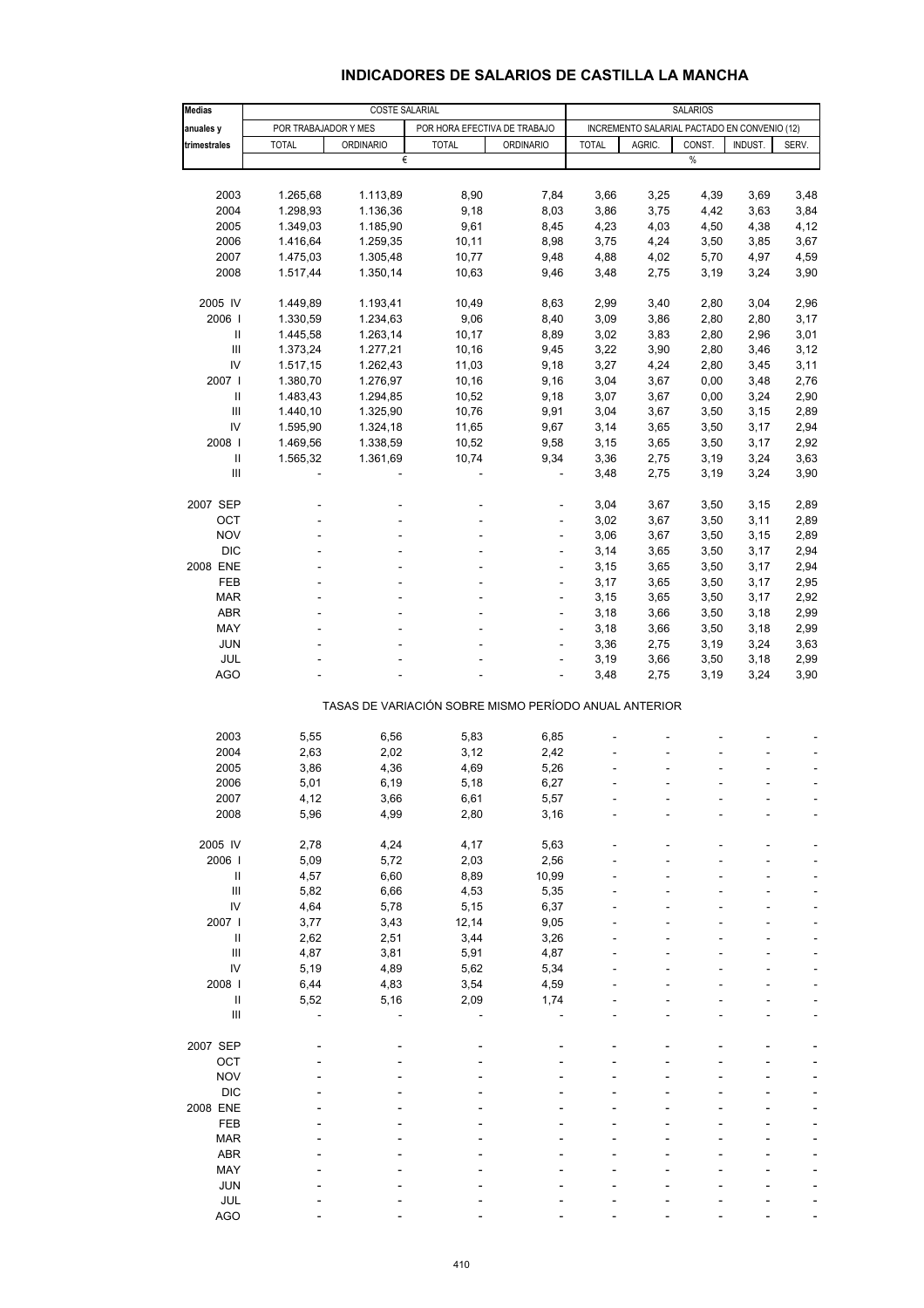| Medias                                                |                 |           | CRÉDITOS Y DEPÓSITOS DEL SISTEMA BANCARIO |           | HIPOTECAS INMOBILIARIAS   |                |  |  |
|-------------------------------------------------------|-----------------|-----------|-------------------------------------------|-----------|---------------------------|----------------|--|--|
| anuales y                                             | <b>CRÉDITOS</b> |           | <b>DEPÓSITOS</b>                          |           | FINCAS RÚSTICAS Y URBANAS |                |  |  |
| trimestrales                                          | S.PRIVADO       | S.PÚBLICO | S.PRIVADO                                 | S.PÚBLICO | NÚMERO                    | <b>IMPORTE</b> |  |  |
|                                                       |                 |           | Millones de $\epsilon$                    |           | Unidades                  | Miles de €     |  |  |
|                                                       |                 |           |                                           |           |                           |                |  |  |
|                                                       |                 |           | 20.233,40                                 |           | 3.847                     |                |  |  |
| 2003                                                  | 19.426,53       | 1.179,79  |                                           | 527,26    |                           | 340.221        |  |  |
| 2004                                                  | 23.422,50       | 1.155,95  | 22.406,80                                 | 666,61    | 5.090                     | 548.906        |  |  |
| 2005                                                  | 29.885,18       | 1.295,67  | 23.354,56                                 | 783,05    | 6.106                     | 772.205        |  |  |
| 2006                                                  | 38.452,02       | 1.265,24  | 26.030,15                                 | 1.053,63  | 7.361                     | 1.042.386      |  |  |
| 2007                                                  | 47.875,37       | 1.375,01  | 29.602,59                                 | 1.292,58  | 8.123                     | 1.113.685      |  |  |
| 2008                                                  | 53.077,49       | 1.506,05  | 32.405,00                                 | 1.180,35  | 6.833                     | 938.887        |  |  |
| 2005 IV                                               | 32.969,51       | 1.471,27  | 24.162,66                                 | 917,51    | 5.640                     | 754.204        |  |  |
| 2006                                                  | 34.679,88       | 1.275,90  | 24.438,58                                 | 1.027,46  | 8.064                     | 1.115.662      |  |  |
| Ш                                                     | 37.305,09       | 1.301,35  | 25.580,00                                 | 867,11    | 6.951                     | 1.000.726      |  |  |
| Ш                                                     | 39.487,40       | 1.242,38  | 26.056,72                                 | 1.158,33  | 7.260                     | 1.005.697      |  |  |
| IV                                                    | 42.335,73       | 1.241,31  | 28.045,30                                 | 1.161,63  | 7.167                     | 1.047.458      |  |  |
| 2007 l                                                | 44.268,34       | 1.251,07  | 28.333,88                                 | 1.085,69  | 9.119                     | 1.319.477      |  |  |
| Ш                                                     | 47.008,86       | 1.536,78  | 29.325,27                                 | 1.193,12  | 8.196                     | 1.121.369      |  |  |
| Ш                                                     | 49.147,58       | 1.266,33  | 29.742,33                                 | 1.453,51  | 7.505                     | 1.040.198      |  |  |
| IV                                                    | 51.076,70       | 1.445,86  | 31.008,90                                 | 1.437,99  | 7.670                     | 973.697        |  |  |
| 2008                                                  | 52.294,62       | 1.372,61  | 31.922,30                                 | 1.258,10  | 7.146                     | 995.757        |  |  |
| Ш                                                     | 53.860,36       | 1.639,49  | 32.887,71                                 | 1.102,60  | 6.374                     | 894.016        |  |  |
| Ш                                                     |                 |           |                                           |           | 7.274                     | 902.893        |  |  |
|                                                       |                 |           |                                           |           |                           |                |  |  |
| 2007 AGO                                              |                 |           |                                           |           | 6.310                     | 809.335        |  |  |
| SEP                                                   |                 |           |                                           |           | 7.997                     | 1.068.945      |  |  |
| OCT                                                   |                 |           |                                           |           | 8.048                     | 1.114.368      |  |  |
| <b>NOV</b>                                            |                 |           |                                           |           | 9.371                     | 1.076.606      |  |  |
| <b>DIC</b>                                            |                 |           |                                           |           | 5.592                     | 730.117        |  |  |
| 2008 ENE                                              | ÷.              |           | ä,                                        | ÷         | 9.056                     | 1.307.000      |  |  |
| FEB                                                   |                 |           |                                           |           | 7.360                     | 1.013.440      |  |  |
| MAR                                                   |                 |           |                                           |           | 5.022                     | 666.830        |  |  |
| ABR                                                   |                 |           |                                           |           | 6.515                     | 967.147        |  |  |
| MAY                                                   |                 |           |                                           |           | 6.567                     | 872.380        |  |  |
| JUN                                                   |                 |           |                                           |           | 6.040                     | 842.522        |  |  |
| JUL                                                   |                 |           |                                           |           | 7.274                     | 902.893        |  |  |
| TASAS DE VARIACIÓN SOBRE MISMO PERÍODO ANUAL ANTERIOR |                 |           |                                           |           |                           |                |  |  |
|                                                       |                 |           |                                           |           |                           |                |  |  |
| 2003                                                  | 17,15           | 20,71     | 6,88                                      | 13,58     | 6,97                      | 7,23           |  |  |
| 2004                                                  | 20,57           | $-2,02$   | 10,74                                     | 26,43     | 32,32                     | 61,34          |  |  |
| 2005                                                  | 27,59           | 12,09     | 4,23                                      | 17,47     | 19,96                     | 40,68          |  |  |
| 2006                                                  | 28,67           | $-2,35$   | 11,46                                     | 34,56     | 20,54                     | 34,99          |  |  |
| 2007                                                  | 24,51           | 8,68      | 13,72                                     | 22,68     | 10,35                     | 6,84           |  |  |
| 2008                                                  | 16,30           | 8,04      | 12,40                                     | 3,59      | $-20,48$                  | $-23,27$       |  |  |
| 2005 IV                                               | 30,05           | 37,81     | 2,72                                      | 32,88     | 8,19                      | 31,24          |  |  |
| 2006                                                  | 29,72           | 14,86     | 2,20                                      | 49,10     | 34,83                     | 58,18          |  |  |
| Ш                                                     | 29,25           | $-2,60$   | 13,38                                     | 13,38     | 10,32                     | 21,07          |  |  |
| Ш                                                     | 27,48           | $-1,75$   | 14,38                                     | 52,26     | 11,62                     | 25,29          |  |  |
| IV                                                    | 28,41           | $-15,63$  | 16,07                                     | 26,61     | 27,07                     | 38,88          |  |  |
| 2007 l                                                | 27,65           | $-1,95$   | 15,94                                     | 5,67      | 13,08                     | 18,27          |  |  |
| Ш                                                     | 26,01           | 18,09     | 14,64                                     | 37,60     | 17,91                     | 12,06          |  |  |
| $\mathbf{III}$                                        | 24,46           | 1,93      | 14,14                                     | 25,48     | 3,38                      | 3,43           |  |  |
| IV                                                    | 20,65           | 16,48     | 10,57                                     | 23,79     | 7,02                      | $-7,04$        |  |  |
| 2008                                                  | 18,13           | 9,72      | 12,66                                     | 15,88     | $-21,63$                  | $-24,53$       |  |  |
| Ш                                                     | 14,57           | 6,68      | 12,15                                     | $-7,59$   | $-22,23$                  | $-20,27$       |  |  |
| Ш                                                     |                 |           |                                           |           | $-11,38$                  | -27,32         |  |  |
| 2007 AGO                                              |                 |           |                                           |           | $-5,23$                   | $-12,51$       |  |  |
| <b>SEP</b>                                            |                 |           |                                           |           | 0,00                      | $-5,33$        |  |  |
| OCT                                                   |                 |           |                                           |           | 4,63                      | $-6,86$        |  |  |
| <b>NOV</b>                                            |                 |           |                                           |           | 14,52                     | $-7,00$        |  |  |
| <b>DIC</b>                                            |                 |           |                                           |           | $-0,60$                   | $-7,38$        |  |  |
| 2008 ENE                                              |                 |           |                                           |           | $-6,70$                   | $-8,63$        |  |  |
| FEB                                                   |                 |           |                                           |           | $-4,51$                   | $-13,22$       |  |  |
| <b>MAR</b>                                            |                 |           |                                           |           | $-49,49$                  | $-50,98$       |  |  |
| ABR                                                   |                 |           |                                           |           | 1,67                      | 12,95          |  |  |
| MAY                                                   |                 |           |                                           |           | $-37,36$                  | $-35,78$       |  |  |
| <b>JUN</b>                                            |                 |           |                                           |           | $-21,53$                  | $-26,69$       |  |  |
|                                                       |                 |           |                                           |           |                           |                |  |  |

## **INDICADORES MONETARIOS Y FINANCIEROS DE CASTILLA LA MANCHA**

JUL - - - - -11,38 -27,32